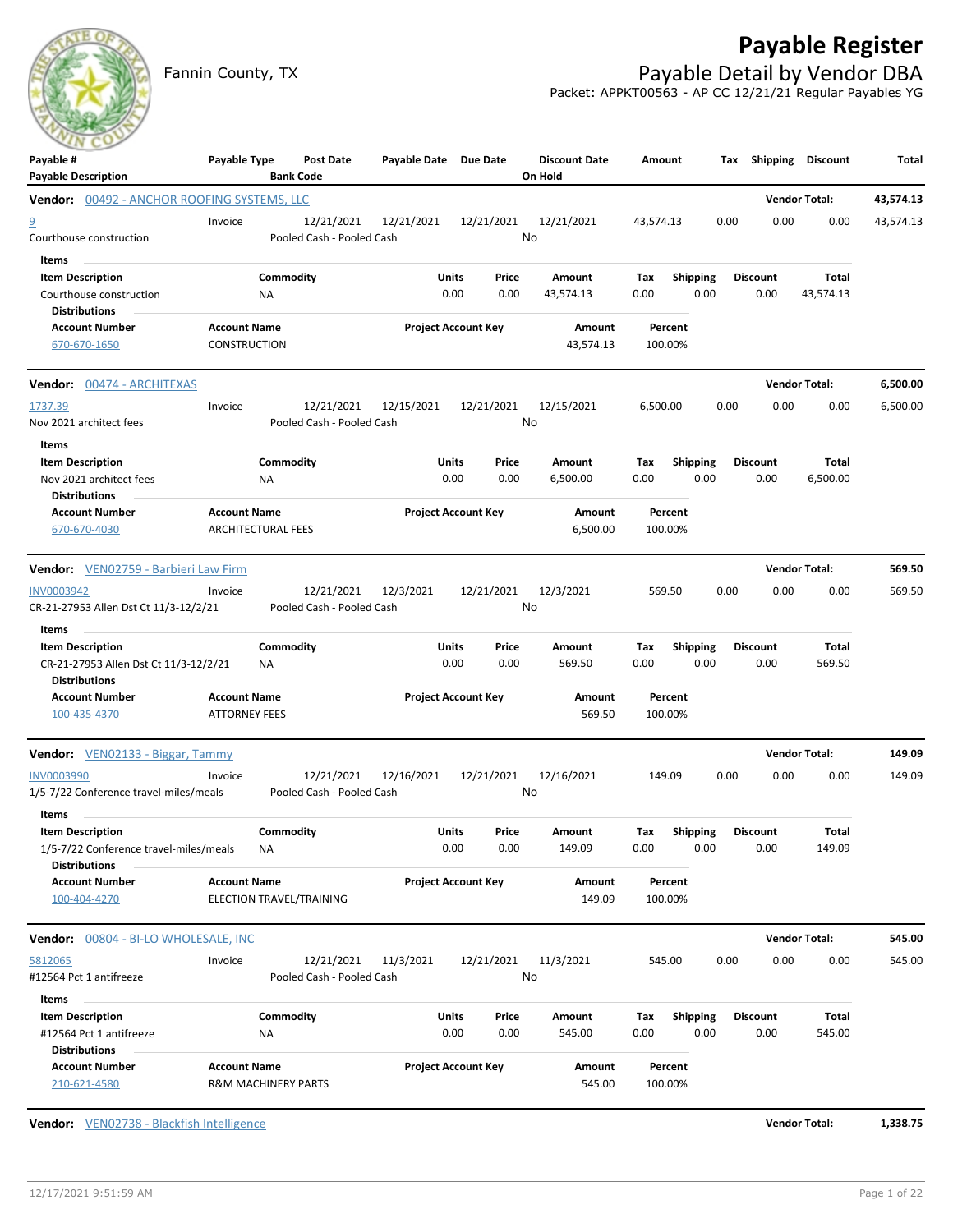| <b>Payable Register</b>                                          |                      |                             |                                         |                       |                                |                                 |             |                         |      |                         | Packet: APPKT00563 - AP CC 12/21/21 Regular Payables YG |           |
|------------------------------------------------------------------|----------------------|-----------------------------|-----------------------------------------|-----------------------|--------------------------------|---------------------------------|-------------|-------------------------|------|-------------------------|---------------------------------------------------------|-----------|
| Payable #<br><b>Payable Description</b>                          | Payable Type         | <b>Bank Code</b>            | <b>Post Date</b>                        | Payable Date Due Date |                                | <b>Discount Date</b><br>On Hold | Amount      |                         |      |                         | Tax Shipping Discount                                   | Total     |
| 205530                                                           | Invoice              |                             | 12/21/2021                              | 11/12/2021            | 12/21/2021                     | 11/12/2021                      | 1,338.75    |                         | 0.00 | 0.00                    | 0.00                                                    | 1,338.75  |
| CR-21-27961 Chappell Investigator                                |                      |                             | Pooled Cash - Pooled Cash               |                       |                                | No                              |             |                         |      |                         |                                                         |           |
| Items                                                            |                      |                             |                                         |                       |                                |                                 |             |                         |      |                         |                                                         |           |
| <b>Item Description</b>                                          |                      | Commodity                   |                                         |                       | Units<br>Price                 | Amount                          | Tax         | <b>Shipping</b>         |      | <b>Discount</b>         | Total                                                   |           |
| CR-21-27961 Chappell Investigator                                |                      | ΝA                          |                                         |                       | 0.00<br>0.00                   | 1,338.75                        | 0.00        | 0.00                    |      | 0.00                    | 1,338.75                                                |           |
| <b>Distributions</b>                                             |                      |                             |                                         |                       |                                |                                 |             |                         |      |                         |                                                         |           |
| <b>Account Number</b>                                            | <b>Account Name</b>  |                             |                                         |                       | <b>Project Account Key</b>     | Amount                          |             | Percent                 |      |                         |                                                         |           |
| 100-435-4390                                                     |                      | <b>INVESTIGATOR EXPENSE</b> |                                         |                       |                                | 1,338.75                        |             | 100.00%                 |      |                         |                                                         |           |
| Vendor: 00800 - Bonham Quick Lube                                |                      |                             |                                         |                       |                                |                                 |             |                         |      |                         | <b>Vendor Total:</b>                                    | 23.00     |
| 117916                                                           | Invoice              |                             | 12/21/2021                              | 12/8/2021             | 12/21/2021                     | 12/8/2021                       |             | 10.00                   | 0.00 | 0.00                    | 0.00                                                    | 10.00     |
| Sheriff 2011 Chev #4878 flat repair                              |                      |                             | Pooled Cash - Pooled Cash               |                       |                                | No                              |             |                         |      |                         |                                                         |           |
| Items                                                            |                      |                             |                                         |                       |                                |                                 |             |                         |      |                         |                                                         |           |
| <b>Item Description</b>                                          |                      | Commodity                   |                                         |                       | Units<br>Price                 | Amount                          | Tax         | <b>Shipping</b>         |      | <b>Discount</b>         | Total                                                   |           |
| Sheriff 2011 Chev #4878 flat repair                              |                      | ΝA                          |                                         |                       | 0.00<br>0.00                   | 10.00                           | 0.00        | 0.00                    |      | 0.00                    | 10.00                                                   |           |
| <b>Distributions</b>                                             |                      |                             |                                         |                       |                                |                                 |             |                         |      |                         |                                                         |           |
| <b>Account Number</b>                                            | <b>Account Name</b>  |                             |                                         |                       | <b>Project Account Key</b>     | Amount                          |             | Percent                 |      |                         |                                                         |           |
| 100-560-4540                                                     |                      | R & M AUTOMOBILES           |                                         |                       |                                | 10.00                           |             | 100.00%                 |      |                         |                                                         |           |
| 118106                                                           | Invoice              |                             | 12/21/2021                              | 12/13/2021            | 12/21/2021                     | 12/13/2021                      |             | 13.00                   | 0.00 | 0.00                    | 0.00                                                    | 13.00     |
| Sheriff 2018 Ford #1068 tire mount                               |                      |                             | Pooled Cash - Pooled Cash               |                       |                                | No                              |             |                         |      |                         |                                                         |           |
|                                                                  |                      |                             |                                         |                       |                                |                                 |             |                         |      |                         |                                                         |           |
| Items<br><b>Item Description</b>                                 |                      | Commodity                   |                                         |                       | Units<br>Price                 | Amount                          | Tax         | <b>Shipping</b>         |      | <b>Discount</b>         | Total                                                   |           |
| Sheriff 2018 Ford #1068 tire mount                               |                      | ΝA                          |                                         |                       | 0.00<br>0.00                   | 13.00                           | 0.00        | 0.00                    |      | 0.00                    | 13.00                                                   |           |
| <b>Distributions</b>                                             |                      |                             |                                         |                       |                                |                                 |             |                         |      |                         |                                                         |           |
| <b>Account Number</b>                                            | <b>Account Name</b>  |                             |                                         |                       | <b>Project Account Key</b>     | Amount                          |             | Percent                 |      |                         |                                                         |           |
| 100-560-4540                                                     |                      | R & M AUTOMOBILES           |                                         |                       |                                | 13.00                           |             | 100.00%                 |      |                         |                                                         |           |
|                                                                  |                      |                             |                                         |                       |                                |                                 |             |                         |      |                         |                                                         |           |
|                                                                  |                      |                             |                                         |                       |                                |                                 |             |                         |      |                         |                                                         |           |
| Vendor: 00046 - BONHAM, CITY OF                                  |                      |                             |                                         |                       |                                |                                 |             |                         |      | <b>Vendor Total:</b>    |                                                         | 63,516.67 |
| <b>INV0003958</b>                                                | Invoice              |                             | 12/21/2021                              | 12/15/2021            | 12/21/2021                     | 12/15/2021                      | 63,516.67   |                         | 0.00 | 0.00                    | 0.00                                                    | 63,516.67 |
| Dec 2021 EMS service                                             |                      |                             | Pooled Cash - Pooled Cash               |                       |                                | No                              |             |                         |      |                         |                                                         |           |
| Items                                                            |                      |                             |                                         |                       |                                |                                 |             |                         |      |                         |                                                         |           |
| <b>Item Description</b>                                          |                      | Commodity                   |                                         |                       | Units<br>Price                 | Amount                          | Тах         | <b>Shipping</b>         |      | <b>Discount</b>         | Total                                                   |           |
| Dec 2021 EMS service                                             |                      | NA                          |                                         |                       | 0.00<br>0.00                   | 63,516.67                       | 0.00        | 0.00                    |      | 0.00                    | 63,516.67                                               |           |
| <b>Distributions</b>                                             |                      |                             |                                         |                       |                                |                                 |             |                         |      |                         |                                                         |           |
| <b>Account Number</b>                                            | <b>Account Name</b>  |                             |                                         |                       | <b>Project Account Key</b>     | Amount                          |             | Percent                 |      |                         |                                                         |           |
| 100-540-4170                                                     | <b>EMS SERVICE</b>   |                             |                                         |                       |                                | 63,516.67                       |             | 100.00%                 |      |                         |                                                         |           |
| Vendor: 00725 - BRANNAN, QUIENCY SMITH                           |                      |                             |                                         |                       |                                |                                 |             |                         |      |                         | <b>Vendor Total:</b>                                    | 2,108.00  |
| 27                                                               | Invoice              |                             | 12/21/2021                              | 11/5/2021             | 12/21/2021                     | 11/5/2021                       |             | 93.50                   | 0.00 | 0.00                    | 0.00                                                    | 93.50     |
| CR-21-27977 Johnson Dst Ct 11/2/21                               |                      |                             | Pooled Cash - Pooled Cash               |                       |                                | No                              |             |                         |      |                         |                                                         |           |
| Items                                                            |                      |                             |                                         |                       |                                |                                 |             |                         |      |                         |                                                         |           |
| <b>Item Description</b>                                          |                      | Commodity                   |                                         |                       | Units<br>Price                 | Amount                          | Тах         | <b>Shipping</b>         |      | <b>Discount</b>         | Total                                                   |           |
| CR-21-27977 Johnson Dst Ct 11/2/21                               |                      | NA                          |                                         |                       | 0.00<br>0.00                   | 93.50                           | 0.00        | 0.00                    |      | 0.00                    | 93.50                                                   |           |
| <b>Distributions</b>                                             |                      |                             |                                         |                       |                                |                                 |             |                         |      |                         |                                                         |           |
| <b>Account Number</b>                                            | <b>Account Name</b>  |                             |                                         |                       | <b>Project Account Key</b>     | Amount                          |             | Percent                 |      |                         |                                                         |           |
| 100-435-4370                                                     | <b>ATTORNEY FEES</b> |                             |                                         |                       |                                | 93.50                           |             | 100.00%                 |      |                         |                                                         |           |
| <u>28</u>                                                        | Invoice              |                             | 12/21/2021                              | 11/5/2021             | 12/21/2021                     | 11/5/2021                       |             | 85.00                   | 0.00 | 0.00                    | 0.00                                                    | 85.00     |
| CR-19-26911 Williams Dst Ct 11/2-5/21                            |                      |                             | Pooled Cash - Pooled Cash               |                       |                                | No                              |             |                         |      |                         |                                                         |           |
|                                                                  |                      |                             |                                         |                       |                                |                                 |             |                         |      |                         |                                                         |           |
| Items                                                            |                      |                             |                                         |                       |                                |                                 |             |                         |      |                         |                                                         |           |
| <b>Item Description</b><br>CR-19-26911 Williams Dst Ct 11/2-5/21 |                      | Commodity<br>NA             |                                         |                       | Units<br>Price<br>0.00<br>0.00 | Amount<br>85.00                 | Tax<br>0.00 | <b>Shipping</b><br>0.00 |      | <b>Discount</b><br>0.00 | Total<br>85.00                                          |           |
| <b>Distributions</b>                                             |                      |                             |                                         |                       |                                |                                 |             |                         |      |                         |                                                         |           |
| <b>Account Number</b>                                            | <b>Account Name</b>  |                             |                                         |                       | <b>Project Account Key</b>     | Amount                          |             | Percent                 |      |                         |                                                         |           |
| 100-435-4370                                                     | <b>ATTORNEY FEES</b> |                             |                                         |                       |                                | 85.00                           |             | 100.00%                 |      |                         |                                                         |           |
|                                                                  |                      |                             |                                         |                       |                                |                                 |             |                         |      |                         |                                                         |           |
| 32<br>CR-21-28147 Hart Dst Ct 11/5-10/21                         | Invoice              |                             | 12/21/2021<br>Pooled Cash - Pooled Cash | 11/12/2021            | 12/21/2021                     | 11/12/2021<br>No                |             | 331.50                  | 0.00 | 0.00                    | 0.00                                                    | 331.50    |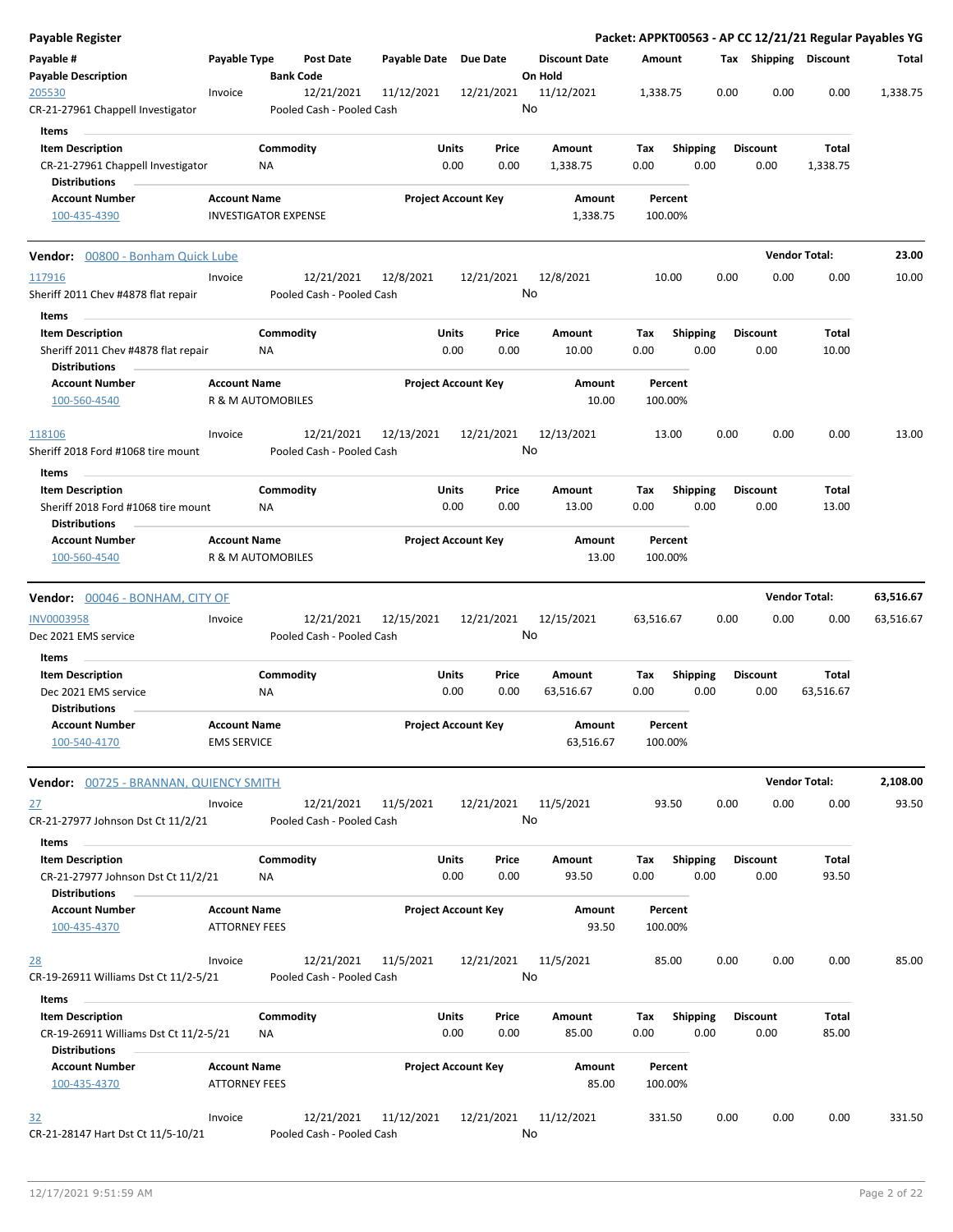| Payable Register                                                    |                                             |                  |                                         |                            |               |                  |                                 |             |                         |      |                         |                 | Packet: APPKT00563 - AP CC 12/21/21 Regular Payables YG |
|---------------------------------------------------------------------|---------------------------------------------|------------------|-----------------------------------------|----------------------------|---------------|------------------|---------------------------------|-------------|-------------------------|------|-------------------------|-----------------|---------------------------------------------------------|
| Payable #<br><b>Payable Description</b>                             | Payable Type                                | <b>Bank Code</b> | Post Date                               | Payable Date Due Date      |               |                  | <b>Discount Date</b><br>On Hold | Amount      |                         |      | Tax Shipping Discount   |                 | Total                                                   |
| Items                                                               |                                             |                  |                                         |                            |               |                  |                                 |             |                         |      |                         |                 |                                                         |
| <b>Item Description</b>                                             |                                             | Commodity        |                                         |                            | <b>Units</b>  | Price            | Amount                          | Tax         | <b>Shipping</b>         |      | <b>Discount</b>         | Total           |                                                         |
| CR-21-28147 Hart Dst Ct 11/5-10/21<br><b>Distributions</b>          |                                             | NA               |                                         |                            | 0.00          | 0.00             | 331.50                          | 0.00        | 0.00                    |      | 0.00                    | 331.50          |                                                         |
| <b>Account Number</b>                                               | <b>Account Name</b>                         |                  |                                         | <b>Project Account Key</b> |               |                  | Amount                          |             | Percent                 |      |                         |                 |                                                         |
| 100-435-4370                                                        | <b>ATTORNEY FEES</b>                        |                  |                                         |                            |               |                  | 331.50                          |             | 100.00%                 |      |                         |                 |                                                         |
| <u>33</u>                                                           | Invoice                                     |                  | 12/21/2021                              | 11/12/2021                 |               | 12/21/2021       | 11/12/2021                      | 119.00      |                         | 0.00 | 0.00                    | 0.00            | 119.00                                                  |
| CR-21-28190 Goellner Dst Ct 10/4-11/9/21                            |                                             |                  | Pooled Cash - Pooled Cash               |                            |               |                  | No                              |             |                         |      |                         |                 |                                                         |
| <b>Items</b>                                                        |                                             |                  |                                         |                            |               |                  |                                 |             |                         |      |                         |                 |                                                         |
| <b>Item Description</b>                                             |                                             | Commodity        |                                         |                            | Units         | Price            | Amount                          | Tax         | <b>Shipping</b>         |      | <b>Discount</b>         | Total           |                                                         |
| CR-21-28190 Goellner Dst Ct 10/4-11/9/21 NA<br><b>Distributions</b> |                                             |                  |                                         |                            | 0.00          | 0.00             | 119.00                          | 0.00        | 0.00                    |      | 0.00                    | 119.00          |                                                         |
| <b>Account Number</b>                                               | <b>Account Name</b>                         |                  |                                         | <b>Project Account Key</b> |               |                  | Amount                          |             | Percent                 |      |                         |                 |                                                         |
| 100-435-4370                                                        | <b>ATTORNEY FEES</b>                        |                  |                                         |                            |               |                  | 119.00                          |             | 100.00%                 |      |                         |                 |                                                         |
| 40<br>CR-20-27633 Siler Dst Ct 11/14-15/21                          | Invoice                                     |                  | 12/21/2021<br>Pooled Cash - Pooled Cash | 11/28/2021                 |               | 12/21/2021       | 11/28/2021<br>No                | 212.50      |                         | 0.00 | 0.00                    | 0.00            | 212.50                                                  |
| Items                                                               |                                             |                  |                                         |                            |               |                  |                                 |             |                         |      |                         |                 |                                                         |
| <b>Item Description</b><br>CR-20-27633 Siler Dst Ct 11/14-15/21     |                                             | Commodity<br>NA  |                                         |                            | Units<br>0.00 | Price<br>0.00    | Amount<br>212.50                | Tax<br>0.00 | <b>Shipping</b><br>0.00 |      | <b>Discount</b><br>0.00 | Total<br>212.50 |                                                         |
| <b>Distributions</b><br><b>Account Number</b>                       | <b>Account Name</b>                         |                  |                                         | <b>Project Account Key</b> |               |                  | Amount                          |             | Percent                 |      |                         |                 |                                                         |
| 100-435-4370                                                        | <b>ATTORNEY FEES</b>                        |                  |                                         |                            |               |                  | 212.50                          |             | 100.00%                 |      |                         |                 |                                                         |
| 43                                                                  | Invoice                                     |                  | 12/21/2021                              | 11/28/2021                 |               | 12/21/2021       | 11/28/2021                      | 306.00      |                         | 0.00 | 0.00                    | 0.00            | 306.00                                                  |
| CR-20-27870 Mathis Dst Ct 10/4-11/17/21                             |                                             |                  | Pooled Cash - Pooled Cash               |                            |               |                  | No                              |             |                         |      |                         |                 |                                                         |
| Items                                                               |                                             |                  |                                         |                            |               |                  |                                 |             |                         |      |                         |                 |                                                         |
| <b>Item Description</b>                                             |                                             | Commodity        |                                         |                            | Units         | Price            | Amount                          | Tax         | <b>Shipping</b>         |      | <b>Discount</b>         | Total           |                                                         |
| CR-20-27870 Mathis Dst Ct 10/4-11/17/21<br><b>Distributions</b>     |                                             | NA               |                                         |                            | 0.00          | 0.00             | 306.00                          | 0.00        | 0.00                    |      | 0.00                    | 306.00          |                                                         |
| <b>Account Number</b>                                               | <b>Account Name</b>                         |                  |                                         | <b>Project Account Key</b> |               |                  | Amount                          |             | Percent                 |      |                         |                 |                                                         |
| 100-435-4370                                                        | <b>ATTORNEY FEES</b>                        |                  |                                         |                            |               |                  | 306.00                          |             | 100.00%                 |      |                         |                 |                                                         |
| <u>48</u>                                                           | Invoice                                     |                  | 12/21/2021                              | 12/2/2021                  |               | 12/21/2021       | 12/2/2021                       | 510.00      |                         | 0.00 | 0.00                    | 0.00            | 510.00                                                  |
| CR-19-26911 Williams Dst Ct 11/9-12/1/21                            |                                             |                  | Pooled Cash - Pooled Cash               |                            |               |                  | No                              |             |                         |      |                         |                 |                                                         |
| Items                                                               |                                             |                  |                                         |                            |               |                  |                                 |             |                         |      |                         |                 |                                                         |
| <b>Item Description</b>                                             |                                             | Commodity        |                                         |                            | Units         | Price            | Amount                          | Tax         | Shipping                |      | <b>Discount</b>         | Total           |                                                         |
| CR-19-26911 Williams Dst Ct 11/9-12/1/21 NA<br><b>Distributions</b> |                                             |                  |                                         |                            | 0.00          | 0.00             | 510.00                          | 0.00        | 0.00                    |      | 0.00                    | 510.00          |                                                         |
| <b>Account Number</b><br>100-435-4370                               | <b>Account Name</b><br><b>ATTORNEY FEES</b> |                  |                                         | <b>Project Account Key</b> |               |                  | Amount<br>510.00                |             | Percent<br>100.00%      |      |                         |                 |                                                         |
|                                                                     |                                             |                  |                                         |                            |               |                  |                                 |             |                         |      |                         |                 |                                                         |
| 54<br>CR-21-28259-1 Baxcajay Dst Ct 9/30-11/30/21                   | Invoice                                     |                  | 12/21/2021<br>Pooled Cash - Pooled Cash | 12/5/2021                  |               | 12/21/2021       | 12/5/2021<br>No                 | 246.50      |                         | 0.00 | 0.00                    | 0.00            | 246.50                                                  |
| Items                                                               |                                             |                  |                                         |                            |               |                  |                                 |             |                         |      |                         |                 |                                                         |
| <b>Item Description</b>                                             |                                             | Commodity        |                                         |                            | Units         | Price            | Amount                          | Tax         | <b>Shipping</b>         |      | <b>Discount</b>         | Total           |                                                         |
| CR-21-28259-1 Baxcajay Dst Ct 9/30-11/3 NA<br><b>Distributions</b>  |                                             |                  |                                         |                            | 0.00          | 0.00             | 246.50                          | 0.00        | 0.00                    |      | 0.00                    | 246.50          |                                                         |
| <b>Account Number</b><br>100-435-4370                               | <b>Account Name</b><br><b>ATTORNEY FEES</b> |                  |                                         | <b>Project Account Key</b> |               |                  | Amount<br>246.50                |             | Percent<br>100.00%      |      |                         |                 |                                                         |
| <u>55</u><br>CR-21-28260-1 Branch Dst Ct 11/2-28/21                 | Invoice                                     |                  | 12/21/2021<br>Pooled Cash - Pooled Cash | 12/5/2021                  |               | 12/21/2021<br>No | 12/5/2021                       | 204.00      |                         | 0.00 | 0.00                    | 0.00            | 204.00                                                  |
| Items                                                               |                                             |                  |                                         |                            |               |                  |                                 |             |                         |      |                         |                 |                                                         |
| <b>Item Description</b><br>CR-21-28260-1 Branch Dst Ct 11/2-28/21   |                                             | Commodity<br>ΝA  |                                         |                            | Units<br>0.00 | Price<br>0.00    | Amount<br>204.00                | Tax<br>0.00 | <b>Shipping</b><br>0.00 |      | <b>Discount</b><br>0.00 | Total<br>204.00 |                                                         |
| <b>Distributions</b>                                                |                                             |                  |                                         |                            |               |                  |                                 |             |                         |      |                         |                 |                                                         |
| <b>Account Number</b><br>100-435-4370                               | <b>Account Name</b><br><b>ATTORNEY FEES</b> |                  |                                         | <b>Project Account Key</b> |               |                  | Amount<br>204.00                |             | Percent<br>100.00%      |      |                         |                 |                                                         |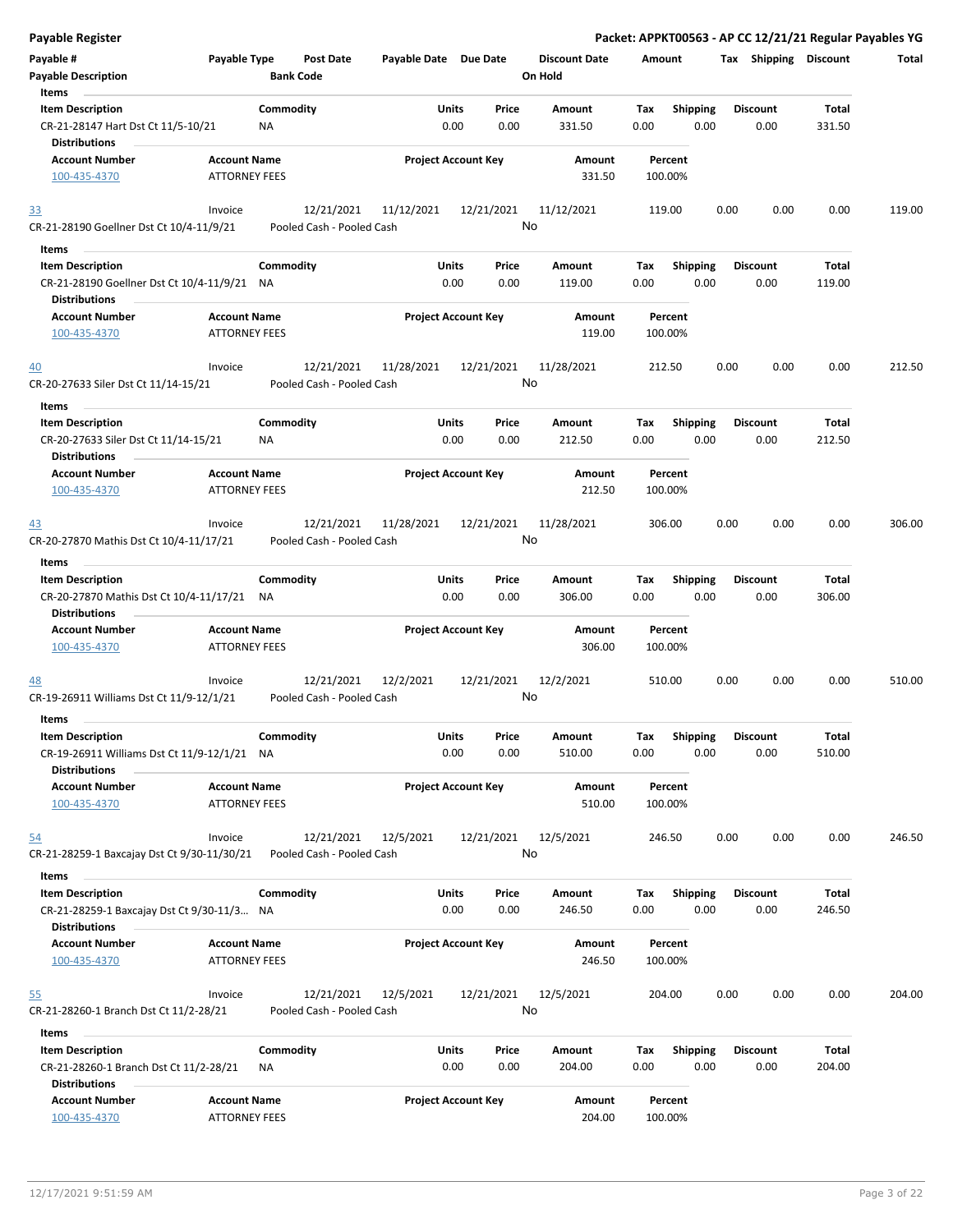| Payable Register                                                    |                      |           |                                         |                       |                            |                  |                                 |             |                 |      |                         |                      | Packet: APPKT00563 - AP CC 12/21/21 Regular Payables YG |
|---------------------------------------------------------------------|----------------------|-----------|-----------------------------------------|-----------------------|----------------------------|------------------|---------------------------------|-------------|-----------------|------|-------------------------|----------------------|---------------------------------------------------------|
| Payable #<br><b>Payable Description</b>                             | Payable Type         |           | <b>Post Date</b><br><b>Bank Code</b>    | Payable Date Due Date |                            |                  | <b>Discount Date</b><br>On Hold | Amount      |                 |      | Tax Shipping Discount   |                      | Total                                                   |
| Vendor: 00406 - BRAZOS TRAILER MANUFACTURING LLC                    |                      |           |                                         |                       |                            |                  |                                 |             |                 |      |                         | <b>Vendor Total:</b> | 6,000.00                                                |
| 10014201                                                            | Invoice              |           | 12/21/2021                              | 12/7/2021             |                            | 12/21/2021       | 12/7/2021                       | 3,000.00    |                 | 0.00 | 0.00                    | 0.00                 | 3,000.00                                                |
| Pct 1 2022 Brazos trlr rental #4270 6 mo.                           |                      |           | Pooled Cash - Pooled Cash               |                       |                            | No               |                                 |             |                 |      |                         |                      |                                                         |
| Items                                                               |                      |           |                                         |                       |                            |                  |                                 |             |                 |      |                         |                      |                                                         |
| <b>Item Description</b>                                             |                      | Commodity |                                         |                       | Units                      | Price            | Amount                          | Tax         | <b>Shipping</b> |      | <b>Discount</b>         | Total                |                                                         |
| Pct 1 2022 Brazos trlr rental #4270 6 mo.                           |                      | ΝA        |                                         |                       | 0.00                       | 0.00             | 3,000.00                        | 0.00        |                 | 0.00 | 0.00                    | 3,000.00             |                                                         |
| <b>Distributions</b>                                                |                      |           |                                         |                       |                            |                  |                                 |             |                 |      |                         |                      |                                                         |
| <b>Account Number</b>                                               | <b>Account Name</b>  |           |                                         |                       | <b>Project Account Key</b> |                  | Amount                          |             | Percent         |      |                         |                      |                                                         |
| 210-621-4600                                                        |                      |           | EQUIPMENT RENTAL/LEASE                  |                       |                            |                  | 3,000.00                        |             | 100.00%         |      |                         |                      |                                                         |
| 10014208                                                            | Invoice              |           | 12/21/2021                              | 12/7/2021             |                            | 12/21/2021       | 12/7/2021                       | 3,000.00    |                 | 0.00 | 0.00                    | 0.00                 | 3,000.00                                                |
| Pct 4 2022 Brazos trlr rental #4271 6 mo.                           |                      |           | Pooled Cash - Pooled Cash               |                       |                            | No               |                                 |             |                 |      |                         |                      |                                                         |
| Items                                                               |                      |           |                                         |                       |                            |                  |                                 |             |                 |      |                         |                      |                                                         |
| <b>Item Description</b>                                             |                      | Commodity |                                         |                       | Units                      | Price            | Amount                          | Tax         | <b>Shipping</b> |      | <b>Discount</b>         | Total                |                                                         |
| Pct 4 2022 Brazos trlr rental #4271 6 mo.                           |                      | ΝA        |                                         |                       | 0.00                       | 0.00             | 3,000.00                        | 0.00        |                 | 0.00 | 0.00                    | 3,000.00             |                                                         |
| <b>Distributions</b><br><b>Account Number</b>                       | <b>Account Name</b>  |           |                                         |                       | <b>Project Account Key</b> |                  | Amount                          |             | Percent         |      |                         |                      |                                                         |
| 240-624-4600                                                        |                      |           | EQUIPMENT RENTAL/LEASE                  |                       |                            |                  | 3,000.00                        |             | 100.00%         |      |                         |                      |                                                         |
| Vendor: 00449 - BRESE-LEBRON LAW, PLLC                              |                      |           |                                         |                       |                            |                  |                                 |             |                 |      |                         | <b>Vendor Total:</b> | 2,252.50                                                |
| <u>438</u>                                                          | Invoice              |           | 12/21/2021                              | 11/9/2021             |                            | 12/21/2021       | 11/9/2021                       |             | 76.50           | 0.00 | 0.00                    | 0.00                 | 76.50                                                   |
| CR-21-28019 Asselin Dst Ct 10/18-11/3/21                            |                      |           | Pooled Cash - Pooled Cash               |                       |                            | No               |                                 |             |                 |      |                         |                      |                                                         |
| Items                                                               |                      |           |                                         |                       |                            |                  |                                 |             |                 |      |                         |                      |                                                         |
| <b>Item Description</b>                                             |                      | Commodity |                                         |                       | Units                      | Price            | Amount                          | Tax         | <b>Shipping</b> |      | <b>Discount</b>         | Total                |                                                         |
| CR-21-28019 Asselin Dst Ct 10/18-11/3/21 NA<br><b>Distributions</b> |                      |           |                                         |                       | 0.00                       | 0.00             | 76.50                           | 0.00        |                 | 0.00 | 0.00                    | 76.50                |                                                         |
| <b>Account Number</b>                                               | <b>Account Name</b>  |           |                                         |                       | <b>Project Account Key</b> |                  | Amount                          |             | Percent         |      |                         |                      |                                                         |
| 100-435-4370                                                        | <b>ATTORNEY FEES</b> |           |                                         |                       |                            |                  | 76.50                           |             | 100.00%         |      |                         |                      |                                                         |
| <u>450</u><br>FA-20-45088 AM Dst Ct 10/1-12/7/21                    | Invoice              |           | 12/21/2021<br>Pooled Cash - Pooled Cash | 12/8/2021             |                            | 12/21/2021<br>No | 12/8/2021                       |             | 170.00          | 0.00 | 0.00                    | 0.00                 | 170.00                                                  |
| Items                                                               |                      |           |                                         |                       |                            |                  |                                 |             |                 |      |                         |                      |                                                         |
| <b>Item Description</b>                                             |                      | Commodity |                                         |                       | Units                      | Price            | Amount                          | Tax         | <b>Shipping</b> |      | <b>Discount</b>         | Total                |                                                         |
| FA-20-45088 AM Dst Ct 10/1-12/7/21<br><b>Distributions</b>          |                      | ΝA        |                                         |                       | 0.00                       | 0.00             | 170.00                          | 0.00        |                 | 0.00 | 0.00                    | 170.00               |                                                         |
| <b>Account Number</b>                                               | <b>Account Name</b>  |           |                                         |                       | <b>Project Account Key</b> |                  | Amount                          |             | Percent         |      |                         |                      |                                                         |
| 100-435-4360                                                        |                      |           | ATTORNEY FEES- CPS CASES                |                       |                            |                  | 170.00                          |             | 100.00%         |      |                         |                      |                                                         |
| <u>451</u>                                                          | Invoice              |           | 12/21/2021                              | 12/8/2021             |                            | 12/21/2021       | 12/8/2021                       |             | 110.50          | 0.00 | 0.00                    | 0.00                 | 110.50                                                  |
| FA-20-45001 MN Dst Ct 11/12-12/3/21                                 |                      |           | Pooled Cash - Pooled Cash               |                       |                            | No               |                                 |             |                 |      |                         |                      |                                                         |
| Items                                                               |                      |           |                                         |                       |                            |                  |                                 |             |                 |      |                         |                      |                                                         |
| <b>Item Description</b>                                             |                      | Commodity |                                         |                       | Units<br>0.00              | Price<br>0.00    | Amount<br>110.50                | Tax<br>0.00 | <b>Shipping</b> | 0.00 | <b>Discount</b><br>0.00 | Total<br>110.50      |                                                         |
| FA-20-45001 MN Dst Ct 11/12-12/3/21<br><b>Distributions</b>         |                      | ΝA        |                                         |                       |                            |                  |                                 |             |                 |      |                         |                      |                                                         |
| <b>Account Number</b>                                               | <b>Account Name</b>  |           |                                         |                       | <b>Project Account Key</b> |                  | Amount                          |             | Percent         |      |                         |                      |                                                         |
| 100-435-4360                                                        |                      |           | ATTORNEY FEES- CPS CASES                |                       |                            |                  | 110.50                          |             | 100.00%         |      |                         |                      |                                                         |
| 452                                                                 | Invoice              |           | 12/21/2021                              | 12/8/2021             |                            | 12/21/2021       | 12/8/2021                       |             | 909.50          | 0.00 | 0.00                    | 0.00                 | 909.50                                                  |
| FA-20-45001 Roberts Dst Ct 10/20-12/6/21                            |                      |           | Pooled Cash - Pooled Cash               |                       |                            | No               |                                 |             |                 |      |                         |                      |                                                         |
| Items                                                               |                      |           |                                         |                       |                            |                  |                                 |             |                 |      |                         |                      |                                                         |
| <b>Item Description</b>                                             |                      | Commodity |                                         |                       | Units                      | Price            | Amount                          | Tax         | <b>Shipping</b> |      | <b>Discount</b>         | Total                |                                                         |
| FA-20-45001 Roberts Dst Ct 10/20-12/6/21 NA<br><b>Distributions</b> |                      |           |                                         |                       | 0.00                       | 0.00             | 909.50                          | 0.00        |                 | 0.00 | 0.00                    | 909.50               |                                                         |
| <b>Account Number</b>                                               | <b>Account Name</b>  |           |                                         |                       | <b>Project Account Key</b> |                  | Amount                          |             | Percent         |      |                         |                      |                                                         |
| 100-435-4360                                                        |                      |           | ATTORNEY FEES- CPS CASES                |                       |                            |                  | 909.50                          |             | 100.00%         |      |                         |                      |                                                         |
| <u>454</u>                                                          | Invoice              |           | 12/21/2021                              | 12/8/2021             |                            | 12/21/2021       | 12/8/2021                       |             | 416.50          | 0.00 | 0.00                    | 0.00                 | 416.50                                                  |
| FA-21-45545 AS Dst Ct 10/15-12/2/21                                 |                      |           | Pooled Cash - Pooled Cash               |                       |                            | No               |                                 |             |                 |      |                         |                      |                                                         |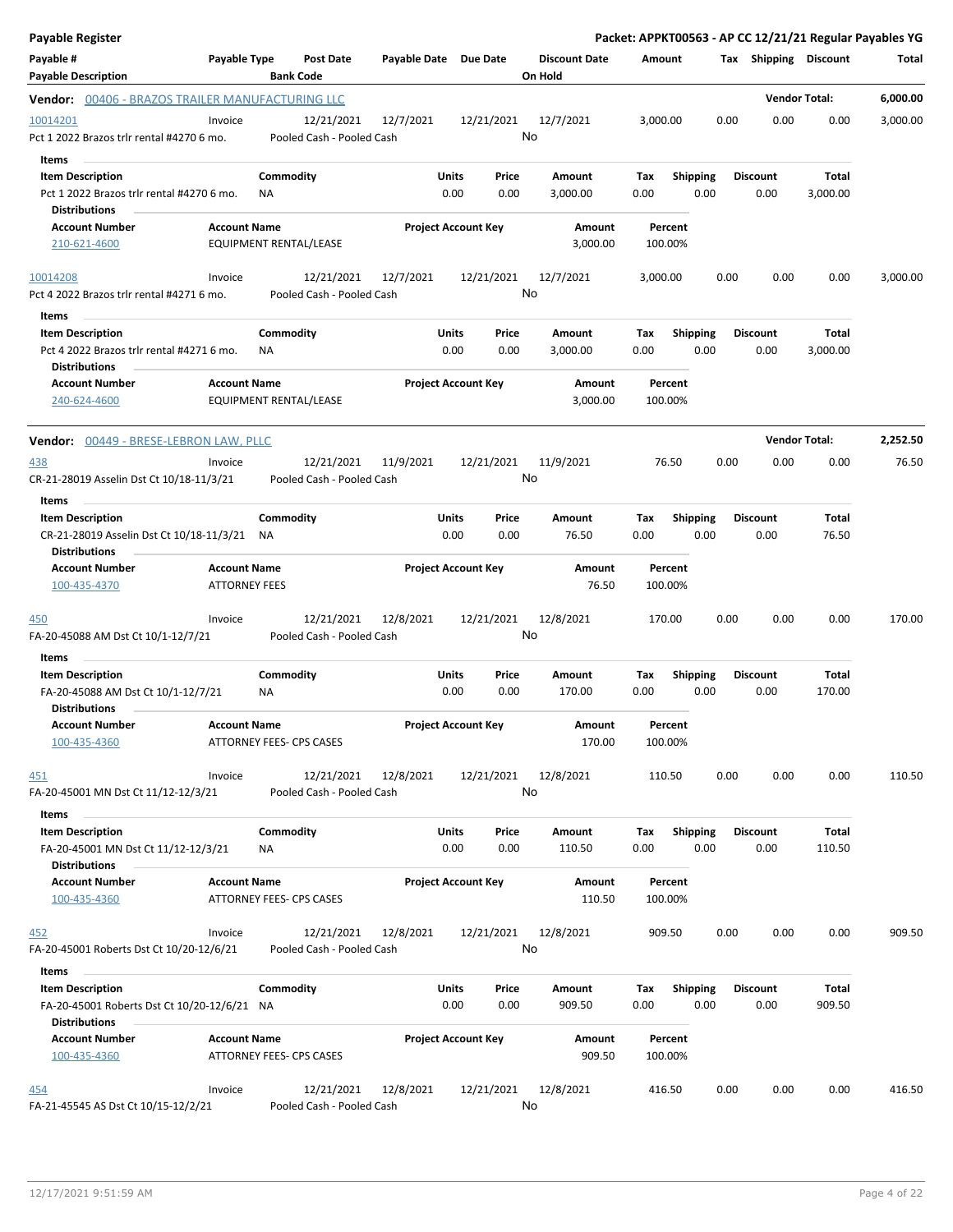| <b>Payable Register</b>                                                                |                                                 |                  |                                         |                       |               |                            |                                 |                    |                         |      |                         |                      | Packet: APPKT00563 - AP CC 12/21/21 Regular Payables YG |
|----------------------------------------------------------------------------------------|-------------------------------------------------|------------------|-----------------------------------------|-----------------------|---------------|----------------------------|---------------------------------|--------------------|-------------------------|------|-------------------------|----------------------|---------------------------------------------------------|
| Payable #<br><b>Payable Description</b>                                                | Payable Type                                    | <b>Bank Code</b> | <b>Post Date</b>                        | Payable Date Due Date |               |                            | <b>Discount Date</b><br>On Hold | Amount             |                         |      | Tax Shipping Discount   |                      | Total                                                   |
| Items                                                                                  |                                                 |                  |                                         |                       |               |                            |                                 |                    |                         |      |                         |                      |                                                         |
| <b>Item Description</b><br>FA-21-45545 AS Dst Ct 10/15-12/2/21<br><b>Distributions</b> |                                                 | Commodity<br>NA  |                                         |                       | Units<br>0.00 | Price<br>0.00              | Amount<br>416.50                | Tax<br>0.00        | <b>Shipping</b><br>0.00 |      | <b>Discount</b><br>0.00 | Total<br>416.50      |                                                         |
| <b>Account Number</b><br>100-435-4360                                                  | <b>Account Name</b><br>ATTORNEY FEES- CPS CASES |                  |                                         |                       |               | <b>Project Account Key</b> | Amount<br>416.50                | Percent<br>100.00% |                         |      |                         |                      |                                                         |
| 455<br>FA-21-45494 JWD Dst Ct 9/27-11/19/21                                            | Invoice                                         |                  | 12/21/2021<br>Pooled Cash - Pooled Cash | 12/8/2021             |               | 12/21/2021                 | 12/8/2021<br>No                 | 280.50             |                         | 0.00 | 0.00                    | 0.00                 | 280.50                                                  |
| Items                                                                                  |                                                 |                  |                                         |                       |               |                            |                                 |                    |                         |      |                         |                      |                                                         |
| <b>Item Description</b>                                                                |                                                 | Commodity        |                                         |                       | Units         | Price                      | Amount                          | Tax                | <b>Shipping</b>         |      | <b>Discount</b>         | <b>Total</b>         |                                                         |
| FA-21-45494 JWD Dst Ct 9/27-11/19/21<br><b>Distributions</b>                           |                                                 | ΝA               |                                         |                       | 0.00          | 0.00                       | 280.50                          | 0.00               | 0.00                    |      | 0.00                    | 280.50               |                                                         |
| <b>Account Number</b><br>100-435-4360                                                  | <b>Account Name</b><br>ATTORNEY FEES- CPS CASES |                  |                                         |                       |               | <b>Project Account Key</b> | Amount<br>280.50                | Percent<br>100.00% |                         |      |                         |                      |                                                         |
| 457<br>CR-17-26288 Mosley Dst Ct 10/20-12/8/21                                         | Invoice                                         |                  | 12/21/2021<br>Pooled Cash - Pooled Cash | 12/10/2021            |               | 12/21/2021                 | 12/10/2021<br>No                | 289.00             |                         | 0.00 | 0.00                    | 0.00                 | 289.00                                                  |
| Items                                                                                  |                                                 |                  |                                         |                       |               |                            |                                 |                    |                         |      |                         |                      |                                                         |
| <b>Item Description</b><br>CR-17-26288 Mosley Dst Ct 10/20-12/8/21                     |                                                 | Commodity<br>NA  |                                         |                       | Units<br>0.00 | Price<br>0.00              | Amount<br>289.00                | Tax<br>0.00        | Shipping<br>0.00        |      | <b>Discount</b><br>0.00 | Total<br>289.00      |                                                         |
| <b>Distributions</b><br><b>Account Number</b><br>100-435-4370                          | <b>Account Name</b><br><b>ATTORNEY FEES</b>     |                  |                                         |                       |               | <b>Project Account Key</b> | Amount<br>289.00                | Percent<br>100.00% |                         |      |                         |                      |                                                         |
|                                                                                        |                                                 |                  |                                         |                       |               |                            |                                 |                    |                         |      |                         |                      |                                                         |
| <b>Vendor:</b> 00508 - Bryco-Bryant Co                                                 |                                                 |                  |                                         |                       |               |                            |                                 |                    |                         |      |                         | <b>Vendor Total:</b> | 47,429.55                                               |
| <u>29</u><br>Courthouse masonry                                                        | Invoice                                         |                  | 12/21/2021<br>Pooled Cash - Pooled Cash | 12/15/2021            |               | 12/21/2021                 | 12/15/2021<br>No                | 47,429.55          |                         | 0.00 | 0.00                    | 0.00                 | 47,429.55                                               |
| Items                                                                                  |                                                 |                  |                                         |                       |               |                            |                                 |                    |                         |      |                         |                      |                                                         |
| <b>Item Description</b><br>Courthouse masonry<br><b>Distributions</b>                  |                                                 | Commodity<br>ΝA  |                                         |                       | Units<br>0.00 | Price<br>0.00              | Amount<br>47,429.55             | Tax<br>0.00        | <b>Shipping</b><br>0.00 |      | <b>Discount</b><br>0.00 | Total<br>47,429.55   |                                                         |
| <b>Account Number</b><br>670-670-1680                                                  | <b>Account Name</b><br><b>MASONRY AND STONE</b> |                  |                                         |                       |               | <b>Project Account Key</b> | Amount<br>47,429.55             | Percent<br>100.00% |                         |      |                         |                      |                                                         |
| <b>Vendor: 00555 - CHAMBERLIN DALLAS LLC</b>                                           |                                                 |                  |                                         |                       |               |                            |                                 |                    |                         |      |                         | <b>Vendor Total:</b> | 13,466.87                                               |
| 17476<br>Courthouse construction                                                       | Invoice                                         |                  | 12/21/2021<br>Pooled Cash - Pooled Cash | 11/30/2021            |               | 12/21/2021                 | 11/30/2021<br>No                | 13,466.87          |                         | 0.00 | 0.00                    | 0.00                 | 13,466.87                                               |
| Items                                                                                  |                                                 |                  |                                         |                       |               |                            |                                 |                    |                         |      |                         |                      |                                                         |
| <b>Item Description</b><br>Courthouse construction                                     |                                                 | Commodity<br>ΝA  |                                         |                       | Units<br>0.00 | Price<br>0.00              | Amount<br>13,466.87             | Tax<br>0.00        | <b>Shipping</b><br>0.00 |      | <b>Discount</b><br>0.00 | Total<br>13,466.87   |                                                         |
| <b>Distributions</b><br><b>Account Number</b><br>670-670-1650                          | <b>Account Name</b><br><b>CONSTRUCTION</b>      |                  |                                         |                       |               | <b>Project Account Key</b> | Amount                          | Percent<br>100.00% |                         |      |                         |                      |                                                         |
|                                                                                        |                                                 |                  |                                         |                       |               |                            | 13,466.87                       |                    |                         |      |                         |                      |                                                         |
| Vendor: 00610 - CIRCLE STAR QUICK LUBE & TIRE                                          |                                                 |                  |                                         |                       |               |                            |                                 |                    |                         |      |                         | <b>Vendor Total:</b> | 80.00                                                   |
| 11-0196681<br>Pct 2 mount 2 tires                                                      | Invoice                                         |                  | 12/21/2021<br>Pooled Cash - Pooled Cash | 12/8/2021             |               | 12/21/2021                 | 12/8/2021<br>No                 | 80.00              |                         | 0.00 | 0.00                    | 0.00                 | 80.00                                                   |
| Items                                                                                  |                                                 |                  |                                         |                       |               |                            |                                 |                    |                         |      |                         |                      |                                                         |
| <b>Item Description</b><br>Pct 2 mount 2 tires                                         |                                                 | Commodity<br>NA  |                                         |                       | Units<br>0.00 | Price<br>0.00              | Amount<br>80.00                 | Tax<br>0.00        | <b>Shipping</b><br>0.00 |      | <b>Discount</b><br>0.00 | Total<br>80.00       |                                                         |
| <b>Distributions</b><br><b>Account Number</b><br>220-622-4590                          | <b>Account Name</b>                             |                  | R&M MACH. TIRES & TUBES                 |                       |               | <b>Project Account Key</b> | Amount<br>80.00                 | Percent<br>100.00% |                         |      |                         |                      |                                                         |
| Vendor: VEN02089 - Cirro Energy                                                        |                                                 |                  |                                         |                       |               |                            |                                 |                    |                         |      |                         | <b>Vendor Total:</b> | 344.03                                                  |
| 334000792277                                                                           | Invoice                                         |                  | 12/21/2021                              | 12/9/2021             |               | 1/10/2022                  | 12/9/2021                       | 344.03             |                         | 0.00 | 0.00                    | 0.00                 | 344.03                                                  |
| EMS Leonard electric 11/9-12/8/21                                                      |                                                 |                  | Pooled Cash - Pooled Cash               |                       |               |                            | No                              |                    |                         |      |                         |                      |                                                         |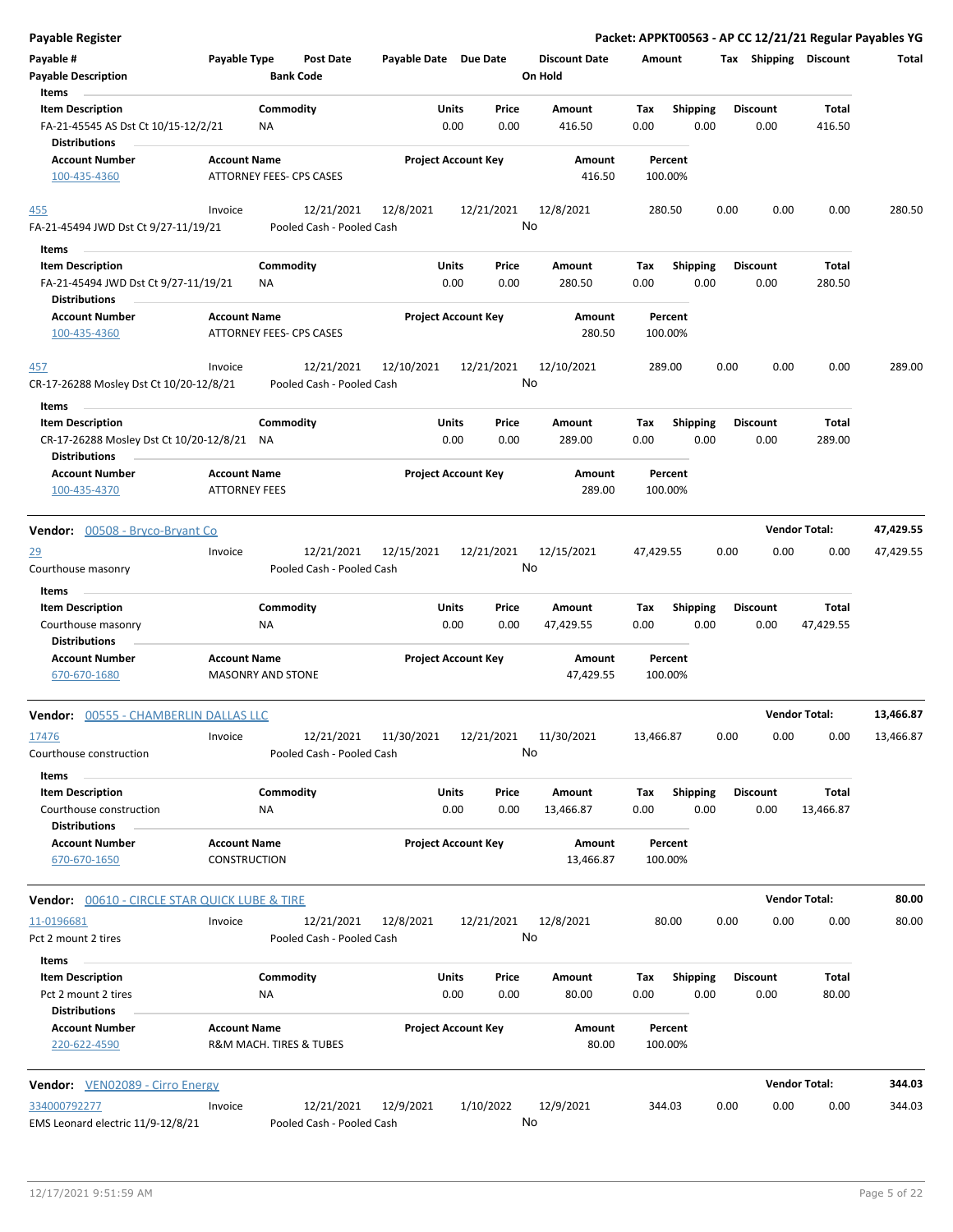| Payable #                                                                                     |                                                       |                                         |                       |                                            |                                 |          |                 |      |                       |                      | Packet: APPKT00563 - AP CC 12/21/21 Regular Payables YG |
|-----------------------------------------------------------------------------------------------|-------------------------------------------------------|-----------------------------------------|-----------------------|--------------------------------------------|---------------------------------|----------|-----------------|------|-----------------------|----------------------|---------------------------------------------------------|
| <b>Payable Description</b>                                                                    | Payable Type                                          | <b>Post Date</b><br><b>Bank Code</b>    | Payable Date Due Date |                                            | <b>Discount Date</b><br>On Hold | Amount   |                 |      | Tax Shipping Discount |                      | Total                                                   |
| Items                                                                                         |                                                       |                                         |                       |                                            |                                 |          |                 |      |                       |                      |                                                         |
| <b>Item Description</b>                                                                       |                                                       | Commodity                               |                       | Units<br>Price                             | Amount                          | Tax      | <b>Shipping</b> |      | <b>Discount</b>       | Total                |                                                         |
| EMS Leonard electric 11/9-12/8/21                                                             | <b>NA</b>                                             |                                         |                       | 0.00<br>0.00                               | 344.03                          | 0.00     | 0.00            |      | 0.00                  | 344.03               |                                                         |
| <b>Distributions</b>                                                                          |                                                       |                                         |                       |                                            |                                 |          |                 |      |                       |                      |                                                         |
| <b>Account Number</b>                                                                         | <b>Account Name</b>                                   |                                         |                       | <b>Project Account Key</b>                 | Amount                          |          | Percent         |      |                       |                      |                                                         |
| 100-540-4400                                                                                  | UTILITIES ELECTRICITY                                 |                                         |                       |                                            | 344.03                          | 100.00%  |                 |      |                       |                      |                                                         |
| <b>Vendor: 00056 - DALLAS COUNTY TREASURER</b>                                                |                                                       |                                         |                       |                                            |                                 |          |                 |      |                       | <b>Vendor Total:</b> | 6,450.00                                                |
| 489599                                                                                        | Invoice                                               | 12/21/2021                              | 12/3/2021             | 12/21/2021                                 | 12/3/2021                       | 6,450.00 |                 | 0.00 | 0.00                  | 0.00                 | 6,450.00                                                |
| Autopsies Pollard/Johnson/Caraway                                                             |                                                       | Pooled Cash - Pooled Cash               |                       |                                            | No                              |          |                 |      |                       |                      |                                                         |
| Items<br><b>Item Description</b>                                                              |                                                       | Commodity                               |                       | Units<br>Price                             | Amount                          | Тах      | <b>Shipping</b> |      | <b>Discount</b>       | Total                |                                                         |
| Autopsies Pollard/Johnson/Caraway                                                             | NA                                                    |                                         |                       | 0.00<br>0.00                               | 6,450.00                        | 0.00     | 0.00            |      | 0.00                  | 6,450.00             |                                                         |
| <b>Distributions</b>                                                                          |                                                       |                                         |                       |                                            |                                 |          |                 |      |                       |                      |                                                         |
| <b>Account Number</b><br>100-425-4660                                                         | <b>Account Name</b><br><b>AUTOPSIES</b>               |                                         |                       | <b>Project Account Key</b>                 | Amount<br>6,450.00              | 100.00%  | Percent         |      |                       |                      |                                                         |
| <b>Vendor:</b> 00568 - DAVIS, CLINE                                                           |                                                       |                                         |                       |                                            |                                 |          |                 |      |                       | <b>Vendor Total:</b> | 600.00                                                  |
| <b>INV0003988</b>                                                                             | Invoice                                               | 12/21/2021                              | 12/14/2021            | 12/21/2021                                 | 12/14/2021                      | 600.00   |                 | 0.00 | 0.00                  | 0.00                 | 600.00                                                  |
| S Perks evaluation                                                                            |                                                       | Pooled Cash - Pooled Cash               |                       |                                            | No                              |          |                 |      |                       |                      |                                                         |
| Items                                                                                         |                                                       |                                         |                       |                                            |                                 |          |                 |      |                       |                      |                                                         |
| <b>Item Description</b>                                                                       |                                                       | Commodity                               |                       | Units<br>Price                             | Amount                          | Tax      | Shipping        |      | <b>Discount</b>       | Total                |                                                         |
| S Perks evaluation<br><b>Distributions</b>                                                    | ΝA                                                    |                                         |                       | 0.00<br>0.00                               | 600.00                          | 0.00     | 0.00            |      | 0.00                  | 600.00               |                                                         |
| <b>Account Number</b>                                                                         | <b>Account Name</b>                                   |                                         |                       | <b>Project Account Key</b>                 | Amount                          |          | Percent         |      |                       |                      |                                                         |
|                                                                                               |                                                       |                                         |                       |                                            |                                 |          |                 |      |                       |                      |                                                         |
| 100-435-4391                                                                                  | PROFESSIONAL SERVICES                                 |                                         |                       |                                            | 600.00                          |          | 100.00%         |      |                       |                      |                                                         |
| Vendor: VEN02782 - DUFFEK, KENNETH                                                            |                                                       |                                         |                       |                                            |                                 |          |                 |      |                       | <b>Vendor Total:</b> |                                                         |
|                                                                                               | Invoice                                               |                                         |                       |                                            |                                 |          |                 |      |                       |                      | 90.94                                                   |
| <b>INV0003946</b><br>11/8-12/10/21 Facilities Coordinator miles-162 Pooled Cash - Pooled Cash |                                                       | 12/21/2021                              | 12/10/2021            | 12/21/2021                                 | 12/10/2021<br>No                |          | 90.94           | 0.00 | 0.00                  | 0.00                 | 90.94                                                   |
| Items                                                                                         |                                                       |                                         |                       |                                            |                                 |          |                 |      |                       |                      |                                                         |
| <b>Item Description</b>                                                                       |                                                       | Commodity                               |                       | Units<br>Price                             | Amount                          | Тах      | <b>Shipping</b> |      | <b>Discount</b>       | Total                |                                                         |
| 11/8-12/10/21 Facilities Coordinator miles Mileage                                            |                                                       |                                         | 162.40                | 0.56                                       | 90.94                           | 0.00     | 0.00            |      | 0.00                  | 90.94                |                                                         |
| <b>Distributions</b>                                                                          |                                                       |                                         |                       |                                            |                                 |          |                 |      |                       |                      |                                                         |
| <b>Account Number</b><br>100-496-2251                                                         | <b>Account Name</b><br><b>FACILITIES COORD TRAVEL</b> |                                         |                       | <b>Project Account Key</b>                 | Amount<br>90.94                 | 100.00%  | Percent         |      |                       |                      |                                                         |
| Vendor: 00613 - ELDORADO DENTAL                                                               |                                                       |                                         |                       |                                            |                                 |          |                 |      |                       | <b>Vendor Total:</b> | 1,350.00                                                |
|                                                                                               |                                                       |                                         |                       |                                            |                                 |          |                 |      |                       |                      |                                                         |
| 10232021<br>Oct 2021 prisoner dental                                                          | Invoice                                               | 12/21/2021<br>Pooled Cash - Pooled Cash | 10/23/2021            | 12/21/2021                                 | 10/23/2021<br>No                | 525.00   |                 | 0.00 | 0.00                  | 0.00                 | 525.00                                                  |
| Items                                                                                         |                                                       |                                         |                       |                                            |                                 |          |                 |      |                       |                      |                                                         |
| <b>Item Description</b>                                                                       |                                                       | Commodity                               |                       | Units<br>Price                             | Amount                          | Tax      | <b>Shipping</b> |      | <b>Discount</b>       | Total                |                                                         |
| Oct 2021 prisoner dental                                                                      | ΝA                                                    |                                         |                       | 0.00<br>0.00                               | 525.00                          | 0.00     | 0.00            |      | 0.00                  | 525.00               |                                                         |
| <b>Distributions</b>                                                                          |                                                       |                                         |                       |                                            |                                 |          |                 |      |                       |                      |                                                         |
| <b>Account Number</b>                                                                         | <b>Account Name</b>                                   |                                         |                       | <b>Project Account Key</b>                 | Amount                          |          | Percent         |      |                       |                      |                                                         |
| 100-565-4050                                                                                  | PRISONER MEDICAL                                      |                                         |                       |                                            | 525.00                          | 100.00%  |                 |      |                       |                      |                                                         |
| 11132021                                                                                      | Invoice                                               | 12/21/2021                              | 11/13/2021            | 12/21/2021                                 | 11/13/2021                      | 825.00   |                 | 0.00 | 0.00                  | 0.00                 | 825.00                                                  |
| Nov 2021 prisoner dental                                                                      |                                                       | Pooled Cash - Pooled Cash               |                       |                                            | No                              |          |                 |      |                       |                      |                                                         |
|                                                                                               |                                                       |                                         |                       |                                            |                                 |          |                 |      |                       |                      |                                                         |
| Items                                                                                         |                                                       |                                         |                       |                                            |                                 |          |                 |      |                       |                      |                                                         |
| <b>Item Description</b>                                                                       |                                                       | Commodity                               |                       | Units<br>Price                             | Amount                          | Tax      | <b>Shipping</b> |      | <b>Discount</b>       | Total                |                                                         |
| Nov 2021 prisoner dental<br><b>Distributions</b><br><b>Account Number</b>                     | NA<br><b>Account Name</b>                             |                                         |                       | 0.00<br>0.00<br><b>Project Account Key</b> | 825.00<br>Amount                | 0.00     | 0.00<br>Percent |      | 0.00                  | 825.00               |                                                         |
|                                                                                               |                                                       |                                         |                       |                                            |                                 |          |                 |      |                       |                      |                                                         |

**Vendor:** 00074 - FROELICH, DR. JAMES E. **Vendor Total: 200.00**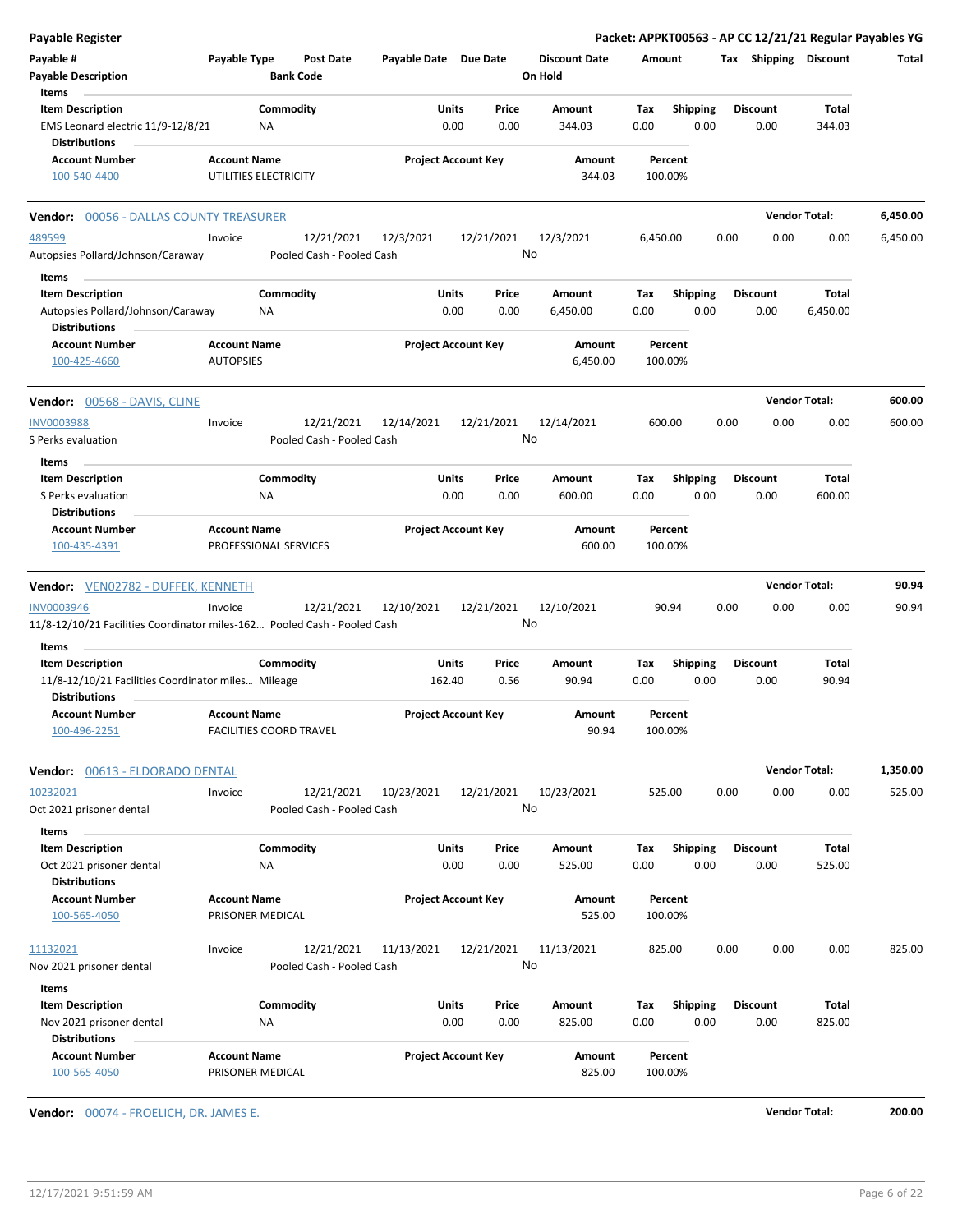| Payable Register                                                                          |                                             |                           |                                         |                       |                                |         |                      |             |                         |      |                         |                   | Packet: APPKT00563 - AP CC 12/21/21 Regular Payables YG |
|-------------------------------------------------------------------------------------------|---------------------------------------------|---------------------------|-----------------------------------------|-----------------------|--------------------------------|---------|----------------------|-------------|-------------------------|------|-------------------------|-------------------|---------------------------------------------------------|
| Payable #<br><b>Payable Description</b>                                                   | Payable Type                                | <b>Bank Code</b>          | <b>Post Date</b>                        | Payable Date Due Date |                                | On Hold | <b>Discount Date</b> | Amount      |                         |      | Tax Shipping Discount   |                   | Total                                                   |
| INV0003935<br>11/21-12/20/21 Health Officer                                               | Invoice                                     |                           | 12/21/2021<br>Pooled Cash - Pooled Cash | 12/14/2021            | 12/21/2021                     | No      | 12/14/2021           | 200.00      |                         | 0.00 | 0.00                    | 0.00              | 200.00                                                  |
| Items                                                                                     |                                             |                           |                                         |                       |                                |         |                      |             |                         |      |                         |                   |                                                         |
| <b>Item Description</b><br>11/21-12/20/21 Health Officer                                  |                                             | Commodity<br>ΝA           |                                         |                       | Units<br>Price<br>0.00<br>0.00 |         | Amount<br>200.00     | Tax<br>0.00 | <b>Shipping</b><br>0.00 |      | <b>Discount</b><br>0.00 | Total<br>200.00   |                                                         |
| <b>Distributions</b>                                                                      |                                             |                           |                                         |                       |                                |         |                      |             |                         |      |                         |                   |                                                         |
| <b>Account Number</b><br>100-641-1020                                                     | <b>Account Name</b>                         | SALARY APPOINTED OFFICIAL |                                         |                       | <b>Project Account Key</b>     |         | Amount<br>200.00     | 100.00%     | Percent                 |      |                         |                   |                                                         |
| Vendor: 00183 - GOHEEN & O'TOOLE                                                          |                                             |                           |                                         |                       |                                |         |                      |             |                         |      | <b>Vendor Total:</b>    |                   | 1,232.50                                                |
| 1865<br>CR-21-27935 Said Dst Ct 1/27-11/3/21                                              | Invoice                                     |                           | 12/21/2021<br>Pooled Cash - Pooled Cash | 11/4/2021             | 12/21/2021                     | No      | 11/4/2021            | 688.50      |                         | 0.00 | 0.00                    | 0.00              | 688.50                                                  |
| Items                                                                                     |                                             |                           |                                         |                       |                                |         |                      |             |                         |      |                         |                   |                                                         |
| <b>Item Description</b><br>CR-21-27935 Said Dst Ct 1/27-11/3/21<br><b>Distributions</b>   |                                             | Commodity<br>ΝA           |                                         |                       | Units<br>Price<br>0.00<br>0.00 |         | Amount<br>688.50     | Тах<br>0.00 | <b>Shipping</b><br>0.00 |      | <b>Discount</b><br>0.00 | Total<br>688.50   |                                                         |
| <b>Account Number</b><br>100-435-4370                                                     | <b>Account Name</b><br><b>ATTORNEY FEES</b> |                           |                                         |                       | <b>Project Account Key</b>     |         | Amount<br>688.50     |             | Percent<br>100.00%      |      |                         |                   |                                                         |
| 1880<br>CR-21-28006 Zachary Dst Ct 6/8-10/6/21                                            | Invoice                                     |                           | 12/21/2021<br>Pooled Cash - Pooled Cash | 11/10/2021            | 12/21/2021                     | No      | 11/10/2021           | 544.00      |                         | 0.00 | 0.00                    | 0.00              | 544.00                                                  |
| Items                                                                                     |                                             |                           |                                         |                       |                                |         |                      |             |                         |      |                         |                   |                                                         |
| <b>Item Description</b><br>CR-21-28006 Zachary Dst Ct 6/8-10/6/21<br><b>Distributions</b> |                                             | Commodity<br>ΝA           |                                         |                       | Units<br>Price<br>0.00<br>0.00 |         | Amount<br>544.00     | Tax<br>0.00 | <b>Shipping</b><br>0.00 |      | <b>Discount</b><br>0.00 | Total<br>544.00   |                                                         |
| <b>Account Number</b><br>100-435-4370                                                     | <b>Account Name</b><br><b>ATTORNEY FEES</b> |                           |                                         |                       | <b>Project Account Key</b>     |         | Amount<br>544.00     | 100.00%     | Percent                 |      |                         |                   |                                                         |
| Vendor: 00010 - HOLLAND, JORDAN PLLC                                                      |                                             |                           |                                         |                       |                                |         |                      |             |                         |      | <b>Vendor Total:</b>    |                   | 484.50                                                  |
| <b>INV0003940</b><br>CR-19-27041 Garcia Dst Ct 10/6-11/4/21                               | Invoice                                     |                           | 12/21/2021<br>Pooled Cash - Pooled Cash | 11/11/2021            | 12/21/2021                     | No      | 11/11/2021           | 484.50      |                         | 0.00 | 0.00                    | 0.00              | 484.50                                                  |
| Items                                                                                     |                                             |                           |                                         |                       |                                |         |                      |             |                         |      |                         |                   |                                                         |
| <b>Item Description</b><br>CR-19-27041 Garcia Dst Ct 10/6-11/4/21<br><b>Distributions</b> |                                             | Commodity<br>ΝA           |                                         |                       | Units<br>Price<br>0.00<br>0.00 |         | Amount<br>484.50     | Тах<br>0.00 | <b>Shipping</b><br>0.00 |      | <b>Discount</b><br>0.00 | Total<br>484.50   |                                                         |
| <b>Account Number</b><br>100-435-4370                                                     | <b>Account Name</b><br><b>ATTORNEY FEES</b> |                           |                                         |                       | <b>Project Account Key</b>     |         | Amount<br>484.50     | 100.00%     | Percent                 |      |                         |                   |                                                         |
| <b>Vendor:</b> VEN02950 - Home Elevator of Texas                                          |                                             |                           |                                         |                       |                                |         |                      |             |                         |      | <b>Vendor Total:</b>    |                   | 1,280.00                                                |
| 丄<br>Courthouse wheelchair lift                                                           | Invoice                                     |                           | 12/21/2021<br>Pooled Cash - Pooled Cash | 12/21/2021            | 12/21/2021                     | No      | 12/21/2021           | 1,280.00    |                         | 0.00 | 0.00                    | 0.00              | 1,280.00                                                |
| Items                                                                                     |                                             |                           |                                         |                       |                                |         |                      |             |                         |      |                         |                   |                                                         |
| <b>Item Description</b><br>Courthouse wheelchair lift<br><b>Distributions</b>             |                                             | Commodity<br>ΝA           |                                         |                       | Units<br>Price<br>0.00<br>0.00 |         | Amount<br>1,280.00   | Tax<br>0.00 | <b>Shipping</b><br>0.00 |      | <b>Discount</b><br>0.00 | Total<br>1,280.00 |                                                         |
| <b>Account Number</b><br>670-670-1650                                                     | <b>Account Name</b><br>CONSTRUCTION         |                           |                                         |                       | <b>Project Account Key</b>     |         | Amount<br>1,280.00   | 100.00%     | Percent                 |      |                         |                   |                                                         |
| <b>Vendor:</b> 00397 - JESSICA MCDONALD & ASSOC.                                          |                                             |                           |                                         |                       |                                |         |                      |             |                         |      | <b>Vendor Total:</b>    |                   | 730.00                                                  |
| 407<br>CR-20-27794 May Dst Ct 9/27-11/1/21                                                | Invoice                                     |                           | 12/21/2021<br>Pooled Cash - Pooled Cash | 11/15/2021            | 12/21/2021                     | No      | 11/15/2021           | 440.00      |                         | 0.00 | 0.00                    | 0.00              | 440.00                                                  |
| Items                                                                                     |                                             |                           |                                         |                       |                                |         |                      |             |                         |      |                         |                   |                                                         |
| <b>Item Description</b>                                                                   |                                             | Commodity                 |                                         |                       | Units<br>Price                 |         | Amount               | Tax         | <b>Shipping</b>         |      | <b>Discount</b>         | Total             |                                                         |
| CR-20-27794 May Dst Ct 9/27-11/1/21                                                       |                                             | ΝA                        |                                         |                       | 0.00<br>0.00                   |         | 440.00               | 0.00        | 0.00                    |      | 0.00                    | 440.00            |                                                         |
| <b>Distributions</b><br><b>Account Number</b>                                             | <b>Account Name</b>                         |                           |                                         |                       | <b>Project Account Key</b>     |         | Amount               |             | Percent                 |      |                         |                   |                                                         |
| 100-435-4370                                                                              | <b>ATTORNEY FEES</b>                        |                           |                                         |                       |                                |         | 440.00               |             | 100.00%                 |      |                         |                   |                                                         |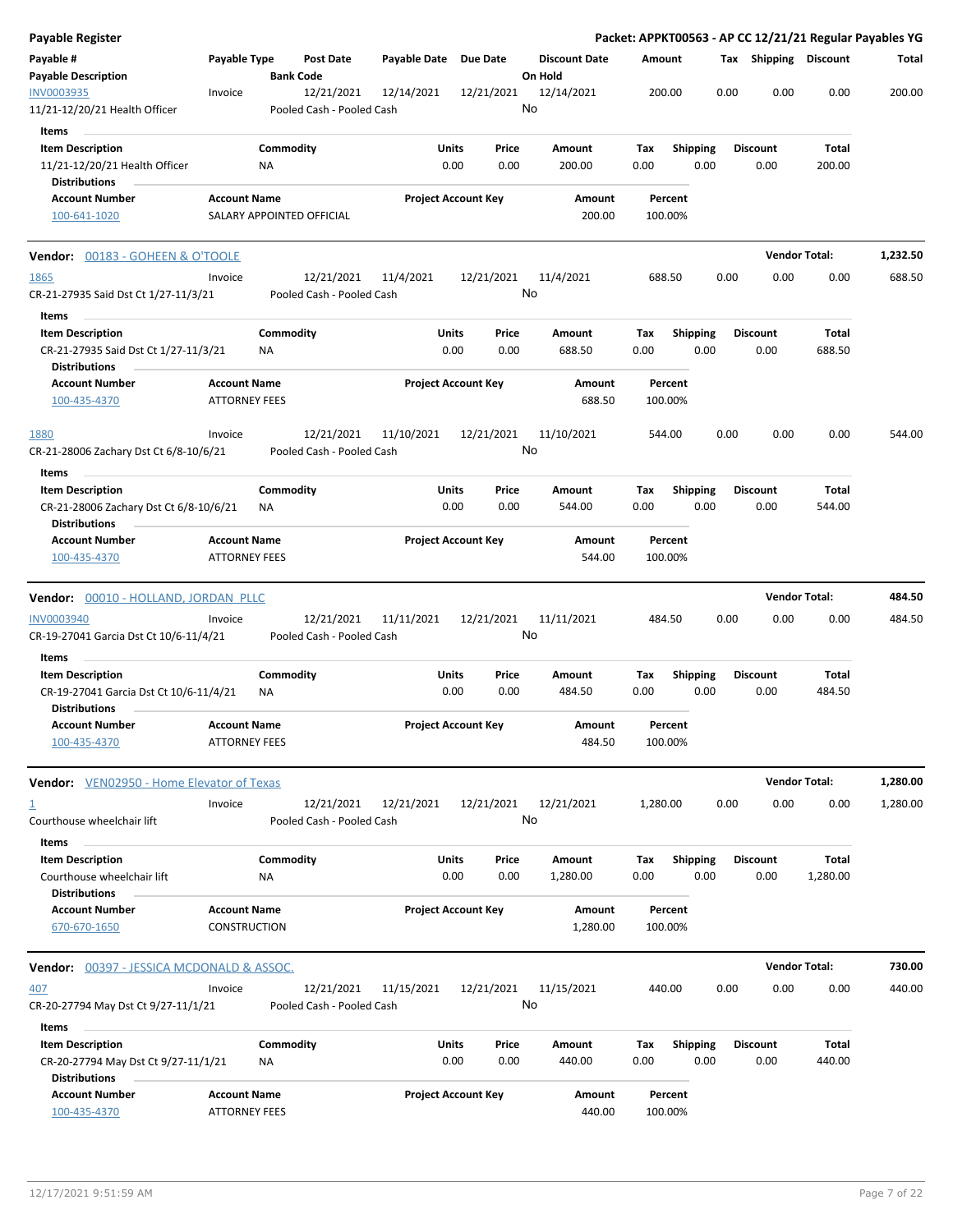| <b>Payable Register</b>                                                                                |                                             |                                         |                       |                                |                                 |             |                         |      |                         |                      | Packet: APPKT00563 - AP CC 12/21/21 Regular Payables YG |
|--------------------------------------------------------------------------------------------------------|---------------------------------------------|-----------------------------------------|-----------------------|--------------------------------|---------------------------------|-------------|-------------------------|------|-------------------------|----------------------|---------------------------------------------------------|
| Payable #<br><b>Payable Description</b>                                                                | Payable Type                                | Post Date<br><b>Bank Code</b>           | Payable Date Due Date |                                | <b>Discount Date</b><br>On Hold | Amount      |                         |      | Tax Shipping Discount   |                      | Total                                                   |
| 408<br>CR-20-27514 Alexander Dst Ct 9/28-10/29/21                                                      | Invoice                                     | 12/21/2021<br>Pooled Cash - Pooled Cash | 11/15/2021            | 12/21/2021                     | 11/15/2021<br>No                |             | 290.00                  | 0.00 | 0.00                    | 0.00                 | 290.00                                                  |
| Items<br><b>Item Description</b><br>CR-20-27514 Alexander Dst Ct 9/28-10/29 NA<br><b>Distributions</b> |                                             | Commodity                               |                       | Units<br>Price<br>0.00<br>0.00 | Amount<br>290.00                | Tax<br>0.00 | <b>Shipping</b><br>0.00 |      | <b>Discount</b><br>0.00 | Total<br>290.00      |                                                         |
| <b>Account Number</b><br>100-435-4370                                                                  | <b>Account Name</b><br><b>ATTORNEY FEES</b> |                                         |                       | <b>Project Account Key</b>     | Amount<br>290.00                |             | Percent<br>100.00%      |      |                         |                      |                                                         |
| <b>Vendor:</b> VEN02091 - Joe R. Jones Construction Inc                                                |                                             |                                         |                       |                                |                                 |             |                         |      |                         | <b>Vendor Total:</b> | 39,482.61                                               |
| 20-083-15<br>Courthouse construction                                                                   | Invoice                                     | 12/21/2021<br>Pooled Cash - Pooled Cash | 12/10/2021            | 12/21/2021                     | 12/10/2021<br>No                | 39,482.61   |                         | 0.00 | 0.00                    | 0.00                 | 39,482.61                                               |
| Items<br><b>Item Description</b><br>Courthouse construction<br><b>Distributions</b>                    |                                             | Commodity<br>ΝA                         | Units                 | Price<br>0.00<br>0.00          | Amount<br>39,482.61             | Tax<br>0.00 | <b>Shipping</b><br>0.00 |      | <b>Discount</b><br>0.00 | Total<br>39,482.61   |                                                         |
| <b>Account Number</b><br>670-670-1650                                                                  | <b>Account Name</b><br><b>CONSTRUCTION</b>  |                                         |                       | <b>Project Account Key</b>     | Amount<br>39,482.61             |             | Percent<br>100.00%      |      |                         |                      |                                                         |
| <b>Vendor:</b> 00378 - JPMORGAN CHASE BANK NA                                                          |                                             |                                         |                       |                                |                                 |             |                         |      |                         | <b>Vendor Total:</b> | 1,954.47                                                |
| INV0003993<br>Dec 2021 Credit Card                                                                     | Invoice                                     | 12/21/2021<br>Pooled Cash - Pooled Cash | 12/6/2021             | 12/21/2021                     | 12/6/2021<br>No                 | 1,954.47    |                         | 0.00 | 0.00                    | 0.00                 | 1,954.47                                                |
| Items<br><b>Item Description</b><br>Dec 2021 Credit Card - Triple A Muffler                            |                                             | Commodity<br>ΝA                         |                       | Units<br>Price<br>0.00<br>0.00 | Amount<br>40.00                 | Tax<br>0.00 | <b>Shipping</b><br>0.00 |      | <b>Discount</b><br>0.00 | Total<br>40.00       |                                                         |
| <b>Distributions</b><br><b>Account Number</b><br>100-560-4540                                          | <b>Account Name</b>                         | R & M AUTOMOBILES                       |                       | <b>Project Account Key</b>     | Amount<br>40.00                 |             | Percent<br>100.00%      |      |                         |                      |                                                         |
| Items                                                                                                  |                                             |                                         |                       |                                |                                 |             |                         |      |                         |                      |                                                         |
| <b>Item Description</b><br>Dec 2021 Credit Card - training<br><b>Distributions</b>                     |                                             | Commodity<br>ΝA                         |                       | Units<br>Price<br>0.00<br>0.00 | Amount<br>519.89                | Тах<br>0.00 | <b>Shipping</b><br>0.00 |      | <b>Discount</b><br>0.00 | Total<br>519.89      |                                                         |
| <b>Account Number</b><br>310-560-4270<br>Items                                                         | <b>Account Name</b>                         | OUT OF COUNTY TRAVEL/TRAINING           |                       | <b>Project Account Key</b>     | Amount<br>519.89                |             | Percent<br>100.00%      |      |                         |                      |                                                         |
| <b>Item Description</b><br>Dec 2021 Credit Card - training                                             |                                             | Commodity<br>ΝA                         |                       | Units<br>Price<br>0.00<br>0.00 | Amount<br>65.00                 | Tax<br>0.00 | <b>Shipping</b><br>0.00 |      | <b>Discount</b><br>0.00 | Total<br>65.00       |                                                         |
| <b>Distributions</b><br><b>Account Number</b><br>562-560-4270                                          | <b>Account Name</b>                         | OUT OF COUNTY TRAVEL/TRAINING           |                       | <b>Project Account Key</b>     | Amount<br>65.00                 |             | Percent<br>100.00%      |      |                         |                      |                                                         |
| Items<br><b>Item Description</b><br>Dec 2021 Credit Card - Pct 2 Brothers Who NA                       |                                             | Commodity                               |                       | Units<br>Price<br>0.00<br>0.00 | Amount<br>119.08                | Tax<br>0.00 | <b>Shipping</b><br>0.00 |      | <b>Discount</b><br>0.00 | Total<br>119.08      |                                                         |
| <b>Distributions</b><br><b>Account Number</b><br>220-622-4580                                          | <b>Account Name</b>                         | <b>R&amp;M MACHINERY PARTS</b>          |                       | <b>Project Account Key</b>     | Amount<br>119.08                |             | Percent<br>100.00%      |      |                         |                      |                                                         |
| Items<br><b>Item Description</b>                                                                       |                                             | Commodity                               |                       | Units<br>Price                 | Amount                          | Tax         | <b>Shipping</b>         |      | <b>Discount</b>         | Total                |                                                         |
| Dec 2021 Credit Card -Kalahari resort-hotel NA                                                         |                                             |                                         |                       | 0.00<br>0.00                   | 721.86                          | 0.00        | 0.00                    |      | 0.00                    | 721.86               |                                                         |
| <b>Distributions</b><br><b>Account Number</b><br>100-499-4270                                          | <b>Account Name</b>                         | OUT OF COUNTY TRAVEL/TRAINING           |                       | <b>Project Account Key</b>     | Amount<br>721.86                |             | Percent<br>100.00%      |      |                         |                      |                                                         |
| Items                                                                                                  |                                             |                                         |                       |                                |                                 |             |                         |      |                         |                      |                                                         |
| <b>Item Description</b><br>Dec 2021 Credit Card -AG EX conference<br><b>Distributions</b>              |                                             | Commodity<br>NA                         |                       | Units<br>Price<br>0.00<br>0.00 | Amount<br>50.00                 | Tax<br>0.00 | <b>Shipping</b><br>0.00 |      | <b>Discount</b><br>0.00 | Total<br>50.00       |                                                         |
| <b>Account Number</b><br>100-400-4270                                                                  | <b>Account Name</b>                         | OUT OF COUNTY TRAVEL/TRAINING           |                       | <b>Project Account Key</b>     | Amount<br>50.00                 |             | Percent<br>100.00%      |      |                         |                      |                                                         |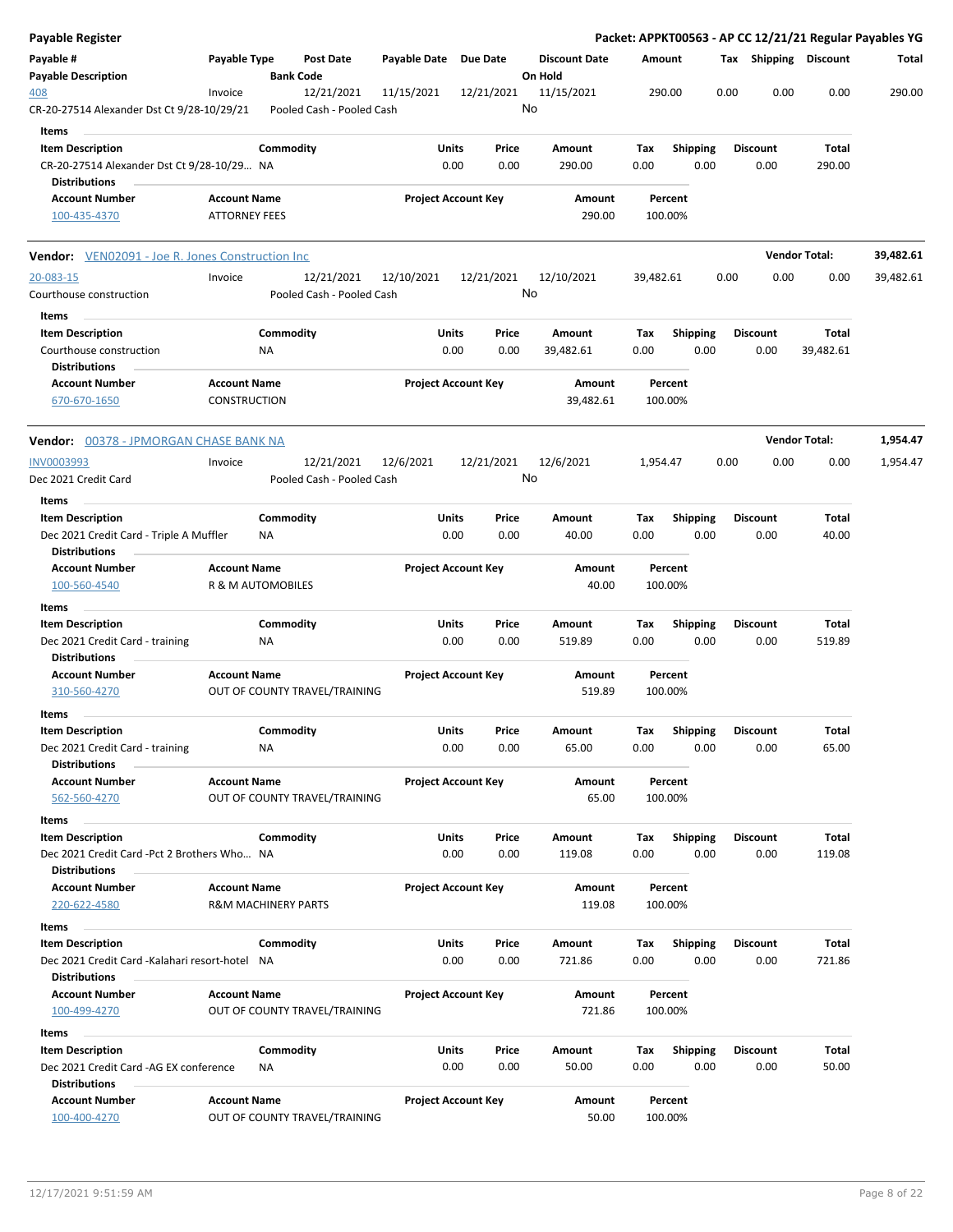| <b>Payable Register</b> |  |  |
|-------------------------|--|--|
|                         |  |  |

| Payable #<br><b>Payable Description</b>                              | Payable Type                                | Post Date<br><b>Bank Code</b> | Payable Date Due Date      |           |               | <b>Discount Date</b><br>On Hold |             | Amount                  |      |                      | Tax Shipping Discount | Total  |
|----------------------------------------------------------------------|---------------------------------------------|-------------------------------|----------------------------|-----------|---------------|---------------------------------|-------------|-------------------------|------|----------------------|-----------------------|--------|
| Items                                                                |                                             |                               |                            |           |               |                                 |             |                         |      |                      |                       |        |
| <b>Item Description</b>                                              |                                             | Commodity                     | <b>Units</b>               |           | Price         | Amount                          | Tax         | <b>Shipping</b>         |      | <b>Discount</b>      | <b>Total</b>          |        |
| Dec 2021 Credit Card -Pct 2 water<br><b>Distributions</b>            | ΝA                                          |                               |                            | 0.00      | 0.00          | 9.50                            | 0.00        | 0.00                    |      | 0.00                 | 9.50                  |        |
| <b>Account Number</b><br>220-622-3400                                | <b>Account Name</b><br><b>SHOP SUPPLIES</b> |                               | <b>Project Account Key</b> |           |               | Amount<br>9.50                  |             | Percent<br>100.00%      |      |                      |                       |        |
| Items                                                                |                                             |                               |                            |           |               |                                 |             |                         |      |                      |                       |        |
| <b>Item Description</b>                                              |                                             | Commodity                     | Units                      |           | Price         | Amount                          | Tax         | <b>Shipping</b>         |      | <b>Discount</b>      | Total                 |        |
| Dec 2021 Credit Card -Pct 2 AG EX confere NA<br><b>Distributions</b> |                                             |                               |                            | 0.00      | 0.00          | 60.00                           | 0.00        | 0.00                    |      | 0.00                 | 60.00                 |        |
| <b>Account Number</b>                                                | <b>Account Name</b>                         |                               | <b>Project Account Key</b> |           |               | Amount                          |             | Percent                 |      |                      |                       |        |
| 220-622-4270                                                         |                                             | OUT OF COUNTY TRAVEL/TRAINING |                            |           |               | 60.00                           |             | 100.00%                 |      |                      |                       |        |
| Items<br>$\sim$                                                      |                                             |                               |                            |           |               |                                 |             |                         |      |                      |                       |        |
| <b>Item Description</b>                                              |                                             | Commodity                     | Units                      |           | Price         | Amount                          | Tax         | <b>Shipping</b>         |      | <b>Discount</b>      | Total                 |        |
| Dec 2021 Credit Card - Sheriff postage                               | <b>NA</b>                                   |                               |                            | 0.00      | 0.00          | 8.16                            | 0.00        | 0.00                    |      | 0.00                 | 8.16                  |        |
| <b>Distributions</b>                                                 |                                             |                               |                            |           |               |                                 |             |                         |      |                      |                       |        |
| <b>Account Number</b>                                                | <b>Account Name</b>                         |                               | <b>Project Account Key</b> |           |               | Amount                          |             | Percent                 |      |                      |                       |        |
| 100-560-3110                                                         | <b>POSTAGE</b>                              |                               |                            |           |               | 8.16                            |             | 100.00%                 |      |                      |                       |        |
| Items                                                                |                                             |                               |                            |           |               |                                 |             |                         |      |                      |                       |        |
| <b>Item Description</b>                                              |                                             | Commodity                     | Units                      |           | Price         | Amount                          | Tax         | Shipping                |      | <b>Discount</b>      | Total                 |        |
| Dec 2021 Credit Card - Co Clerk elections p NA                       |                                             |                               |                            | 0.00      | 0.00          | 40.00                           | 0.00        | 0.00                    |      | 0.00                 | 40.00                 |        |
| <b>Distributions</b>                                                 |                                             |                               |                            |           |               |                                 |             |                         |      |                      |                       |        |
| <b>Account Number</b>                                                | <b>Account Name</b>                         |                               | <b>Project Account Key</b> |           |               | Amount                          |             | Percent                 |      |                      |                       |        |
| 100-404-3110                                                         | POSTAGE                                     |                               |                            |           |               | 40.00                           |             | 100.00%                 |      |                      |                       |        |
| Items                                                                |                                             |                               |                            |           |               |                                 |             |                         |      |                      |                       |        |
| <b>Item Description</b>                                              |                                             | Commodity                     | Units                      |           | Price         | Amount                          | Tax         | <b>Shipping</b>         |      | <b>Discount</b>      | Total                 |        |
| Dec 2021 Credit Card -TDCAA registrations                            | NA                                          |                               |                            | 0.00      | 0.00          | 200.00                          | 0.00        | 0.00                    |      | 0.00                 | 200.00                |        |
| <b>Distributions</b>                                                 |                                             |                               |                            |           |               |                                 |             |                         |      |                      |                       |        |
| <b>Account Number</b>                                                | <b>Account Name</b>                         |                               | <b>Project Account Key</b> |           |               | Amount<br>200.00                |             | Percent                 |      |                      |                       |        |
| 100-475-4270                                                         |                                             | OUT OF COUNTY TRAVEL/TRAINING |                            |           |               |                                 |             | 100.00%                 |      |                      |                       |        |
| Items                                                                |                                             |                               |                            |           |               |                                 |             |                         |      |                      |                       |        |
| <b>Item Description</b>                                              |                                             | Commodity                     | Units                      |           | Price         | Amount                          | Tax         | Shipping                |      | <b>Discount</b>      | <b>Total</b>          |        |
| Dec 2021 Credit Card -Zoom<br><b>Distributions</b>                   |                                             | NA                            |                            | 0.00      | 0.00          | 64.99                           | 0.00        | 0.00                    |      | 0.00                 | 64.99                 |        |
| <b>Account Number</b>                                                | <b>Account Name</b>                         |                               | <b>Project Account Key</b> |           |               | Amount                          |             | Percent                 |      |                      |                       |        |
| 413-413-5740                                                         | <b>TECHNOLOGY</b>                           |                               |                            |           |               | 64.99                           |             | 100.00%                 |      |                      |                       |        |
|                                                                      |                                             |                               |                            |           |               |                                 |             |                         |      |                      |                       |        |
| Items                                                                |                                             |                               |                            |           |               |                                 |             |                         |      |                      |                       |        |
| <b>Item Description</b><br>Dec 2021 Credit Card -Pizza Hut-jury      | NA                                          | Commodity                     | Units                      | 0.00      | Price<br>0.00 | Amount<br>55.99                 | Tax<br>0.00 | <b>Shipping</b><br>0.00 |      | Discount<br>0.00     | Total<br>55.99        |        |
| <b>Distributions</b>                                                 |                                             |                               |                            |           |               |                                 |             |                         |      |                      |                       |        |
| <b>Account Number</b>                                                | <b>Account Name</b>                         |                               | <b>Project Account Key</b> |           |               | Amount                          |             | Percent                 |      |                      |                       |        |
| 100-435-3120                                                         |                                             | <b>DISTRICT JURY SUPPLIES</b> |                            |           |               | 55.99                           |             | 100.00%                 |      |                      |                       |        |
| <b>Vendor:</b> 00444 - KONICA MINOLTA PREMIER FINANCE                |                                             |                               |                            |           |               |                                 |             |                         |      | <b>Vendor Total:</b> |                       | 888.45 |
| 74681030                                                             | Invoice                                     | 12/21/2021                    | 12/9/2021                  | 1/15/2022 |               | 12/9/2021                       |             | 888.45                  | 0.00 | 0.00                 | 0.00                  | 888.45 |
| Copier rental 12/15/21-1/14/22                                       |                                             | Pooled Cash - Pooled Cash     |                            |           |               | No                              |             |                         |      |                      |                       |        |
| Items                                                                |                                             |                               |                            |           |               |                                 |             |                         |      |                      |                       |        |
| <b>Item Description</b>                                              |                                             | Commodity                     | Units                      |           | Price         | Amount                          | Tax         | Shipping                |      | <b>Discount</b>      | Total                 |        |
| Copier rental<br><b>Distributions</b>                                |                                             | Service                       |                            | 0.00      | 0.00          | 888.45                          | 0.00        | 0.00                    |      | 0.00                 | 888.45                |        |

| <b>Account Name</b>   | <b>Project Account Key</b> | Amount | Percent |
|-----------------------|----------------------------|--------|---------|
| <b>COPIER RENTAL</b>  |                            | 73.29  | 8.25%   |
| <b>COPIER RENTAL</b>  |                            | 97.72  | 11.00%  |
| <b>COPIER RENTAL</b>  |                            | 314.27 | 35.37%  |
| <b>COPIER RENTAL</b>  |                            | 97.72  | 11.00%  |
| <b>COPIER EXPENSE</b> |                            | 89.75  | 10.10%  |
| <b>COPIER RENTAL</b>  |                            | 89.75  | 10.10%  |
| <b>COPIER EXPENSE</b> |                            | 101.52 | 11.43%  |
| <b>COPIER RENTAL</b>  |                            | 24.43  | 2.75%   |
|                       |                            |        |         |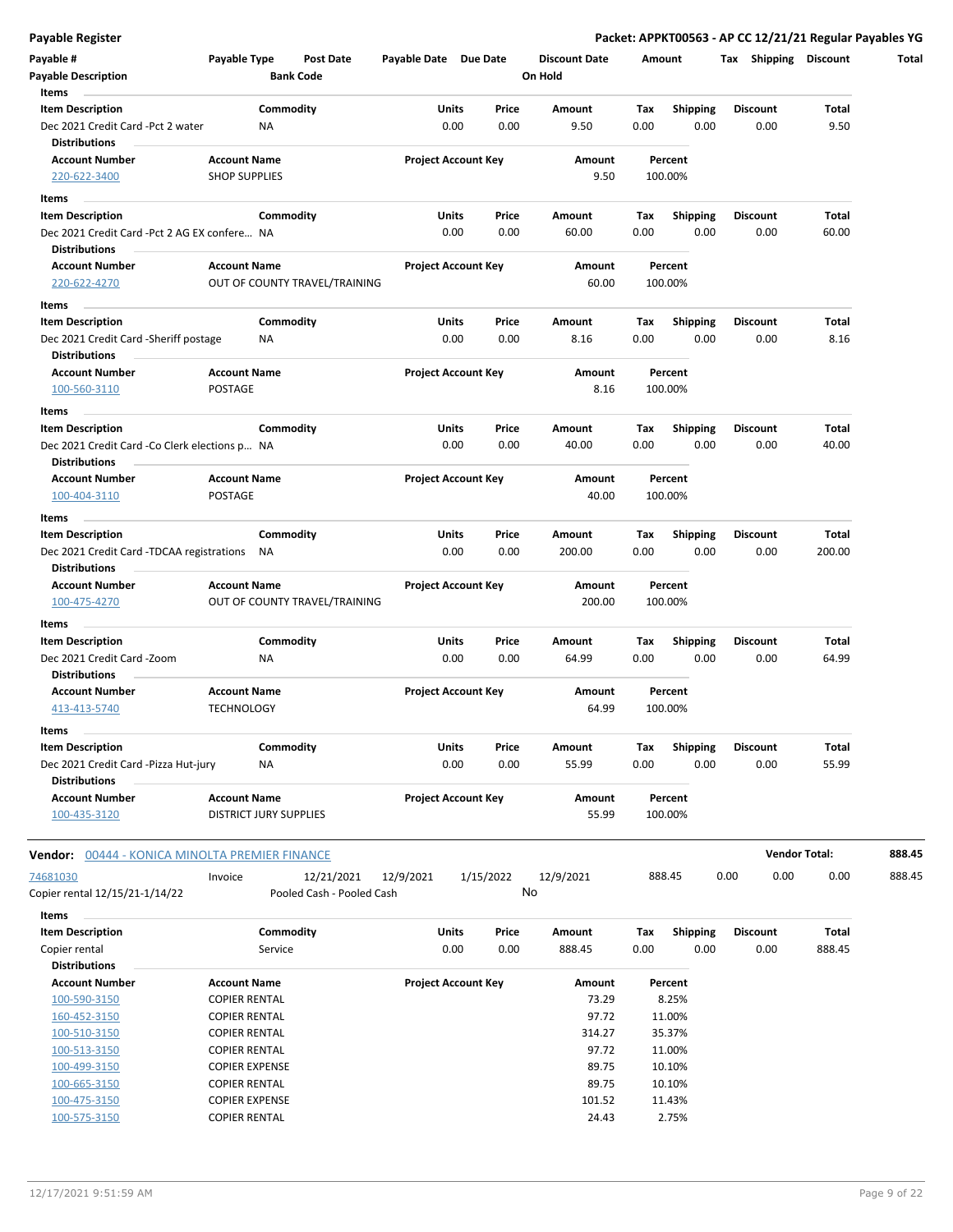| <b>Payable Register</b>                                                                    |                                                   |                                         |                       |                                |    |                                 |                    |                         |      |                         | Packet: APPKT00563 - AP CC 12/21/21 Regular Payables YG |          |
|--------------------------------------------------------------------------------------------|---------------------------------------------------|-----------------------------------------|-----------------------|--------------------------------|----|---------------------------------|--------------------|-------------------------|------|-------------------------|---------------------------------------------------------|----------|
| Payable #<br><b>Payable Description</b>                                                    | <b>Payable Type</b>                               | <b>Post Date</b><br><b>Bank Code</b>    | Payable Date Due Date |                                |    | <b>Discount Date</b><br>On Hold | Amount             |                         |      | Tax Shipping Discount   |                                                         | Total    |
| Vendor: 00239 - L & L A/C-ELECTRICAL                                                       |                                                   |                                         |                       |                                |    |                                 |                    |                         |      |                         | <b>Vendor Total:</b>                                    | 234.50   |
| 3922<br>Agrilife heat repair                                                               | Invoice                                           | 12/21/2021<br>Pooled Cash - Pooled Cash | 12/3/2021             | 12/21/2021                     | No | 12/3/2021                       | 234.50             |                         | 0.00 | 0.00                    | 0.00                                                    | 234.50   |
| Items<br><b>Item Description</b><br>Agrilife heat repair<br><b>Distributions</b>           | Commodity<br><b>NA</b>                            |                                         |                       | Units<br>Price<br>0.00<br>0.00 |    | Amount<br>234.50                | Tax<br>0.00        | Shipping<br>0.00        |      | <b>Discount</b><br>0.00 | Total<br>234.50                                         |          |
| <b>Account Number</b><br>100-516-4500                                                      | <b>Account Name</b><br><b>R&amp;M BUILDING</b>    |                                         |                       | <b>Project Account Key</b>     |    | Amount<br>234.50                | Percent<br>100.00% |                         |      |                         |                                                         |          |
| Vendor: 00446 - MAGNEGAS WELDING SUPPLY - SOUTH, LL                                        |                                                   |                                         |                       |                                |    |                                 |                    |                         |      |                         | <b>Vendor Total:</b>                                    | 16.80    |
| 00105467<br>Pct 3 cylinder rental Nov 2021                                                 | Invoice                                           | 12/21/2021<br>Pooled Cash - Pooled Cash | 11/30/2021            | 12/21/2021                     | No | 11/30/2021                      | 16.80              |                         | 0.00 | 0.00                    | 0.00                                                    | 16.80    |
| Items<br><b>Item Description</b><br>Pct 3 cylinder rental Nov 2021<br><b>Distributions</b> | Commodity<br>NA                                   |                                         |                       | Units<br>Price<br>0.00<br>0.00 |    | Amount<br>16.80                 | Tax<br>0.00        | <b>Shipping</b><br>0.00 |      | Discount<br>0.00        | Total<br>16.80                                          |          |
| <b>Account Number</b><br>230-623-3430                                                      | <b>Account Name</b><br>R&B MAT. HARDWARE & LUMBER |                                         |                       | <b>Project Account Key</b>     |    | Amount<br>16.80                 | Percent<br>100.00% |                         |      |                         |                                                         |          |
| Vendor: 00437 - MARLIN BUSINESS BANK                                                       |                                                   |                                         |                       |                                |    |                                 |                    |                         |      |                         | <b>Vendor Total:</b>                                    | 3,516.75 |
| <b>INV0003994</b><br>Telephone system                                                      | Invoice                                           | 12/21/2021<br>Pooled Cash - Pooled Cash | 12/9/2021             | 12/21/2021                     | No | 12/9/2021                       | 3,516.75           |                         | 0.00 | 0.00                    | 0.00                                                    | 3,516.75 |
| Items<br><b>Item Description</b><br>Telephone system                                       | Commodity<br>NA                                   |                                         |                       | Units<br>Price<br>0.00<br>0.00 |    | Amount<br>3,516.75              | Tax<br>0.00        | <b>Shipping</b><br>0.00 |      | <b>Discount</b><br>0.00 | Total<br>3,516.75                                       |          |
| <b>Distributions</b><br><b>Account Number</b><br>100-510-4200                              | <b>Account Name</b><br><b>TELEPHONE</b>           |                                         |                       | <b>Project Account Key</b>     |    | Amount<br>3,516.75              | Percent<br>100.00% |                         |      |                         |                                                         |          |
| <b>Vendor: 00409 - NORTHEAST TEXAS RC&amp;D AREA, INC</b>                                  |                                                   |                                         |                       |                                |    |                                 |                    |                         |      |                         | <b>Vendor Total:</b>                                    | 250.00   |
| <b>INV0003945</b><br>FY22 dues                                                             | Invoice                                           | 12/21/2021<br>Pooled Cash - Pooled Cash | 12/10/2021            | 12/21/2021                     | No | 12/10/2021                      | 250.00             |                         | 0.00 | 0.00                    | 0.00                                                    | 250.00   |
| Items<br><b>Item Description</b><br>FY22 dues<br><b>Distributions</b>                      | Commodity<br>NA                                   |                                         | Units                 | Price<br>0.00<br>0.00          |    | Amount<br>250.00                | Tax<br>0.00        | Shipping<br>0.00        |      | <b>Discount</b><br>0.00 | <b>Total</b><br>250.00                                  |          |
| <b>Account Number</b><br>100-409-4810                                                      | <b>Account Name</b><br><b>DUES</b>                |                                         |                       | <b>Project Account Key</b>     |    | Amount<br>250.00                | Percent<br>100.00% |                         |      |                         |                                                         |          |
| Vendor: 00440 - O'REILLY AUTOMOTIVE, INC.                                                  |                                                   |                                         |                       |                                |    |                                 |                    |                         |      |                         | <b>Vendor Total:</b>                                    | 116.45   |
| 0361-400260<br>#260555 Sheriff battery                                                     | Invoice                                           | 12/21/2021<br>Pooled Cash - Pooled Cash | 11/10/2021            | 12/21/2021                     | No | 11/10/2021                      | 116.45             |                         | 0.00 | 0.00                    | 0.00                                                    | 116.45   |
| Items<br><b>Item Description</b><br>#260555 Sheriff battery<br><b>Distributions</b>        | Commodity<br>ΝA                                   |                                         |                       | Units<br>Price<br>0.00<br>0.00 |    | Amount<br>116.45                | Tax<br>0.00        | <b>Shipping</b><br>0.00 |      | Discount<br>0.00        | Total<br>116.45                                         |          |
| <b>Account Number</b><br>100-560-4540                                                      | <b>Account Name</b><br>R & M AUTOMOBILES          |                                         |                       | <b>Project Account Key</b>     |    | Amount<br>116.45                | Percent<br>100.00% |                         |      |                         |                                                         |          |
| Vendor: 00006 - PARKER TIRE                                                                |                                                   |                                         |                       |                                |    |                                 |                    |                         |      |                         | <b>Vendor Total:</b>                                    | 275.00   |
| 13684<br>Pct 3 tire rotation & balance                                                     | Invoice                                           | 12/21/2021<br>Pooled Cash - Pooled Cash | 11/3/2021             | 12/21/2021                     | No | 11/3/2021                       | 25.00              |                         | 0.00 | 0.00                    | 0.00                                                    | 25.00    |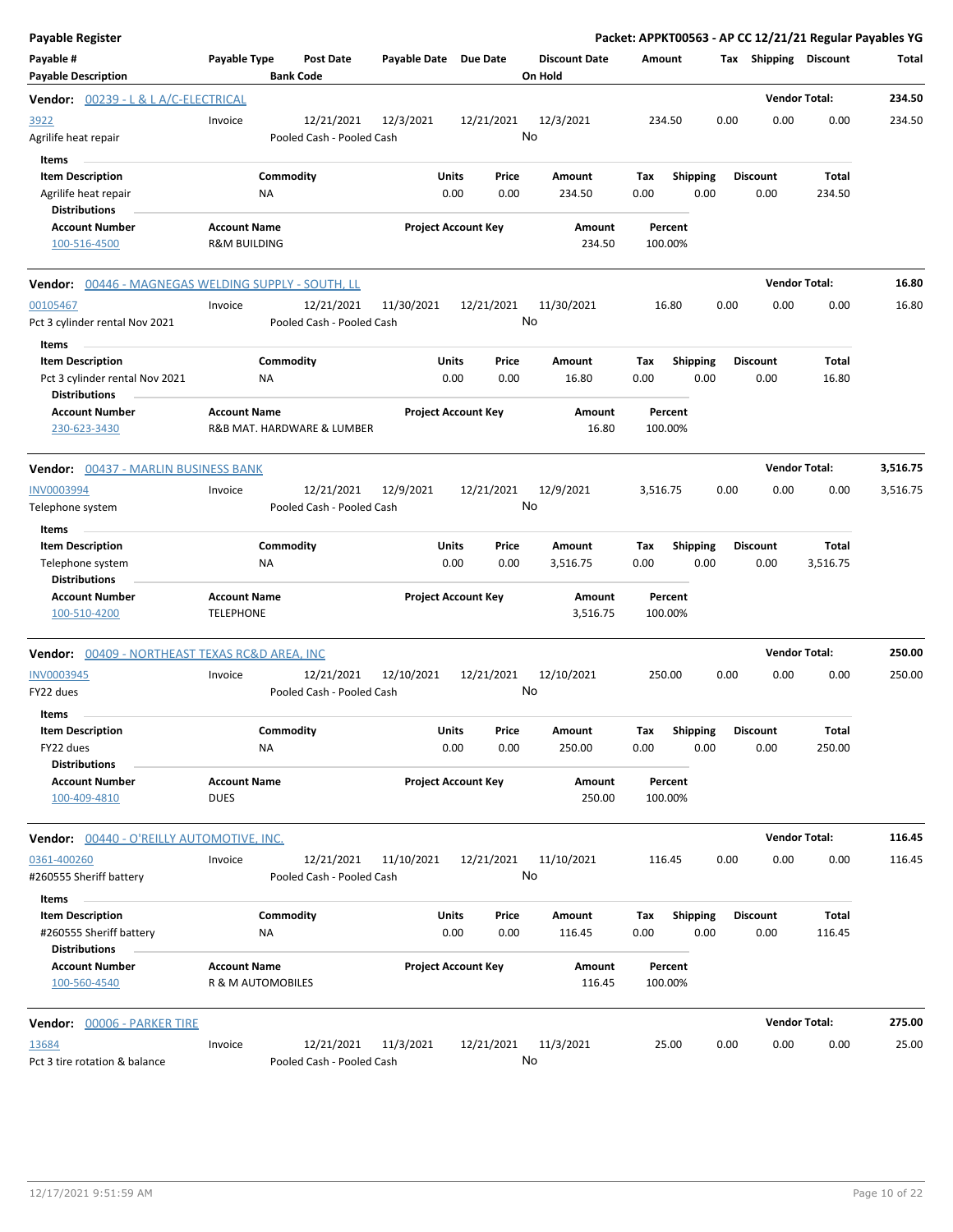| <b>Payable Register</b>                                                                     |                     |                                         |                            |               |                  |                                 |             |                         |      |                         | Packet: APPKT00563 - AP CC 12/21/21 Regular Payables YG |          |
|---------------------------------------------------------------------------------------------|---------------------|-----------------------------------------|----------------------------|---------------|------------------|---------------------------------|-------------|-------------------------|------|-------------------------|---------------------------------------------------------|----------|
| Payable #<br><b>Payable Description</b>                                                     | Payable Type        | Post Date<br><b>Bank Code</b>           | Payable Date Due Date      |               |                  | <b>Discount Date</b><br>On Hold | Amount      |                         |      | Tax Shipping Discount   |                                                         | Total    |
| Items                                                                                       |                     |                                         |                            |               |                  |                                 |             |                         |      |                         |                                                         |          |
| <b>Item Description</b>                                                                     |                     | Commodity                               |                            | Units         | Price            | Amount                          | Tax         | <b>Shipping</b>         |      | <b>Discount</b>         | Total                                                   |          |
| Pct 3 tire rotation & balance<br><b>Distributions</b>                                       | <b>NA</b>           |                                         |                            | 0.00          | 0.00             | 25.00                           | 0.00        | 0.00                    |      | 0.00                    | 25.00                                                   |          |
| <b>Account Number</b>                                                                       | <b>Account Name</b> |                                         | <b>Project Account Key</b> |               |                  | Amount                          |             | Percent                 |      |                         |                                                         |          |
| 230-623-4590                                                                                |                     | R&M MACH. TIRES & TUBES                 |                            |               |                  | 25.00                           |             | 100.00%                 |      |                         |                                                         |          |
| 13800                                                                                       | Invoice             | 12/21/2021                              | 12/3/2021                  |               | 12/21/2021       | 12/3/2021                       |             | 100.00                  | 0.00 | 0.00                    | 0.00                                                    | 100.00   |
| Pct 4 loader tire repair/tube                                                               |                     | Pooled Cash - Pooled Cash               |                            |               | No               |                                 |             |                         |      |                         |                                                         |          |
| Items                                                                                       |                     |                                         |                            |               |                  |                                 |             |                         |      |                         |                                                         |          |
| <b>Item Description</b>                                                                     |                     | Commodity                               |                            | Units         | Price            | Amount                          | Tax         | <b>Shipping</b>         |      | <b>Discount</b>         | Total                                                   |          |
| Pct 4 loader tire repair/tube                                                               | ΝA                  |                                         |                            | 0.00          | 0.00             | 100.00                          | 0.00        | 0.00                    |      | 0.00                    | 100.00                                                  |          |
| <b>Distributions</b>                                                                        |                     |                                         |                            |               |                  |                                 |             |                         |      |                         |                                                         |          |
| <b>Account Number</b><br>240-624-4590                                                       | <b>Account Name</b> | R&M MACH. TIRES & TUBES                 | <b>Project Account Key</b> |               |                  | Amount<br>100.00                |             | Percent<br>100.00%      |      |                         |                                                         |          |
| 13813                                                                                       | Invoice             | 12/21/2021                              | 12/7/2021                  |               | 12/21/2021       | 12/7/2021                       |             | 50.00                   | 0.00 | 0.00                    | 0.00                                                    | 50.00    |
| Pct 4 flat repair                                                                           |                     | Pooled Cash - Pooled Cash               |                            |               | No               |                                 |             |                         |      |                         |                                                         |          |
| Items                                                                                       |                     |                                         |                            |               |                  |                                 |             |                         |      |                         |                                                         |          |
| <b>Item Description</b>                                                                     |                     | Commodity                               |                            | Units         | Price            | Amount                          | Tax         | <b>Shipping</b>         |      | <b>Discount</b>         | Total                                                   |          |
| Pct 4 flat repair<br><b>Distributions</b>                                                   | <b>NA</b>           |                                         |                            | 0.00          | 0.00             | 50.00                           | 0.00        | 0.00                    |      | 0.00                    | 50.00                                                   |          |
| <b>Account Number</b>                                                                       | <b>Account Name</b> |                                         | <b>Project Account Key</b> |               |                  | Amount                          |             | Percent                 |      |                         |                                                         |          |
| 240-624-4590                                                                                |                     | R&M MACH. TIRES & TUBES                 |                            |               |                  | 50.00                           |             | 100.00%                 |      |                         |                                                         |          |
| 13815                                                                                       | Invoice             | 12/21/2021                              | 12/7/2021                  |               | 12/21/2021       | 12/7/2021                       |             | 75.00                   | 0.00 | 0.00                    | 0.00                                                    | 75.00    |
| Pct 4 grader flat repair                                                                    |                     | Pooled Cash - Pooled Cash               |                            |               | No               |                                 |             |                         |      |                         |                                                         |          |
| Items                                                                                       |                     |                                         |                            |               |                  |                                 |             |                         |      |                         |                                                         |          |
| <b>Item Description</b><br>Pct 4 grader flat repair                                         | <b>NA</b>           | Commodity                               |                            | Units<br>0.00 | Price<br>0.00    | Amount<br>75.00                 | Tax<br>0.00 | <b>Shipping</b><br>0.00 |      | <b>Discount</b><br>0.00 | Total<br>75.00                                          |          |
| <b>Distributions</b>                                                                        |                     |                                         |                            |               |                  |                                 |             |                         |      |                         |                                                         |          |
| <b>Account Number</b><br>240-624-4590                                                       | <b>Account Name</b> | R&M MACH. TIRES & TUBES                 | <b>Project Account Key</b> |               |                  | Amount<br>75.00                 |             | Percent<br>100.00%      |      |                         |                                                         |          |
| 13826<br>Pct 1 backhoe tire repair                                                          | Invoice             | 12/21/2021<br>Pooled Cash - Pooled Cash | 12/9/2021                  |               | 12/21/2021<br>No | 12/9/2021                       |             | 25.00                   | 0.00 | 0.00                    | 0.00                                                    | 25.00    |
| Items                                                                                       |                     |                                         |                            |               |                  |                                 |             |                         |      |                         |                                                         |          |
| <b>Item Description</b>                                                                     |                     | Commodity                               |                            | Units         | Price            | Amount                          | Tax         | Shipping                |      | <b>Discount</b>         | Total                                                   |          |
| Pct 1 backhoe tire repair                                                                   | <b>NA</b>           |                                         |                            | 0.00          | 0.00             | 25.00                           | 0.00        | 0.00                    |      | 0.00                    | 25.00                                                   |          |
| <b>Distributions</b><br><b>Account Number</b>                                               |                     |                                         |                            |               |                  |                                 |             |                         |      |                         |                                                         |          |
| 210-621-4590                                                                                | <b>Account Name</b> | R&M MACH. TIRES & TUBES                 | <b>Project Account Key</b> |               |                  | Amount<br>25.00                 |             | Percent<br>100.00%      |      |                         |                                                         |          |
| Vendor: VEN02319 - Professional Development Academy, LLC                                    |                     |                                         |                            |               |                  |                                 |             |                         |      |                         | <b>Vendor Total:</b>                                    | 1,495.00 |
| <b>INV-13338</b>                                                                            | Invoice             | 12/21/2021                              | 12/14/2021                 |               | 12/21/2021       | 12/14/2021                      | 1,495.00    |                         | 0.00 | 0.00                    | 0.00                                                    | 1,495.00 |
| Pct 1 NACo academy registration - E Lane                                                    |                     | Pooled Cash - Pooled Cash               |                            |               | No               |                                 |             |                         |      |                         |                                                         |          |
| Items                                                                                       |                     |                                         |                            |               |                  |                                 |             |                         |      |                         |                                                         |          |
| <b>Item Description</b><br>Pct 1 NACo academy registration - E Lane<br><b>Distributions</b> | ΝA                  | Commodity                               |                            | Units<br>0.00 | Price<br>0.00    | Amount<br>1,495.00              | Tax<br>0.00 | <b>Shipping</b><br>0.00 |      | <b>Discount</b><br>0.00 | <b>Total</b><br>1,495.00                                |          |
| <b>Account Number</b>                                                                       | <b>Account Name</b> |                                         | <b>Project Account Key</b> |               |                  | Amount                          |             | Percent                 |      |                         |                                                         |          |
| 210-621-4270                                                                                |                     | OUT OF COUNTY TRAVEL/TRAINING           |                            |               |                  | 1,495.00                        |             | 100.00%                 |      |                         |                                                         |          |
| 00383 - RECOVERY MONITORING<br>Vendor:                                                      |                     |                                         |                            |               |                  |                                 |             |                         |      |                         | <b>Vendor Total:</b>                                    | 666.85   |
|                                                                                             |                     |                                         |                            |               |                  |                                 |             |                         |      |                         |                                                         |          |
| 9613782<br>#642645372 Nutt monitoring Nov 2021                                              | Invoice             | 12/21/2021<br>Pooled Cash - Pooled Cash | 11/30/2021                 |               | 12/21/2021<br>No | 11/30/2021                      |             | 366.85                  | 0.00 | 0.00                    | 0.00                                                    | 366.85   |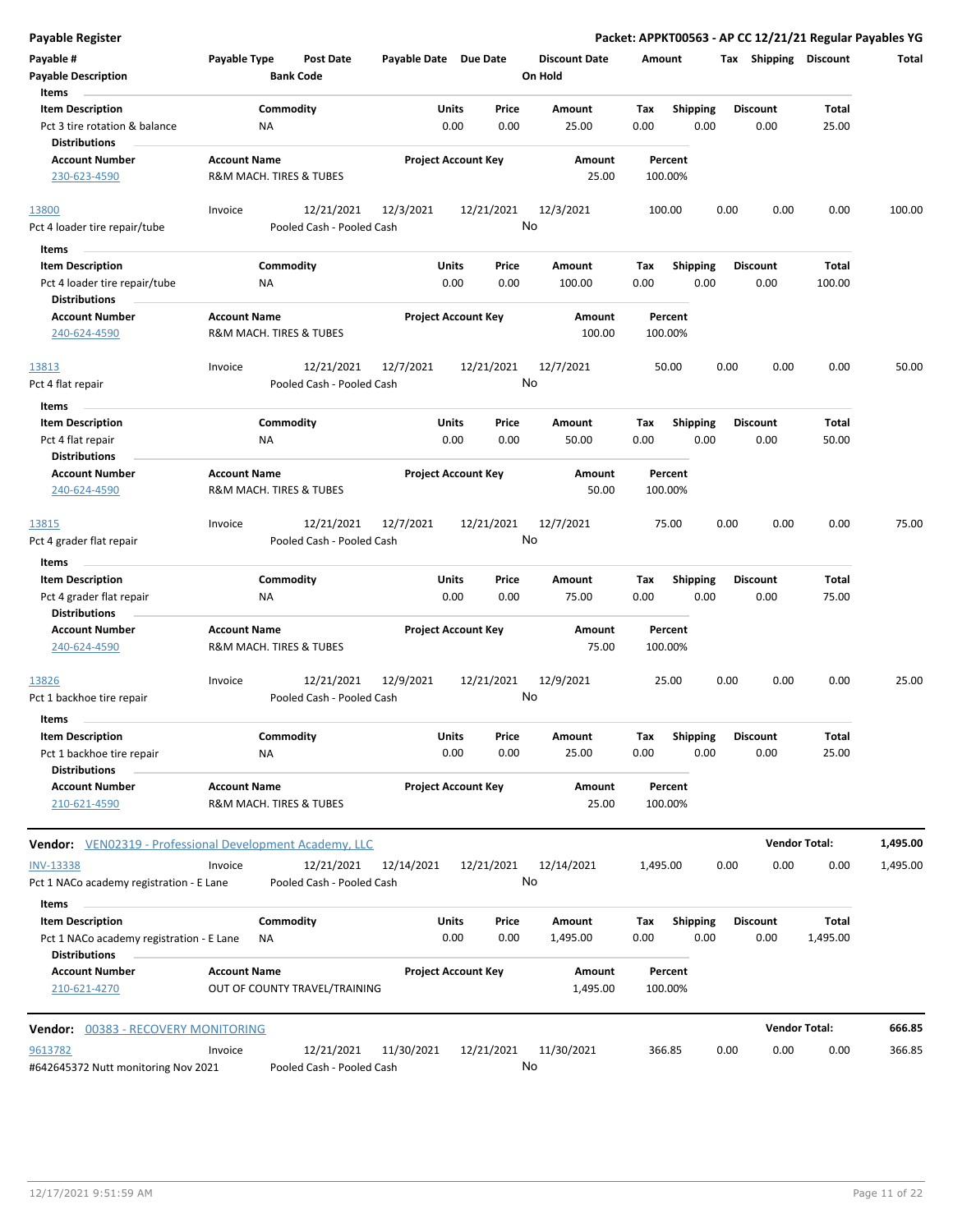| Payable Register                                                                                          |                     |                                         |                       |                                       |                                 | Packet: APPKT00563 - AP CC 12/21/21 Regular Payables YG |      |                         |                       |          |
|-----------------------------------------------------------------------------------------------------------|---------------------|-----------------------------------------|-----------------------|---------------------------------------|---------------------------------|---------------------------------------------------------|------|-------------------------|-----------------------|----------|
| Payable #<br><b>Payable Description</b>                                                                   | Payable Type        | <b>Post Date</b><br><b>Bank Code</b>    | Payable Date Due Date |                                       | <b>Discount Date</b><br>On Hold | Amount                                                  |      |                         | Tax Shipping Discount | Total    |
| Items<br><b>Item Description</b><br>#642645372 Nutt monitoring Nov 2021                                   |                     | Commodity<br>ΝA                         |                       | <b>Units</b><br>Price<br>0.00<br>0.00 | Amount<br>366.85                | <b>Shipping</b><br>Tax<br>0.00<br>0.00                  |      | Discount<br>0.00        | Total<br>366.85       |          |
| <b>Distributions</b><br><b>Account Number</b><br>590-436-4330                                             | <b>Account Name</b> | <b>DRUG COURT PROGRAMS</b>              |                       | <b>Project Account Key</b>            | Amount<br>366.85                | Percent<br>100.00%                                      |      |                         |                       |          |
| 9613785<br>#642645372 Trimm monitoring Nov 2021                                                           | Invoice             | 12/21/2021<br>Pooled Cash - Pooled Cash | 11/30/2021            | 12/21/2021                            | 11/30/2021<br>No                | 300.00                                                  | 0.00 | 0.00                    | 0.00                  | 300.00   |
| Items<br><b>Item Description</b><br>#642645372 Trimm monitoring Nov 2021                                  |                     | Commodity<br><b>NA</b>                  |                       | Units<br>Price<br>0.00<br>0.00        | Amount<br>300.00                | Tax<br><b>Shipping</b><br>0.00<br>0.00                  |      | Discount<br>0.00        | Total<br>300.00       |          |
| <b>Distributions</b>                                                                                      |                     |                                         |                       |                                       |                                 |                                                         |      |                         |                       |          |
| <b>Account Number</b><br>590-436-4330                                                                     | <b>Account Name</b> | <b>DRUG COURT PROGRAMS</b>              |                       | <b>Project Account Key</b>            | Amount<br>300.00                | Percent<br>100.00%                                      |      |                         |                       |          |
| Vendor: 00289 - RELIANT                                                                                   |                     |                                         |                       |                                       |                                 |                                                         |      |                         | <b>Vendor Total:</b>  | 1,018.93 |
| 111 035 451 027 9<br>#2 533 974-8 Pct 1 electric 11/10-12/12/21                                           | Invoice             | 12/21/2021<br>Pooled Cash - Pooled Cash | 12/15/2021            | 1/4/2022                              | 12/15/2021<br>No                | 105.26                                                  | 0.00 | 0.00                    | 0.00                  | 105.26   |
| Items<br><b>Item Description</b><br>#2 533 974-8 Pct 1 electric 11/10-12/12/21 NA<br><b>Distributions</b> |                     | Commodity                               |                       | Units<br>Price<br>0.00<br>0.00        | Amount<br>105.26                | <b>Shipping</b><br>Tax<br>0.00<br>0.00                  |      | <b>Discount</b><br>0.00 | Total<br>105.26       |          |
| <b>Account Number</b><br>210-621-4400                                                                     | <b>Account Name</b> | UTILITY ELECTRICITY                     |                       | <b>Project Account Key</b>            | Amount<br>105.26                | Percent<br>100.00%                                      |      |                         |                       |          |
| 112 013 512 070 2<br>#2 533 972-2 Pct 2 11/8-12/7/21                                                      | Invoice             | 12/21/2021<br>Pooled Cash - Pooled Cash | 12/9/2021             | 12/21/2021                            | 12/9/2021<br>No                 | 86.55                                                   | 0.00 | 0.00                    | 0.00                  | 86.55    |
| Items                                                                                                     |                     |                                         |                       |                                       |                                 |                                                         |      |                         |                       |          |
| <b>Item Description</b><br>#2 533 972-2 Pct 2 11/8-12/7/21<br><b>Distributions</b>                        |                     | Commodity<br><b>NA</b>                  |                       | Units<br>Price<br>0.00<br>0.00        | Amount<br>86.55                 | Tax<br><b>Shipping</b><br>0.00<br>0.00                  |      | <b>Discount</b><br>0.00 | Total<br>86.55        |          |
| <b>Account Number</b><br>220-622-4400                                                                     | <b>Account Name</b> | UTILITY ELECTRICITY                     |                       | <b>Project Account Key</b>            | Amount<br>86.55                 | Percent<br>100.00%                                      |      |                         |                       |          |
| 113 011 188 956 8<br>#2 533 978-9 S Annex 11/11-12/13/21                                                  | Invoice             | 12/21/2021<br>Pooled Cash - Pooled Cash | 12/16/2021            | 1/5/2022                              | 12/16/2021<br>No                | 390.76                                                  | 0.00 | 0.00                    | 0.00                  | 390.76   |
| Items<br><b>Item Description</b><br>#2 533 978-9 S Annex 11/11-12/13/21                                   |                     | Commodity<br>ΝA                         |                       | Units<br>Price<br>0.00<br>0.00        | Amount<br>390.76                | <b>Shipping</b><br>Tax<br>0.00<br>0.00                  |      | <b>Discount</b><br>0.00 | Total<br>390.76       |          |
| <b>Distributions</b><br><b>Account Number</b><br>100-513-4400                                             | <b>Account Name</b> | UTILITIES ELECTRICITY                   |                       | <b>Project Account Key</b>            | Amount<br>390.76                | Percent<br>100.00%                                      |      |                         |                       |          |
| 115 009 190 292 6<br>#2 591 591-9 Pct 2 guard light 11/8-12/7/21                                          | Invoice             | 12/21/2021<br>Pooled Cash - Pooled Cash | 12/13/2021            | 1/4/2022                              | 12/13/2021<br>No                | 26.44                                                   | 0.00 | 0.00                    | 0.00                  | 26.44    |
| Items                                                                                                     |                     |                                         |                       |                                       |                                 |                                                         |      |                         |                       |          |
| <b>Item Description</b><br>#2 591 591-9 Pct 2 guard light 11/8-12/7/ NA<br><b>Distributions</b>           |                     | Commodity                               |                       | Units<br>Price<br>0.00<br>0.00        | Amount<br>26.44                 | <b>Shipping</b><br>Tax<br>0.00<br>0.00                  |      | <b>Discount</b><br>0.00 | Total<br>26.44        |          |
| <b>Account Number</b><br>220-622-4400                                                                     | <b>Account Name</b> | UTILITY ELECTRICITY                     |                       | <b>Project Account Key</b>            | Amount<br>26.44                 | Percent<br>100.00%                                      |      |                         |                       |          |
| 115 009 190 293 4<br>#2 591 592-7 Pct 2 guard light 11/8-12/7/21                                          | Invoice             | 12/21/2021<br>Pooled Cash - Pooled Cash | 12/13/2021            | 12/21/2021                            | 12/13/2021<br>No                | 11.33                                                   | 0.00 | 0.00                    | 0.00                  | 11.33    |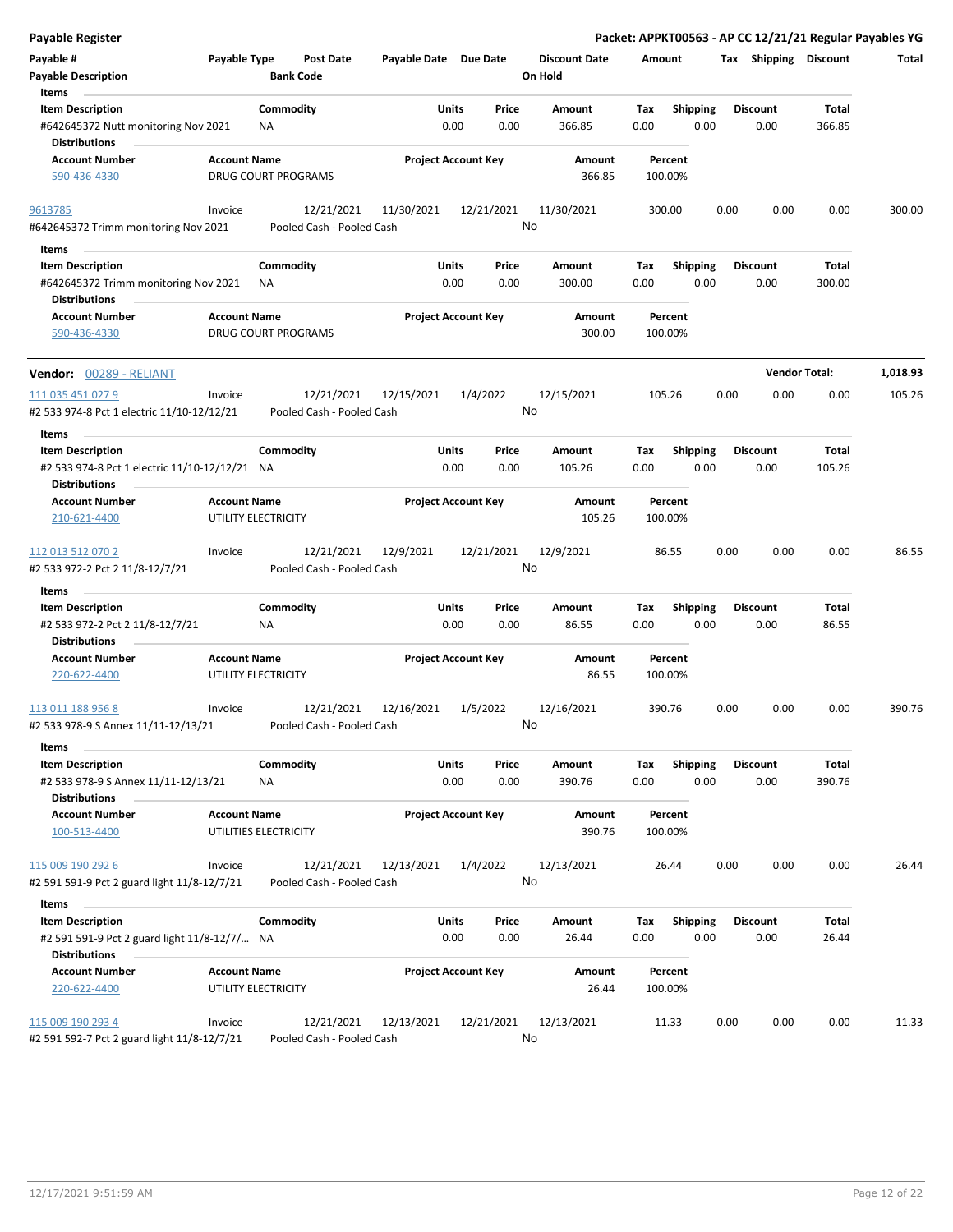| <b>Payable Register</b>                      |                     |                                |                       |                            |                      |             |                 |      |                       |                      | Packet: APPKT00563 - AP CC 12/21/21 Regular Payables YG |
|----------------------------------------------|---------------------|--------------------------------|-----------------------|----------------------------|----------------------|-------------|-----------------|------|-----------------------|----------------------|---------------------------------------------------------|
| Payable #                                    | Payable Type        | <b>Post Date</b>               | Payable Date Due Date |                            | <b>Discount Date</b> | Amount      |                 |      | Tax Shipping Discount |                      | Total                                                   |
| <b>Payable Description</b>                   |                     | <b>Bank Code</b>               |                       |                            | On Hold              |             |                 |      |                       |                      |                                                         |
| Items                                        |                     |                                |                       |                            |                      |             |                 |      |                       |                      |                                                         |
| <b>Item Description</b>                      |                     | Commodity                      | Units                 | Price                      | Amount               | Tax         | <b>Shipping</b> |      | <b>Discount</b>       | Total                |                                                         |
| #2 591 592-7 Pct 2 guard light 11/8-12/7/ NA |                     |                                |                       | 0.00<br>0.00               | 11.33                | 0.00        | 0.00            |      | 0.00                  | 11.33                |                                                         |
| <b>Distributions</b>                         |                     |                                |                       |                            |                      |             |                 |      |                       |                      |                                                         |
| <b>Account Number</b>                        | <b>Account Name</b> |                                |                       | <b>Project Account Key</b> | Amount               | Percent     |                 |      |                       |                      |                                                         |
| 220-622-4400                                 |                     | UTILITY ELECTRICITY            |                       |                            | 11.33                | 100.00%     |                 |      |                       |                      |                                                         |
|                                              |                     |                                |                       |                            |                      |             |                 |      |                       |                      |                                                         |
| 115 009 205 085 7                            | Invoice             | 12/21/2021                     | 12/16/2021            | 12/21/2021                 | 12/16/2021           | 81.15       |                 | 0.00 | 0.00                  | 0.00                 | 81.15                                                   |
| #6 716 696-7 Co-Op 11/11-12/13/21            |                     | Pooled Cash - Pooled Cash      |                       |                            | No                   |             |                 |      |                       |                      |                                                         |
|                                              |                     |                                |                       |                            |                      |             |                 |      |                       |                      |                                                         |
| Items                                        |                     |                                |                       |                            |                      |             |                 |      |                       |                      |                                                         |
| <b>Item Description</b>                      |                     | Commodity                      | Units                 | Price                      | Amount               | Tax         | <b>Shipping</b> |      | <b>Discount</b>       | Total                |                                                         |
| #6 716 696-7 Co-Op 11/11-12/13/21            |                     | <b>NA</b>                      |                       | 0.00<br>0.00               | 81.15                | 0.00        | 0.00            |      | 0.00                  | 81.15                |                                                         |
| <b>Distributions</b>                         |                     |                                |                       |                            |                      |             |                 |      |                       |                      |                                                         |
| <b>Account Number</b>                        | <b>Account Name</b> |                                |                       | <b>Project Account Key</b> | Amount               | Percent     |                 |      |                       |                      |                                                         |
| 100-512-4400                                 |                     | UTILITIES ELECTRICITY          |                       |                            | 81.15                | 100.00%     |                 |      |                       |                      |                                                         |
| 302 003 384 273 8                            | Invoice             | 12/21/2021                     | 12/16/2021            | 1/5/2022                   | 12/16/2021           | 317.44      |                 | 0.00 | 0.00                  | 0.00                 | 317.44                                                  |
| #12 832 845-7 200 1st 11/11-12/13/21         |                     | Pooled Cash - Pooled Cash      |                       |                            | No                   |             |                 |      |                       |                      |                                                         |
|                                              |                     |                                |                       |                            |                      |             |                 |      |                       |                      |                                                         |
| Items                                        |                     |                                |                       |                            |                      |             |                 |      |                       |                      |                                                         |
| <b>Item Description</b>                      |                     | Commodity                      | Units                 | Price                      | Amount               | Tax         | <b>Shipping</b> |      | <b>Discount</b>       | Total                |                                                         |
| #12 832 845-7 200 1st 11/11-12/13/21         |                     | ΝA                             |                       | 0.00<br>0.00               | 317.44               | 0.00        | 0.00            |      | 0.00                  | 317.44               |                                                         |
| <b>Distributions</b>                         |                     |                                |                       |                            |                      |             |                 |      |                       |                      |                                                         |
| <b>Account Number</b>                        | <b>Account Name</b> |                                |                       | <b>Project Account Key</b> | Amount               | Percent     |                 |      |                       |                      |                                                         |
| 100-518-4400                                 |                     | UTILITIES ELECTRICITY          |                       |                            | 317.44               | 100.00%     |                 |      |                       |                      |                                                         |
| <b>Vendor:</b> VEN02431 - Ressler, Jennifer  |                     |                                |                       |                            |                      |             |                 |      |                       | <b>Vendor Total:</b> | 40.00                                                   |
|                                              |                     |                                |                       |                            |                      |             |                 |      |                       |                      |                                                         |
| INV0003991                                   | Invoice             | 12/21/2021                     | 12/16/2021            | 12/21/2021                 | 12/16/2021           | 40.00       |                 | 0.00 | 0.00                  | 0.00                 | 40.00                                                   |
| 1/5-7/22 conference travel- meals            |                     | Pooled Cash - Pooled Cash      |                       |                            | No                   |             |                 |      |                       |                      |                                                         |
| Items                                        |                     |                                |                       |                            |                      |             |                 |      |                       |                      |                                                         |
| <b>Item Description</b>                      |                     | Commodity                      | Units                 | Price                      | Amount               | Tax         | <b>Shipping</b> |      | <b>Discount</b>       | Total                |                                                         |
| 1/5-7/22 conference travel- meals            |                     | NA                             |                       | 0.00<br>0.00               | 40.00                | 0.00        | 0.00            |      | 0.00                  | 40.00                |                                                         |
| <b>Distributions</b>                         |                     |                                |                       |                            |                      |             |                 |      |                       |                      |                                                         |
| <b>Account Number</b>                        | <b>Account Name</b> |                                |                       | <b>Project Account Key</b> | Amount               | Percent     |                 |      |                       |                      |                                                         |
| 100-404-4270                                 |                     | ELECTION TRAVEL/TRAINING       |                       |                            | 40.00                | 100.00%     |                 |      |                       |                      |                                                         |
| Vendor: 00269 - ROMCO EQUIPMENT CO.          |                     |                                |                       |                            |                      |             |                 |      |                       | <b>Vendor Total:</b> | $-118.99$                                               |
|                                              |                     |                                |                       |                            |                      |             |                 |      |                       |                      |                                                         |
| 101135308                                    | Credit Memo         | 12/21/2021                     | 12/14/2021            | 12/14/2021                 | 12/14/2021           | $-1,603.69$ |                 | 0.00 | 0.00                  | 0.00                 | $-1,603.69$                                             |
| Pct 2 gasket/studs/plug returns              |                     | Pooled Cash - Pooled Cash      |                       |                            | No                   |             |                 |      |                       |                      |                                                         |
| Items                                        |                     |                                |                       |                            |                      |             |                 |      |                       |                      |                                                         |
| <b>Item Description</b>                      |                     | Commodity                      | Units                 | Price                      | Amount               | Tax         | <b>Shipping</b> |      | <b>Discount</b>       | Total                |                                                         |
| Pct 2 gasket/studs/plug returns              |                     | ΝA                             |                       | 0.00<br>0.00               | $-1,603.69$          | 0.00        | 0.00            |      | 0.00                  | $-1,603.69$          |                                                         |
| <b>Distributions</b>                         |                     |                                |                       |                            |                      |             |                 |      |                       |                      |                                                         |
| <b>Account Number</b>                        | <b>Account Name</b> |                                |                       | <b>Project Account Key</b> | Amount               | Percent     |                 |      |                       |                      |                                                         |
| 220-622-4580                                 |                     | <b>R&amp;M MACHINERY PARTS</b> |                       |                            | $-1,603.69$          | 100.00%     |                 |      |                       |                      |                                                         |
|                                              |                     |                                |                       |                            |                      |             |                 |      |                       |                      |                                                         |
| 101135321                                    | Invoice             | 12/21/2021                     | 12/14/2021            | 12/21/2021                 | 12/14/2021           | 2,847.48    |                 | 0.00 | 0.00                  | 0.00                 | 2,847.48                                                |
| Pct 2 EGR cooler                             |                     | Pooled Cash - Pooled Cash      |                       |                            | No                   |             |                 |      |                       |                      |                                                         |
| Items                                        |                     |                                |                       |                            |                      |             |                 |      |                       |                      |                                                         |
| <b>Item Description</b>                      |                     | Commodity                      | Units                 | Price                      | Amount               | Tax         | Shipping        |      | <b>Discount</b>       | Total                |                                                         |
| Pct 2 EGR cooler                             |                     | Goods                          |                       | 1.00 2,847.48              | 2,847.48             | 0.00        | 0.00            |      | 0.00                  | 2,847.48             |                                                         |
| <b>Distributions</b>                         |                     |                                |                       |                            |                      |             |                 |      |                       |                      |                                                         |
| <b>Account Number</b>                        | <b>Account Name</b> |                                |                       | <b>Project Account Key</b> | Amount               | Percent     |                 |      |                       |                      |                                                         |
| 220-622-4580                                 |                     | R&M MACHINERY PARTS            |                       |                            | 2,847.48             | 100.00%     |                 |      |                       |                      |                                                         |
|                                              |                     |                                |                       |                            |                      |             |                 |      |                       |                      |                                                         |
| 101135406                                    | Invoice             | 12/21/2021                     | 12/15/2021            | 12/21/2021                 | 12/15/2021           | 1,484.70    |                 | 0.00 | 0.00                  | 0.00                 | 1,484.70                                                |
| Pct 2 grader blades/oil                      |                     | Pooled Cash - Pooled Cash      |                       |                            | No                   |             |                 |      |                       |                      |                                                         |
|                                              |                     |                                |                       |                            |                      |             |                 |      |                       |                      |                                                         |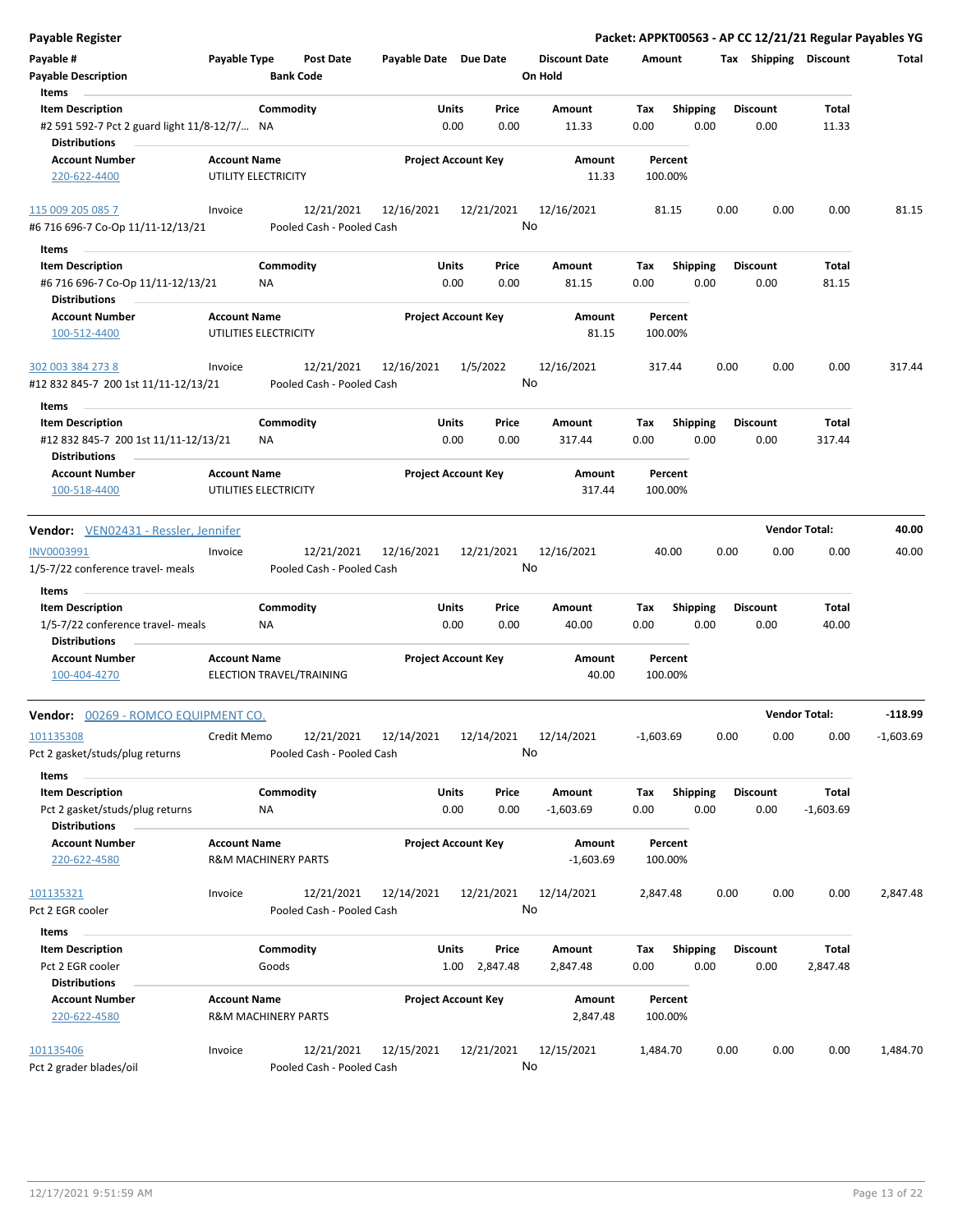| Payable Register                                                         |                                                       |                                         |                       |                            |                      |                    |                 | Packet: APPKT00563 - AP CC 12/21/21 Regular Payables YG |                      |             |
|--------------------------------------------------------------------------|-------------------------------------------------------|-----------------------------------------|-----------------------|----------------------------|----------------------|--------------------|-----------------|---------------------------------------------------------|----------------------|-------------|
| Payable #                                                                | Payable Type                                          | Post Date                               | Payable Date Due Date |                            | <b>Discount Date</b> | Amount             |                 | Tax Shipping Discount                                   |                      | Total       |
| <b>Payable Description</b>                                               |                                                       | <b>Bank Code</b>                        |                       |                            | On Hold              |                    |                 |                                                         |                      |             |
| <b>Items</b>                                                             |                                                       |                                         |                       |                            |                      |                    |                 |                                                         |                      |             |
| <b>Item Description</b>                                                  | Commodity                                             |                                         | Units                 | Price                      | Amount               | Tax                | Shipping        | <b>Discount</b>                                         | <b>Total</b>         |             |
| Pct 2 grader blades/oil<br><b>Distributions</b>                          | ΝA                                                    |                                         |                       | 0.00<br>0.00               | 1,484.70             | 0.00               | 0.00            | 0.00                                                    | 1,484.70             |             |
| <b>Account Number</b><br>220-622-4580                                    | <b>Account Name</b><br><b>R&amp;M MACHINERY PARTS</b> |                                         |                       | <b>Project Account Key</b> | Amount<br>1,320.40   | Percent<br>88.93%  |                 |                                                         |                      |             |
| 220-622-4570                                                             | R&M MACHINERY GAS & OIL                               |                                         |                       |                            | 164.30               | 11.07%             |                 |                                                         |                      |             |
| 101135422                                                                | Credit Memo                                           | 12/21/2021                              | 12/15/2021            | 12/15/2021                 | 12/15/2021           | $-2,847.48$        |                 | 0.00<br>0.00                                            | 0.00                 | $-2,847.48$ |
| Pct 2 EGR cooler credit                                                  |                                                       | Pooled Cash - Pooled Cash               |                       |                            | No                   |                    |                 |                                                         |                      |             |
| Items                                                                    |                                                       |                                         |                       |                            |                      |                    |                 |                                                         |                      |             |
| <b>Item Description</b>                                                  | Commodity                                             |                                         | Units                 | Price                      | Amount               | Tax                | <b>Shipping</b> | <b>Discount</b>                                         | Total                |             |
| Pct 2 EGR cooler credit<br><b>Distributions</b>                          | Goods                                                 |                                         |                       | $-1.00$ 2,847.48           | -2,847.48            | 0.00               | 0.00            | 0.00                                                    | $-2,847.48$          |             |
| <b>Account Number</b>                                                    | <b>Account Name</b>                                   |                                         |                       | <b>Project Account Key</b> | Amount               | Percent            |                 |                                                         |                      |             |
| 220-622-4580                                                             | <b>R&amp;M MACHINERY PARTS</b>                        |                                         |                       |                            | -2,847.48            | 100.00%            |                 |                                                         |                      |             |
| Vendor: 00817 - SMITH, THOMAS SCOTT                                      |                                                       |                                         |                       |                            |                      |                    |                 |                                                         | <b>Vendor Total:</b> | 1,978.90    |
| INV0003941                                                               | Invoice                                               | 12/21/2021                              | 11/21/2021            | 12/21/2021                 | 11/21/2021           | 846.85             |                 | 0.00<br>0.00                                            | 0.00                 | 846.85      |
| CR-19-26958 Carroll Dst Ct 10/15-11/19/21                                |                                                       | Pooled Cash - Pooled Cash               |                       |                            | No                   |                    |                 |                                                         |                      |             |
| Items<br><b>Item Description</b>                                         | Commodity                                             |                                         | Units                 | Price                      | Amount               | Tax                | <b>Shipping</b> | <b>Discount</b>                                         | Total                |             |
| CR-19-26958 Carroll Dst Ct 10/15-11/19/21 NA<br><b>Distributions</b>     |                                                       |                                         |                       | 0.00<br>0.00               | 846.85               | 0.00               | 0.00            | 0.00                                                    | 846.85               |             |
| <b>Account Number</b>                                                    | <b>Account Name</b>                                   |                                         |                       | <b>Project Account Key</b> | Amount               | Percent            |                 |                                                         |                      |             |
| 100-435-4370                                                             | <b>ATTORNEY FEES</b>                                  |                                         |                       |                            | 846.85               | 100.00%            |                 |                                                         |                      |             |
| <b>INV0003992</b><br>CR-21-28100 Baites Dst Ct 10/2-12/8/21<br>Items     | Invoice                                               | 12/21/2021<br>Pooled Cash - Pooled Cash | 12/10/2021            | 12/21/2021                 | 12/10/2021<br>No     | 1,132.05           |                 | 0.00<br>0.00                                            | 0.00                 | 1,132.05    |
| <b>Item Description</b>                                                  | Commodity                                             |                                         | Units                 | Price                      | Amount               | Tax                | <b>Shipping</b> | <b>Discount</b>                                         | Total                |             |
| CR-21-28100 Baites Dst Ct 10/2-12/8/21<br><b>Distributions</b>           | ΝA                                                    |                                         |                       | 0.00<br>0.00               | 1,132.05             | 0.00               | 0.00            | 0.00                                                    | 1,132.05             |             |
| <b>Account Number</b>                                                    | <b>Account Name</b>                                   |                                         |                       | <b>Project Account Key</b> | Amount               | Percent            |                 |                                                         |                      |             |
| 100-435-4370                                                             | <b>ATTORNEY FEES</b>                                  |                                         |                       |                            | 1,132.05             | 100.00%            |                 |                                                         |                      |             |
| Vendor: 00801 - SOLOMON, AMANDA                                          |                                                       |                                         |                       |                            |                      |                    |                 |                                                         | <b>Vendor Total:</b> | 698.25      |
| INV0003937                                                               | Invoice                                               | 12/21/2021                              | 12/10/2021            | 12/21/2021                 | 12/10/2021           | 218.50             |                 | 0.00<br>0.00                                            | 0.00                 | 218.50      |
| FA-21-45118 JT Dst Ct 6/10-12/10/21 mediation  Pooled Cash - Pooled Cash |                                                       |                                         |                       |                            | No                   |                    |                 |                                                         |                      |             |
| Items                                                                    |                                                       |                                         |                       |                            |                      |                    |                 |                                                         |                      |             |
| <b>Item Description</b>                                                  | Commodity                                             |                                         | Units                 | Price                      | Amount               | Tax                | <b>Shipping</b> | Discount                                                | Total                |             |
| FA-21-45118 JT Dst Ct 6/10-12/10/21 med NA<br><b>Distributions</b>       |                                                       |                                         |                       | 0.00<br>0.00               | 218.50               | 0.00               | 0.00            | 0.00                                                    | 218.50               |             |
| <b>Account Number</b><br>100-435-4391                                    | <b>Account Name</b><br>PROFESSIONAL SERVICES          |                                         |                       | <b>Project Account Key</b> | Amount<br>218.50     | Percent<br>100.00% |                 |                                                         |                      |             |
| <b>INV0003938</b>                                                        | Invoice                                               | 12/21/2021                              | 12/10/2021            | 12/21/2021                 | 12/10/2021           | 479.75             |                 | 0.00<br>0.00                                            | 0.00                 | 479.75      |
| FA-21-45188 PP Dst Ct 6/18-12/10/21 mediati  Pooled Cash - Pooled Cash   |                                                       |                                         |                       |                            | No                   |                    |                 |                                                         |                      |             |
| Items                                                                    |                                                       |                                         |                       |                            |                      |                    |                 |                                                         |                      |             |
| <b>Item Description</b>                                                  | Commodity                                             |                                         | Units                 | Price                      | Amount               | Tax                | <b>Shipping</b> | <b>Discount</b>                                         | Total                |             |
| FA-21-45188 PP Dst Ct 6/18-12/10/21 med NA<br><b>Distributions</b>       |                                                       |                                         |                       | 0.00<br>0.00               | 479.75               | 0.00               | 0.00            | 0.00                                                    | 479.75               |             |
| <b>Account Number</b><br>100-435-4391                                    | <b>Account Name</b><br>PROFESSIONAL SERVICES          |                                         |                       | <b>Project Account Key</b> | Amount<br>479.75     | Percent<br>100.00% |                 |                                                         |                      |             |
| <b>Vendor: 00707 - SPARKLIGHT</b>                                        |                                                       |                                         |                       |                            |                      |                    |                 |                                                         | <b>Vendor Total:</b> | 3,071.52    |
| <b>INV0003939</b>                                                        | Invoice                                               | 12/21/2021                              | 12/13/2021            | 12/25/2021                 | 12/13/2021           | 3,071.52           |                 | 0.00<br>0.00                                            | 0.00                 | 3,071.52    |

No

 $\overline{\phantom{a}}$ 

Internet service 12/11/21-1/10/22 Pooled Cash - Pooled Cash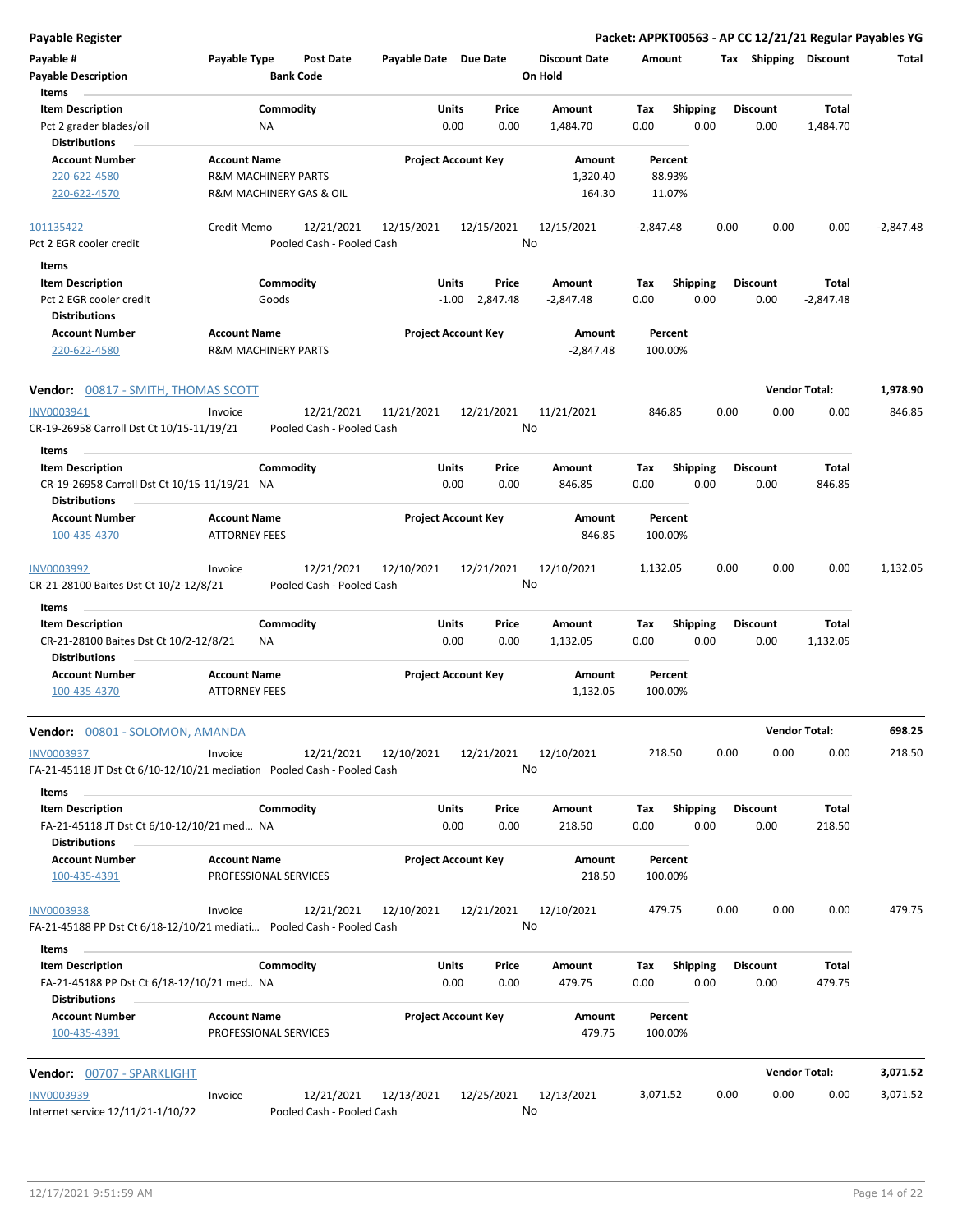### **Payable Register Packet: APPKT00563 - AP CC 12/21/21 Regular Payables YG**

| Payable #<br><b>Payable Description</b><br>Items              | Payable Type                       |           | Post Date<br><b>Bank Code</b> | Payable Date Due Date |                            |       | <b>Discount Date</b><br>On Hold | Amount    |                 |      | Tax Shipping         | Discount | Total     |
|---------------------------------------------------------------|------------------------------------|-----------|-------------------------------|-----------------------|----------------------------|-------|---------------------------------|-----------|-----------------|------|----------------------|----------|-----------|
| <b>Item Description</b>                                       |                                    | Commodity |                               | Units                 |                            | Price | Amount                          | Tax       | <b>Shipping</b> |      | <b>Discount</b>      | Total    |           |
| 12/11/21-1/10/22                                              |                                    | Service   |                               |                       | 0.00                       | 0.00  | 3,071.52                        | 0.00      | 0.00            |      | 0.00                 | 3,071.52 |           |
| <b>Distributions</b>                                          |                                    |           |                               |                       |                            |       |                                 |           |                 |      |                      |          |           |
| <b>Account Number</b>                                         | <b>Account Name</b>                |           |                               |                       | <b>Project Account Key</b> |       | Amount                          |           | Percent         |      |                      |          |           |
| 100-518-4210                                                  | <b>INTERNET</b>                    |           |                               |                       |                            |       | 231.43                          |           | 7.53%           |      |                      |          |           |
| 100-510-4210                                                  | <b>INTERNET</b>                    |           |                               |                       |                            |       | 1,237.54                        |           | 40.29%          |      |                      |          |           |
| 100-665-4210                                                  | <b>INTERNET</b>                    |           |                               |                       |                            |       | 64.99                           |           | 2.12%           |      |                      |          |           |
| 100-518-4210                                                  | <b>INTERNET</b>                    |           |                               |                       |                            |       | 443.93                          |           | 14.45%          |      |                      |          |           |
| 100-513-4210                                                  | <b>INTERNET</b>                    |           |                               |                       |                            |       | 231.43                          |           | 7.53%           |      |                      |          |           |
| 100-518-4210                                                  | <b>INTERNET</b>                    |           |                               |                       |                            |       | 139.39                          |           | 4.54%           |      |                      |          |           |
| 100-518-4210                                                  | <b>INTERNET</b>                    |           |                               |                       |                            |       | 231.43                          |           | 7.53%           |      |                      |          |           |
| 100-645-4210                                                  | <b>INTERNET</b>                    |           |                               |                       |                            |       | 93.94                           |           | 3.06%           |      |                      |          |           |
| 100-514-4210<br>240-624-4210                                  | <b>INTERNET</b><br><b>INTERNET</b> |           |                               |                       |                            |       | 82.69<br>93.94                  |           | 2.69%<br>3.06%  |      |                      |          |           |
| 100-560-4210                                                  | <b>INTERNET SERVICE</b>            |           |                               |                       |                            |       | 220.81                          |           | 7.19%           |      |                      |          |           |
| <b>Vendor:</b> 00202 - TEXAS ASSOCIATION OF COUNTIES          |                                    |           |                               |                       |                            |       |                                 |           |                 |      | <b>Vendor Total:</b> |          | 30,477.93 |
| 196675                                                        | Invoice                            |           | 12/21/2021                    | 12/13/2021            | 12/21/2021                 |       | 12/13/2021                      |           | 60.00           | 0.00 | 0.00                 | 0.00     | 60.00     |
| 2022 JPCA membership dues - B Clemons                         |                                    |           | Pooled Cash - Pooled Cash     |                       |                            |       | No                              |           |                 |      |                      |          |           |
| Items                                                         |                                    |           |                               |                       |                            |       |                                 |           |                 |      |                      |          |           |
| <b>Item Description</b>                                       |                                    | Commodity |                               | Units                 |                            | Price | Amount                          | Tax       | <b>Shipping</b> |      | <b>Discount</b>      | Total    |           |
| 2022 JPCA membership dues - B Clemons<br><b>Distributions</b> |                                    | NA        |                               |                       | 0.00                       | 0.00  | 60.00                           | 0.00      | 0.00            |      | 0.00                 | 60.00    |           |
| <b>Account Number</b>                                         | <b>Account Name</b>                |           |                               |                       | <b>Project Account Key</b> |       | Amount                          |           | Percent         |      |                      |          |           |
| 100-456-4810                                                  | <b>DUES</b>                        |           |                               |                       |                            |       | 60.00                           |           | 100.00%         |      |                      |          |           |
| <u>239396</u>                                                 | Invoice                            |           | 12/21/2021                    | 12/13/2021            | 12/21/2021                 |       | 12/13/2021                      |           | 60.00           | 0.00 | 0.00                 | 0.00     | 60.00     |
| 2022 JPCA membership dues - K. Karl                           |                                    |           | Pooled Cash - Pooled Cash     |                       |                            |       | No                              |           |                 |      |                      |          |           |
| Items                                                         |                                    |           |                               |                       |                            |       |                                 |           |                 |      |                      |          |           |
| <b>Item Description</b>                                       |                                    | Commodity |                               | Units                 |                            | Price | Amount                          | Tax       | <b>Shipping</b> |      | <b>Discount</b>      | Total    |           |
| 2022 JPCA membership dues - K. Karl<br><b>Distributions</b>   |                                    | NA        |                               |                       | 0.00                       | 0.00  | 60.00                           | 0.00      | 0.00            |      | 0.00                 | 60.00    |           |
| <b>Account Number</b>                                         | <b>Account Name</b>                |           |                               |                       | <b>Project Account Key</b> |       | Amount                          |           | Percent         |      |                      |          |           |
| 100-457-4810                                                  | <b>DUES</b>                        |           |                               |                       |                            |       | 60.00                           |           | 100.00%         |      |                      |          |           |
| 240593                                                        | Invoice                            |           | 12/21/2021                    | 12/13/2021            | 12/21/2021                 |       | 12/13/2021                      |           | 35.00           | 0.00 | 0.00                 | 0.00     | 35.00     |
| 2022 JPCA membership dues - K. Smith<br>Items                 |                                    |           | Pooled Cash - Pooled Cash     |                       |                            |       | No                              |           |                 |      |                      |          |           |
| <b>Item Description</b>                                       |                                    | Commodity |                               | Units                 |                            | Price | Amount                          | Tax       | <b>Shipping</b> |      | <b>Discount</b>      | Total    |           |
| 2022 JPCA membership dues - K. Smith                          |                                    | ΝA        |                               |                       | 0.00                       | 0.00  | 35.00                           | 0.00      | 0.00            |      | 0.00                 | 35.00    |           |
| <b>Distributions</b>                                          |                                    |           |                               |                       |                            |       |                                 |           |                 |      |                      |          |           |
| <b>Account Number</b>                                         | <b>Account Name</b>                |           |                               |                       | <b>Project Account Key</b> |       | Amount                          |           | Percent         |      |                      |          |           |
| 100-456-4810                                                  | <b>DUES</b>                        |           |                               |                       |                            |       | 35.00                           |           | 100.00%         |      |                      |          |           |
| 243798                                                        | Invoice                            |           | 12/21/2021                    | 12/13/2021            | 12/21/2021                 |       | 12/13/2021                      |           | 60.00           | 0.00 | 0.00                 | 0.00     | 60.00     |
| 2022 JPCA membership dues - K. Mayberry                       |                                    |           | Pooled Cash - Pooled Cash     |                       |                            |       | No                              |           |                 |      |                      |          |           |
| Items                                                         |                                    |           |                               |                       |                            |       |                                 |           |                 |      |                      |          |           |
| <b>Item Description</b>                                       |                                    | Commodity |                               | Units                 |                            | Price | Amount                          | Tax       | <b>Shipping</b> |      | <b>Discount</b>      | Total    |           |
| 2022 JPCA membership dues - K. Mayberry                       |                                    | NA        |                               |                       | 0.00                       | 0.00  | 60.00                           | 0.00      | 0.00            |      | 0.00                 | 60.00    |           |
| <b>Distributions</b>                                          |                                    |           |                               |                       |                            |       |                                 |           |                 |      |                      |          |           |
| <b>Account Number</b>                                         | <b>Account Name</b>                |           |                               |                       | <b>Project Account Key</b> |       | Amount                          |           | Percent         |      |                      |          |           |
| 100-553-4810                                                  | <b>DUES</b>                        |           |                               |                       |                            |       | 60.00                           |           | 100.00%         |      |                      |          |           |
| NRCN-34491-WC1-2                                              | Invoice                            |           | 12/21/2021                    | 12/15/2021            | 1/1/2022                   |       | 12/15/2021                      | 30,262.93 |                 | 0.00 | 0.00                 | 0.00     | 30,262.93 |
| Workers Comp 2022 1 & 2 Quarters                              |                                    |           | Pooled Cash - Pooled Cash     |                       |                            |       | No                              |           |                 |      |                      |          |           |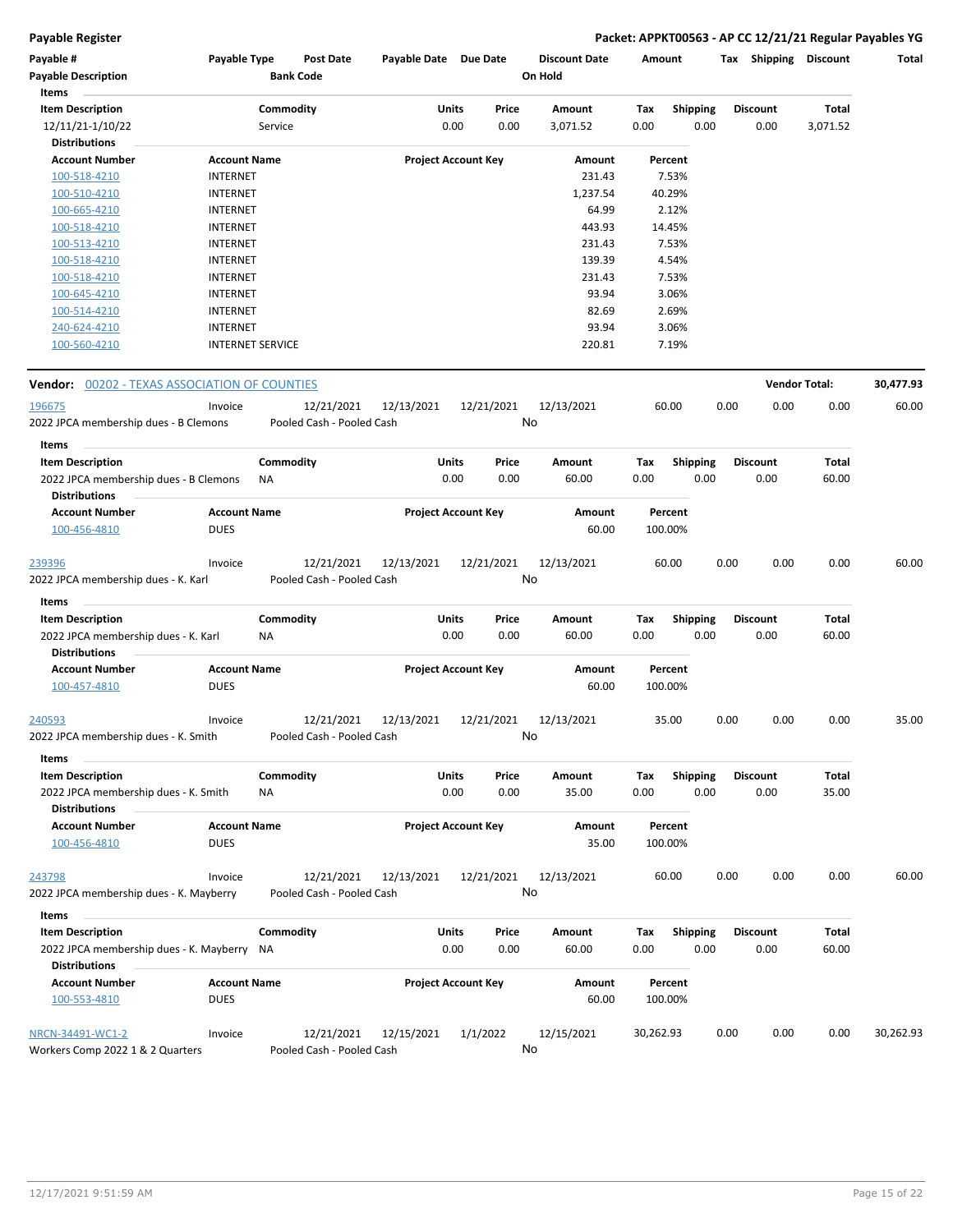**Payable Register Packet: APPKT00563 - AP CC 12/21/21 Regular Payables YG**

| Payable #<br><b>Payable Description</b>             | Payable Type                                                | <b>Post Date</b><br><b>Bank Code</b> | Payable Date Due Date      |       |       | <b>Discount Date</b><br>On Hold | Amount |                 | Tax Shipping    | Discount             | Total  |
|-----------------------------------------------------|-------------------------------------------------------------|--------------------------------------|----------------------------|-------|-------|---------------------------------|--------|-----------------|-----------------|----------------------|--------|
| Items                                               |                                                             |                                      |                            |       |       |                                 |        |                 |                 |                      |        |
| <b>Item Description</b>                             |                                                             | Commodity                            |                            | Units | Price | Amount                          | Tax    | <b>Shipping</b> | <b>Discount</b> | <b>Total</b>         |        |
| <b>Workers Comp Quarters</b>                        | <b>NA</b>                                                   |                                      |                            | 0.00  | 0.00  | 30,262.93                       | 0.00   | 0.00            | 0.00            | 30,262.93            |        |
| <b>Distributions</b>                                |                                                             |                                      |                            |       |       |                                 |        |                 |                 |                      |        |
| <b>Account Number</b>                               | <b>Account Name</b>                                         |                                      | <b>Project Account Key</b> |       |       | Amount                          |        | Percent         |                 |                      |        |
| 100-400-2040                                        | WORKERS' COMPENSATION                                       |                                      |                            |       |       | 140.24                          |        | 0.46%           |                 |                      |        |
| 100-403-2040                                        | <b>WORKERS COMPENSATION</b>                                 |                                      |                            |       |       | 330.46                          |        | 1.09%           |                 |                      |        |
| 100-405-2040                                        | <b>WORKERS' COMPENSATION</b>                                |                                      |                            |       |       | 54.23                           |        | 0.18%           |                 |                      |        |
| 100-406-2040                                        | <b>WORKERS' COMPENSATION</b>                                |                                      |                            |       |       | 68.22                           |        | 0.23%           |                 |                      |        |
| 100-409-2040                                        | <b>WORKERS' COMPENSATION</b>                                |                                      |                            |       |       | 515.36<br>409.79                |        | 1.70%<br>1.35%  |                 |                      |        |
| 100-410-2040                                        | <b>WORKERS COMPENSATION</b>                                 |                                      |                            |       |       | 234.24                          |        | 0.77%           |                 |                      |        |
| 100-435-2040                                        | <b>WORKERS COMPENSATION</b>                                 |                                      |                            |       |       | 389.73                          |        | 1.29%           |                 |                      |        |
| 100-450-2040                                        | <b>WORKERS COMPENSATION</b><br><b>WORKERS' COMPENSATION</b> |                                      |                            |       |       | 155.04                          |        |                 |                 |                      |        |
| 100-455-2040                                        |                                                             |                                      |                            |       |       | 118.76                          |        | 0.51%<br>0.39%  |                 |                      |        |
| 100-456-2040<br>100-457-2040                        | WORKERS' COMPENSATION<br>WORKERS' COMPENSATION              |                                      |                            |       |       | 101.88                          |        | 0.34%           |                 |                      |        |
| 100-475-2040                                        | WORKERS' COMPENSATION                                       |                                      |                            |       |       | 1,127.09                        |        | 3.72%           |                 |                      |        |
| 100-495-2040                                        | <b>WORKERS COMPENSATION</b>                                 |                                      |                            |       |       | 304.70                          |        | 1.01%           |                 |                      |        |
| 100-496-2040                                        | <b>WORKERS' COMPENSATION</b>                                |                                      |                            |       |       | 71.53                           |        | 0.24%           |                 |                      |        |
| 100-497-2040                                        | WORKERS' COMPENSATION                                       |                                      |                            |       |       | 78.90                           |        | 0.26%           |                 |                      |        |
| 100-499-2040                                        | <b>WORKERS COMPENSATION</b>                                 |                                      |                            |       |       | 273.28                          |        | 0.90%           |                 |                      |        |
| 100-503-2040                                        | <b>WORKERS COMPENSATION</b>                                 |                                      |                            |       |       | 61.77                           |        | 0.20%           |                 |                      |        |
| 100-510-2040                                        | <b>WORKERS' COMPENSATION</b>                                |                                      |                            |       |       | 942.51                          |        | 3.11%           |                 |                      |        |
| 100-551-2040                                        | <b>WORKERS' COMPENSATION</b>                                |                                      |                            |       |       | 408.38                          |        | 1.35%           |                 |                      |        |
| 100-552-2040                                        | WORKERS' COMPENSATION                                       |                                      |                            |       |       | 188.50                          |        | 0.62%           |                 |                      |        |
| 100-553-2040                                        | WORKERS' COMPENSATION                                       |                                      |                            |       |       | 194.64                          |        | 0.64%           |                 |                      |        |
| 100-560-2040                                        | WORKERS' COMPENSATION                                       |                                      |                            |       |       | 11,389.77                       |        | 37.64%          |                 |                      |        |
| 100-590-2040                                        | <b>WORKERS' COMPENSATION</b>                                |                                      |                            |       |       | 126.81                          |        | 0.42%           |                 |                      |        |
| 100-591-2040                                        | <b>WORKERS' COMPENSATION</b>                                |                                      |                            |       |       | 40.63                           |        | 0.13%           |                 |                      |        |
| 100-645-2040                                        | <b>WORKER'S COMP</b>                                        |                                      |                            |       |       | 40.45                           |        | 0.13%           |                 |                      |        |
| 100-665-2040                                        | WORKERS' COMPENSATION                                       |                                      |                            |       |       | 38.00                           |        | 0.13%           |                 |                      |        |
| 121-402-2040                                        | <b>WORKERS COMPENSATION</b>                                 |                                      |                            |       |       | 34.58                           |        | 0.11%           |                 |                      |        |
| 200-449-2040                                        | <b>WORKERS COMPENSATION</b>                                 |                                      |                            |       |       | 11.14                           |        | 0.04%           |                 |                      |        |
| 210-621-2040                                        | <b>WORKERS COMPENSATION</b>                                 |                                      |                            |       |       | 2,486.37                        |        | 8.22%           |                 |                      |        |
| 220-622-2040                                        | <b>WORKERS COMPENSATION</b>                                 |                                      |                            |       |       | 2,789.44                        |        | 9.22%           |                 |                      |        |
| 230-623-2040                                        | <b>WORKERS COMPENSATION</b>                                 |                                      |                            |       |       | 3,678.69                        |        | 12.16%          |                 |                      |        |
| 240-624-2040                                        | <b>WORKERS COMPENSATION</b>                                 |                                      |                            |       |       | 2,537.00                        |        | 8.38%           |                 |                      |        |
| 562-560-2040                                        | <b>WORKERS COMPENSATION</b>                                 |                                      |                            |       |       | 920.80                          |        | 3.04%           |                 |                      |        |
| Vendor: 00767 - TEXAS DEPT. OF STATE HEALTH SERVICE |                                                             |                                      |                            |       |       |                                 |        |                 |                 | <b>Vendor Total:</b> | 122.61 |
| 2015023                                             | Invoice                                                     | 12/21/2021                           | 12/1/2021                  |       |       |                                 |        |                 | 0.00<br>0.00    | 0.00                 |        |
| Nov 2021 remote birth access                        |                                                             | Pooled Cash - Pooled Cash            |                            |       |       | 12/21/2021 12/1/2021<br>No      |        | 122.61          |                 |                      | 122.61 |
|                                                     |                                                             |                                      |                            |       |       |                                 |        |                 |                 |                      |        |
| Items                                               |                                                             |                                      |                            |       |       |                                 |        |                 |                 |                      |        |
| <b>Item Description</b>                             |                                                             | Commodity                            |                            | Units | Price | Amount                          | Tax    | <b>Shipping</b> | <b>Discount</b> | Total                |        |
| Nov 2021 remote birth access                        | ΝA                                                          |                                      |                            | 0.00  | 0.00  | 122.61                          | 0.00   | 0.00            | 0.00            | 122.61               |        |
| <b>Distributions</b>                                |                                                             |                                      |                            |       |       |                                 |        |                 |                 |                      |        |
| <b>Account Number</b>                               | <b>Account Name</b>                                         |                                      | <b>Project Account Key</b> |       |       | Amount                          |        | Percent         |                 |                      |        |
| 100-409-4890                                        | <b>COURT COSTS/ARREST FEES</b>                              |                                      |                            |       |       | 122.61                          |        | 100.00%         |                 |                      |        |

| Vendor:                                       | 00410 - TEXAS SOCIAL SECURITY PROGRAM |                                                       |                            |                  |                    |                 | <b>Vendor Total:</b> |       | 35.00 |
|-----------------------------------------------|---------------------------------------|-------------------------------------------------------|----------------------------|------------------|--------------------|-----------------|----------------------|-------|-------|
| <b>INV0003936</b><br>2022 annual admin fee    | Invoice                               | 12/10/2021<br>12/21/2021<br>Pooled Cash - Pooled Cash | 12/21/2021                 | 12/10/2021<br>No |                    | 35.00           | 0.00<br>0.00         | 0.00  | 35.00 |
| Items<br><b>Item Description</b>              | Commodity                             |                                                       | Price<br><b>Units</b>      | Amount           | Tax                | <b>Shipping</b> | <b>Discount</b>      | Total |       |
| 2022 annual admin fee<br><b>Distributions</b> | <b>NA</b>                             |                                                       | 0.00<br>0.00               | 35.00            | 0.00               | 0.00            | 0.00                 | 35.00 |       |
| <b>Account Number</b><br>100-409-4810         | <b>Account Name</b><br><b>DUES</b>    |                                                       | <b>Project Account Key</b> | Amount<br>35.00  | Percent<br>100.00% |                 |                      |       |       |

**Vendor:** 00539 - U.S. BANK CORPORATE TRUST **Vendor Total: 208,500.40**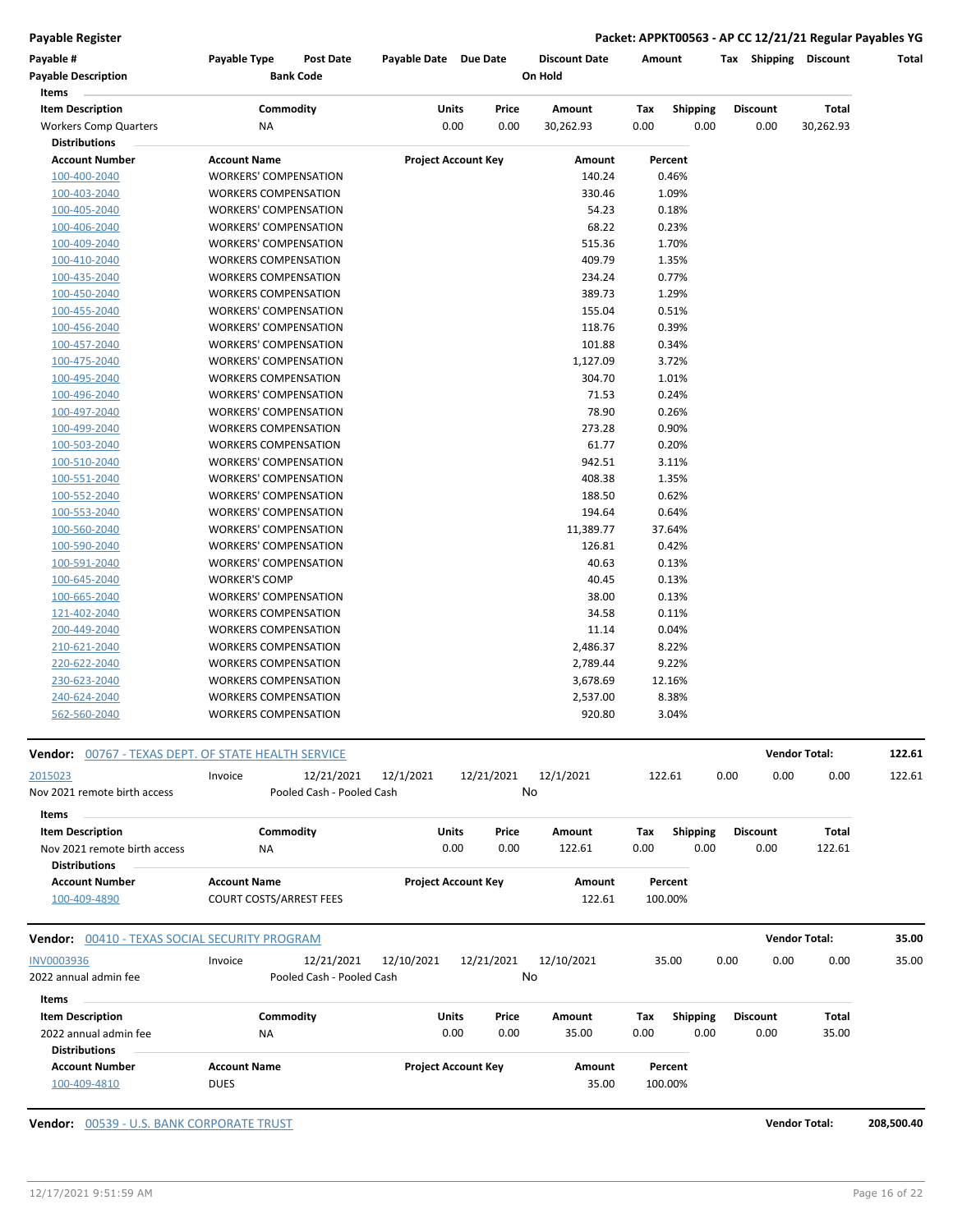| <b>Payable Register</b>                                                        |                     |                  |                                         |                            |               |               |                           |             |                         |      |                         |                       | Packet: APPKT00563 - AP CC 12/21/21 Regular Payables YG |
|--------------------------------------------------------------------------------|---------------------|------------------|-----------------------------------------|----------------------------|---------------|---------------|---------------------------|-------------|-------------------------|------|-------------------------|-----------------------|---------------------------------------------------------|
| Payable #                                                                      | Payable Type        |                  | <b>Post Date</b>                        | Payable Date               | Due Date      |               | <b>Discount Date</b>      | Amount      |                         |      |                         | Tax Shipping Discount | Total                                                   |
| <b>Payable Description</b>                                                     |                     |                  | <b>Bank Code</b>                        |                            |               |               | On Hold                   |             |                         |      |                         |                       |                                                         |
| FAN211003FCMJ-1<br>Oct 2021 Main jail housing rate correction                  | Invoice             |                  | 12/21/2021<br>Pooled Cash - Pooled Cash | 12/10/2021                 |               | 12/21/2021    | 12/10/2021<br>No          | 1,853.65    |                         | 0.00 | 0.00                    | 0.00                  | 1,853.65                                                |
| Items                                                                          |                     |                  |                                         |                            |               |               |                           |             |                         |      |                         |                       |                                                         |
| <b>Item Description</b>                                                        |                     | Commodity        |                                         |                            | Units         | Price         | Amount                    | Tax         | <b>Shipping</b>         |      | <b>Discount</b>         | Total                 |                                                         |
| Oct 2021 Main jail housing rate correction                                     |                     | ΝA               |                                         |                            | 0.00          | 0.00          | 1,853.65                  | 0.00        | 0.00                    |      | 0.00                    | 1,853.65              |                                                         |
| <b>Distributions</b>                                                           |                     |                  |                                         |                            |               |               |                           |             |                         |      |                         |                       |                                                         |
| <b>Account Number</b>                                                          | <b>Account Name</b> |                  |                                         | <b>Project Account Key</b> |               |               | Amount                    |             | Percent                 |      |                         |                       |                                                         |
| 100-565-3800                                                                   |                     | PRISONER HOUSING |                                         |                            |               |               | 1,853.65                  |             | 100.00%                 |      |                         |                       |                                                         |
| FAN211004FCSA-1                                                                | Invoice             |                  | 12/21/2021                              | 12/10/2021                 |               | 12/21/2021    | 12/10/2021                | 3,218.67    |                         | 0.00 | 0.00                    | 0.00                  | 3,218.67                                                |
| Oct 2021 S Annex jail rate correction                                          |                     |                  | Pooled Cash - Pooled Cash               |                            |               |               | No                        |             |                         |      |                         |                       |                                                         |
| Items                                                                          |                     |                  |                                         |                            |               |               |                           |             |                         |      |                         |                       |                                                         |
| <b>Item Description</b>                                                        |                     | Commodity        |                                         |                            | Units         | Price         | Amount                    | Tax         | <b>Shipping</b>         |      | <b>Discount</b>         | Total                 |                                                         |
| Oct 2021 S Annex jail rate correction<br><b>Distributions</b>                  |                     | ΝA               |                                         |                            | 0.00          | 0.00          | 3,218.67                  | 0.00        | 0.00                    |      | 0.00                    | 3,218.67              |                                                         |
| <b>Account Number</b><br>100-565-3800                                          | <b>Account Name</b> | PRISONER HOUSING |                                         | <b>Project Account Key</b> |               |               | <b>Amount</b><br>3,218.67 |             | Percent<br>100.00%      |      |                         |                       |                                                         |
|                                                                                |                     |                  |                                         |                            |               |               |                           |             |                         |      |                         |                       |                                                         |
| <b>FAN212003FCMJ</b>                                                           | Invoice             |                  | 12/21/2021                              | 12/10/2021                 |               | 12/21/2021    | 12/10/2021                | 72,320.60   |                         | 0.00 | 0.00                    | 0.00                  | 72,320.60                                               |
| Nov 2021 Main jail housing                                                     |                     |                  | Pooled Cash - Pooled Cash               |                            |               |               | No                        |             |                         |      |                         |                       |                                                         |
| Items                                                                          |                     |                  |                                         |                            |               |               |                           |             |                         |      |                         |                       |                                                         |
| <b>Item Description</b>                                                        |                     | Commodity        |                                         |                            | Units         | Price         | Amount                    | Tax         | <b>Shipping</b>         |      | <b>Discount</b>         | Total                 |                                                         |
| Nov 2021 Main jail housing<br><b>Distributions</b>                             |                     | ΝA               |                                         |                            | 0.00          | 0.00          | 72,320.60                 | 0.00        | 0.00                    |      | 0.00                    | 72,320.60             |                                                         |
| <b>Account Number</b>                                                          | <b>Account Name</b> |                  |                                         | <b>Project Account Key</b> |               |               | Amount                    |             | Percent                 |      |                         |                       |                                                         |
| 100-565-3800                                                                   |                     | PRISONER HOUSING |                                         |                            |               |               | 72,320.60                 |             | 100.00%                 |      |                         |                       |                                                         |
| FAN212004FCSA<br>Nov 2021 S Annex housing                                      | Invoice             |                  | 12/21/2021<br>Pooled Cash - Pooled Cash | 12/10/2021                 |               | 12/21/2021    | 12/10/2021<br>No          | 126,308.64  |                         | 0.00 | 0.00                    | 0.00                  | 126,308.64                                              |
| Items                                                                          |                     |                  |                                         |                            |               |               |                           |             |                         |      |                         |                       |                                                         |
| <b>Item Description</b>                                                        |                     | Commodity        |                                         |                            | Units         | Price         | Amount                    | Tax         | <b>Shipping</b>         |      | <b>Discount</b>         | Total                 |                                                         |
| Nov 2021 S Annex housing<br><b>Distributions</b>                               |                     | ΝA               |                                         |                            | 0.00          | 0.00          | 126,308.64                | 0.00        | 0.00                    |      | 0.00                    | 126,308.64            |                                                         |
| <b>Account Number</b>                                                          | <b>Account Name</b> |                  |                                         | <b>Project Account Key</b> |               |               | Amount                    |             | Percent                 |      |                         |                       |                                                         |
| 100-565-3800                                                                   |                     | PRISONER HOUSING |                                         |                            |               |               | 126,308.64                |             | 100.00%                 |      |                         |                       |                                                         |
| <b>FAN212014FCMT</b>                                                           | Invoice             |                  | 12/21/2021                              | 12/13/2021                 |               | 12/21/2021    | 12/13/2021                |             | 141.34                  | 0.00 | 0.00                    | 0.00                  | 141.34                                                  |
| Nov 2021 transport                                                             |                     |                  | Pooled Cash - Pooled Cash               |                            |               |               | No                        |             |                         |      |                         |                       |                                                         |
| Items                                                                          |                     |                  |                                         |                            |               |               |                           |             |                         |      |                         |                       |                                                         |
| <b>Item Description</b>                                                        |                     | Commodity        |                                         |                            | Units         | Price         | Amount                    | Tax         | Shipping                |      | <b>Discount</b>         | Total                 |                                                         |
| Nov 2021 transport<br><b>Distributions</b>                                     |                     | ΝA               |                                         |                            | 0.00          | 0.00          | 141.34                    | 0.00        | 0.00                    |      | 0.00                    | 141.34                |                                                         |
| <b>Account Number</b><br>100-565-4000                                          | <b>Account Name</b> |                  | PRISONER TRANSPORT/GUARD                | <b>Project Account Key</b> |               |               | Amount<br>141.34          |             | Percent<br>100.00%      |      |                         |                       |                                                         |
| <b>FAN212015FCGT</b>                                                           | Invoice             |                  | 12/21/2021                              | 12/13/2021                 |               | 12/21/2021    | 12/13/2021                | 4,657.50    |                         | 0.00 | 0.00                    | 0.00                  | 4,657.50                                                |
| Nov 2021 Guard hours                                                           |                     |                  | Pooled Cash - Pooled Cash               |                            |               |               | No                        |             |                         |      |                         |                       |                                                         |
| Items                                                                          |                     |                  |                                         |                            |               |               |                           |             |                         |      |                         |                       |                                                         |
| <b>Item Description</b><br>Nov 2021 Guard hours                                |                     | Commodity<br>ΝA  |                                         |                            | Units<br>0.00 | Price<br>0.00 | Amount<br>4,657.50        | Тах<br>0.00 | <b>Shipping</b><br>0.00 |      | <b>Discount</b><br>0.00 | Total<br>4,657.50     |                                                         |
| <b>Distributions</b>                                                           |                     |                  |                                         |                            |               |               |                           |             |                         |      |                         |                       |                                                         |
| <b>Account Number</b>                                                          | <b>Account Name</b> |                  |                                         | <b>Project Account Key</b> |               |               | Amount                    |             | Percent                 |      |                         |                       |                                                         |
| 100-565-4000                                                                   |                     |                  | PRISONER TRANSPORT/GUARD                |                            |               |               | 4,657.50                  |             | 100.00%                 |      |                         |                       |                                                         |
| <b>Vendor: 00521 - UPRIGHT INDUSTRIAL GROUP, INC</b>                           |                     |                  |                                         |                            |               |               |                           |             |                         |      |                         | <b>Vendor Total:</b>  | 1,000.00                                                |
|                                                                                |                     |                  |                                         |                            |               |               |                           |             |                         |      |                         |                       | 1,000.00                                                |
| 3919<br>scaffolding 9/22-10/19/21/ towers 10/1-10/28 Pooled Cash - Pooled Cash | Invoice             |                  | 12/21/2021                              | 10/29/2021                 |               | 12/21/2021    | 10/29/2021<br>No          | 1,000.00    |                         | 0.00 | 0.00                    | 0.00                  |                                                         |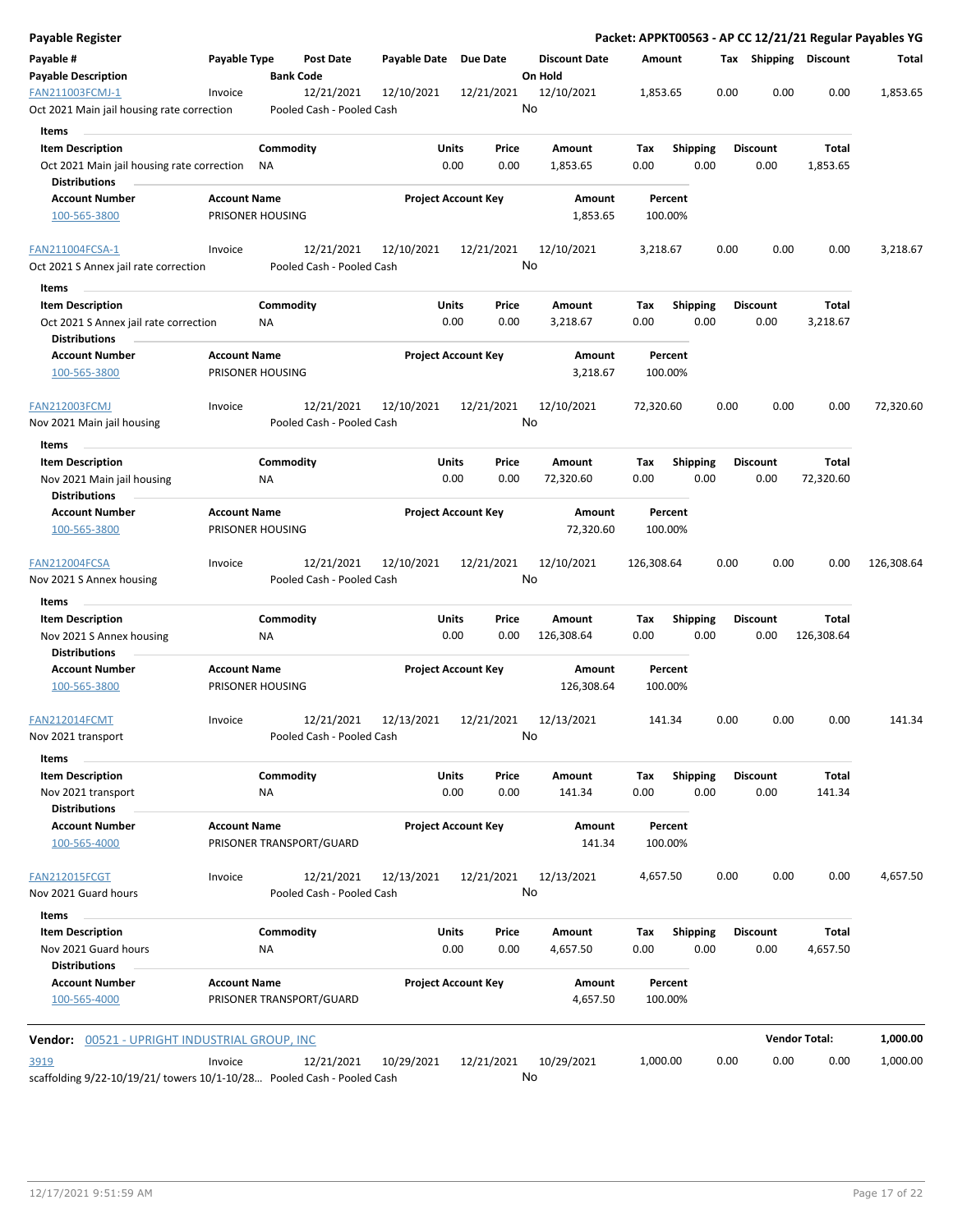| Payable #<br>Payable Type<br><b>Post Date</b><br>Payable Date Due Date<br><b>Discount Date</b><br>Amount<br>Tax Shipping Discount<br><b>Payable Description</b><br><b>Bank Code</b><br>On Hold<br>Items<br><b>Item Description</b><br>Commodity<br><b>Units</b><br>Price<br>Total<br>Amount<br>Tax<br><b>Shipping</b><br><b>Discount</b><br>0.00<br>0.00<br>0.00<br>0.00<br>scaffolding 9/22-10/19/21/ towers 10/1-1 NA<br>1,000.00<br>0.00<br>1,000.00<br><b>Distributions</b><br><b>Account Number</b><br><b>Project Account Key</b><br><b>Account Name</b><br>Amount<br>Percent<br>CONSTRUCTION<br>1,000.00<br>100.00%<br>670-670-1650<br><b>Vendor Total:</b><br><b>Vendor: 00127 - VERIZON WIRELESS</b><br>9894751260<br>12/21/2021<br>12/10/2021<br>1/2/2022<br>12/10/2021<br>866.20<br>0.00<br>0.00<br>0.00<br>Invoice<br>No<br>Verizon internet 11/11-12/10/21<br>Pooled Cash - Pooled Cash<br>Items<br>Commodity<br>Units<br><b>Item Description</b><br>Price<br>Amount<br>Tax<br><b>Shipping</b><br><b>Discount</b><br>Total<br>0.00<br>0.00<br>Verizon internet 11/11-12/10/21<br>0.00<br>866.20<br>0.00<br>0.00<br>866.20<br>ΝA<br><b>Distributions</b><br><b>Project Account Key</b><br><b>Account Number</b><br><b>Account Name</b><br>Amount<br>Percent<br><b>ELECTION INTERNET</b><br>113.97<br>13.16%<br>100-404-4210<br>30.22<br>3.49%<br>100-404-4200<br><b>TELEPHONE</b><br>100-405-4210<br>37.99<br>4.39%<br><b>INTERNET</b><br>100-406-4210<br>37.99<br>4.39%<br><b>EMERGENCY INTERNET</b><br>37.99<br>4.39%<br>100-457-4210<br><b>INTERNET</b><br>37.99<br>4.39%<br>100-503-4210<br><b>EMERGENCY INTERNET</b><br>37.99<br>4.39%<br>100-553-4210<br>INTERNET<br>532.06<br>61.42%<br>100-560-4210<br><b>INTERNET SERVICE</b><br><b>Vendor Total:</b><br>Vendor: 00480 - VESTED NETWORKS<br>12/16/2021<br>60.00<br>0.00<br>0.00<br>0.00<br><b>IN22197</b><br>12/21/2021<br>12/16/2021<br>1/3/2022<br>Invoice<br>No<br>Pooled Cash - Pooled Cash<br>Jan 2022 phone system<br>Items<br><b>Item Description</b><br>Commodity<br>Units<br>Price<br>Amount<br><b>Discount</b><br>Total<br>Tax<br><b>Shipping</b><br>0.00<br>60.00<br>Jan 2022 phone system<br>0.00<br>0.00<br>60.00<br>0.00<br>0.00<br>ΝA<br><b>Distributions</b><br><b>Project Account Key</b><br><b>Account Number</b><br><b>Account Name</b><br>Amount<br>Percent<br>100-510-4200<br><b>TELEPHONE</b><br>60.00<br>100.00%<br><b>Vendor Total:</b><br>Vendor: 00486 - WOODSON, MARY ANN CSR, RPR<br><b>INV0003944</b><br>12/8/2021<br>12/21/2021<br>12/8/2021<br>132.00<br>0.00<br>0.00<br>0.00<br>132.00<br>12/21/2021<br>Invoice<br>No<br>Pooled Cash - Pooled Cash<br>CR-20-27901 Briggs transcription<br>Items<br>Commodity<br>Total<br><b>Item Description</b><br><b>Units</b><br>Price<br>Amount<br>Tax<br><b>Shipping</b><br><b>Discount</b><br>0.00<br>0.00<br>132.00<br>0.00<br>0.00<br>0.00<br>132.00<br>CR-20-27901 Briggs transcription<br>NA<br><b>Distributions</b><br><b>Account Number</b><br><b>Account Name</b><br><b>Project Account Key</b><br>Percent<br>Amount<br>100-475-4380<br>CT.REPORTER-TRANSCRIPTS<br>132.00<br>100.00% | <b>Payable Register</b> |  |  |  |  |  | Packet: APPKT00563 - AP CC 12/21/21 Regular Payables YG |        |
|---------------------------------------------------------------------------------------------------------------------------------------------------------------------------------------------------------------------------------------------------------------------------------------------------------------------------------------------------------------------------------------------------------------------------------------------------------------------------------------------------------------------------------------------------------------------------------------------------------------------------------------------------------------------------------------------------------------------------------------------------------------------------------------------------------------------------------------------------------------------------------------------------------------------------------------------------------------------------------------------------------------------------------------------------------------------------------------------------------------------------------------------------------------------------------------------------------------------------------------------------------------------------------------------------------------------------------------------------------------------------------------------------------------------------------------------------------------------------------------------------------------------------------------------------------------------------------------------------------------------------------------------------------------------------------------------------------------------------------------------------------------------------------------------------------------------------------------------------------------------------------------------------------------------------------------------------------------------------------------------------------------------------------------------------------------------------------------------------------------------------------------------------------------------------------------------------------------------------------------------------------------------------------------------------------------------------------------------------------------------------------------------------------------------------------------------------------------------------------------------------------------------------------------------------------------------------------------------------------------------------------------------------------------------------------------------------------------------------------------------------------------------------------------------------------------------------------------------------------------------------------------------------------------------------------------------------------------------------------------------------------------------------------------------------------------------------------------------------------------------------------------|-------------------------|--|--|--|--|--|---------------------------------------------------------|--------|
|                                                                                                                                                                                                                                                                                                                                                                                                                                                                                                                                                                                                                                                                                                                                                                                                                                                                                                                                                                                                                                                                                                                                                                                                                                                                                                                                                                                                                                                                                                                                                                                                                                                                                                                                                                                                                                                                                                                                                                                                                                                                                                                                                                                                                                                                                                                                                                                                                                                                                                                                                                                                                                                                                                                                                                                                                                                                                                                                                                                                                                                                                                                                       |                         |  |  |  |  |  |                                                         | Total  |
|                                                                                                                                                                                                                                                                                                                                                                                                                                                                                                                                                                                                                                                                                                                                                                                                                                                                                                                                                                                                                                                                                                                                                                                                                                                                                                                                                                                                                                                                                                                                                                                                                                                                                                                                                                                                                                                                                                                                                                                                                                                                                                                                                                                                                                                                                                                                                                                                                                                                                                                                                                                                                                                                                                                                                                                                                                                                                                                                                                                                                                                                                                                                       |                         |  |  |  |  |  |                                                         |        |
|                                                                                                                                                                                                                                                                                                                                                                                                                                                                                                                                                                                                                                                                                                                                                                                                                                                                                                                                                                                                                                                                                                                                                                                                                                                                                                                                                                                                                                                                                                                                                                                                                                                                                                                                                                                                                                                                                                                                                                                                                                                                                                                                                                                                                                                                                                                                                                                                                                                                                                                                                                                                                                                                                                                                                                                                                                                                                                                                                                                                                                                                                                                                       |                         |  |  |  |  |  |                                                         |        |
|                                                                                                                                                                                                                                                                                                                                                                                                                                                                                                                                                                                                                                                                                                                                                                                                                                                                                                                                                                                                                                                                                                                                                                                                                                                                                                                                                                                                                                                                                                                                                                                                                                                                                                                                                                                                                                                                                                                                                                                                                                                                                                                                                                                                                                                                                                                                                                                                                                                                                                                                                                                                                                                                                                                                                                                                                                                                                                                                                                                                                                                                                                                                       |                         |  |  |  |  |  |                                                         |        |
|                                                                                                                                                                                                                                                                                                                                                                                                                                                                                                                                                                                                                                                                                                                                                                                                                                                                                                                                                                                                                                                                                                                                                                                                                                                                                                                                                                                                                                                                                                                                                                                                                                                                                                                                                                                                                                                                                                                                                                                                                                                                                                                                                                                                                                                                                                                                                                                                                                                                                                                                                                                                                                                                                                                                                                                                                                                                                                                                                                                                                                                                                                                                       |                         |  |  |  |  |  |                                                         |        |
|                                                                                                                                                                                                                                                                                                                                                                                                                                                                                                                                                                                                                                                                                                                                                                                                                                                                                                                                                                                                                                                                                                                                                                                                                                                                                                                                                                                                                                                                                                                                                                                                                                                                                                                                                                                                                                                                                                                                                                                                                                                                                                                                                                                                                                                                                                                                                                                                                                                                                                                                                                                                                                                                                                                                                                                                                                                                                                                                                                                                                                                                                                                                       |                         |  |  |  |  |  |                                                         |        |
|                                                                                                                                                                                                                                                                                                                                                                                                                                                                                                                                                                                                                                                                                                                                                                                                                                                                                                                                                                                                                                                                                                                                                                                                                                                                                                                                                                                                                                                                                                                                                                                                                                                                                                                                                                                                                                                                                                                                                                                                                                                                                                                                                                                                                                                                                                                                                                                                                                                                                                                                                                                                                                                                                                                                                                                                                                                                                                                                                                                                                                                                                                                                       |                         |  |  |  |  |  |                                                         | 866.20 |
|                                                                                                                                                                                                                                                                                                                                                                                                                                                                                                                                                                                                                                                                                                                                                                                                                                                                                                                                                                                                                                                                                                                                                                                                                                                                                                                                                                                                                                                                                                                                                                                                                                                                                                                                                                                                                                                                                                                                                                                                                                                                                                                                                                                                                                                                                                                                                                                                                                                                                                                                                                                                                                                                                                                                                                                                                                                                                                                                                                                                                                                                                                                                       |                         |  |  |  |  |  |                                                         | 866.20 |
|                                                                                                                                                                                                                                                                                                                                                                                                                                                                                                                                                                                                                                                                                                                                                                                                                                                                                                                                                                                                                                                                                                                                                                                                                                                                                                                                                                                                                                                                                                                                                                                                                                                                                                                                                                                                                                                                                                                                                                                                                                                                                                                                                                                                                                                                                                                                                                                                                                                                                                                                                                                                                                                                                                                                                                                                                                                                                                                                                                                                                                                                                                                                       |                         |  |  |  |  |  |                                                         |        |
|                                                                                                                                                                                                                                                                                                                                                                                                                                                                                                                                                                                                                                                                                                                                                                                                                                                                                                                                                                                                                                                                                                                                                                                                                                                                                                                                                                                                                                                                                                                                                                                                                                                                                                                                                                                                                                                                                                                                                                                                                                                                                                                                                                                                                                                                                                                                                                                                                                                                                                                                                                                                                                                                                                                                                                                                                                                                                                                                                                                                                                                                                                                                       |                         |  |  |  |  |  |                                                         |        |
|                                                                                                                                                                                                                                                                                                                                                                                                                                                                                                                                                                                                                                                                                                                                                                                                                                                                                                                                                                                                                                                                                                                                                                                                                                                                                                                                                                                                                                                                                                                                                                                                                                                                                                                                                                                                                                                                                                                                                                                                                                                                                                                                                                                                                                                                                                                                                                                                                                                                                                                                                                                                                                                                                                                                                                                                                                                                                                                                                                                                                                                                                                                                       |                         |  |  |  |  |  |                                                         |        |
|                                                                                                                                                                                                                                                                                                                                                                                                                                                                                                                                                                                                                                                                                                                                                                                                                                                                                                                                                                                                                                                                                                                                                                                                                                                                                                                                                                                                                                                                                                                                                                                                                                                                                                                                                                                                                                                                                                                                                                                                                                                                                                                                                                                                                                                                                                                                                                                                                                                                                                                                                                                                                                                                                                                                                                                                                                                                                                                                                                                                                                                                                                                                       |                         |  |  |  |  |  |                                                         |        |
|                                                                                                                                                                                                                                                                                                                                                                                                                                                                                                                                                                                                                                                                                                                                                                                                                                                                                                                                                                                                                                                                                                                                                                                                                                                                                                                                                                                                                                                                                                                                                                                                                                                                                                                                                                                                                                                                                                                                                                                                                                                                                                                                                                                                                                                                                                                                                                                                                                                                                                                                                                                                                                                                                                                                                                                                                                                                                                                                                                                                                                                                                                                                       |                         |  |  |  |  |  |                                                         |        |
|                                                                                                                                                                                                                                                                                                                                                                                                                                                                                                                                                                                                                                                                                                                                                                                                                                                                                                                                                                                                                                                                                                                                                                                                                                                                                                                                                                                                                                                                                                                                                                                                                                                                                                                                                                                                                                                                                                                                                                                                                                                                                                                                                                                                                                                                                                                                                                                                                                                                                                                                                                                                                                                                                                                                                                                                                                                                                                                                                                                                                                                                                                                                       |                         |  |  |  |  |  |                                                         |        |
|                                                                                                                                                                                                                                                                                                                                                                                                                                                                                                                                                                                                                                                                                                                                                                                                                                                                                                                                                                                                                                                                                                                                                                                                                                                                                                                                                                                                                                                                                                                                                                                                                                                                                                                                                                                                                                                                                                                                                                                                                                                                                                                                                                                                                                                                                                                                                                                                                                                                                                                                                                                                                                                                                                                                                                                                                                                                                                                                                                                                                                                                                                                                       |                         |  |  |  |  |  |                                                         |        |
|                                                                                                                                                                                                                                                                                                                                                                                                                                                                                                                                                                                                                                                                                                                                                                                                                                                                                                                                                                                                                                                                                                                                                                                                                                                                                                                                                                                                                                                                                                                                                                                                                                                                                                                                                                                                                                                                                                                                                                                                                                                                                                                                                                                                                                                                                                                                                                                                                                                                                                                                                                                                                                                                                                                                                                                                                                                                                                                                                                                                                                                                                                                                       |                         |  |  |  |  |  |                                                         |        |
|                                                                                                                                                                                                                                                                                                                                                                                                                                                                                                                                                                                                                                                                                                                                                                                                                                                                                                                                                                                                                                                                                                                                                                                                                                                                                                                                                                                                                                                                                                                                                                                                                                                                                                                                                                                                                                                                                                                                                                                                                                                                                                                                                                                                                                                                                                                                                                                                                                                                                                                                                                                                                                                                                                                                                                                                                                                                                                                                                                                                                                                                                                                                       |                         |  |  |  |  |  |                                                         |        |
|                                                                                                                                                                                                                                                                                                                                                                                                                                                                                                                                                                                                                                                                                                                                                                                                                                                                                                                                                                                                                                                                                                                                                                                                                                                                                                                                                                                                                                                                                                                                                                                                                                                                                                                                                                                                                                                                                                                                                                                                                                                                                                                                                                                                                                                                                                                                                                                                                                                                                                                                                                                                                                                                                                                                                                                                                                                                                                                                                                                                                                                                                                                                       |                         |  |  |  |  |  |                                                         |        |
|                                                                                                                                                                                                                                                                                                                                                                                                                                                                                                                                                                                                                                                                                                                                                                                                                                                                                                                                                                                                                                                                                                                                                                                                                                                                                                                                                                                                                                                                                                                                                                                                                                                                                                                                                                                                                                                                                                                                                                                                                                                                                                                                                                                                                                                                                                                                                                                                                                                                                                                                                                                                                                                                                                                                                                                                                                                                                                                                                                                                                                                                                                                                       |                         |  |  |  |  |  |                                                         |        |
|                                                                                                                                                                                                                                                                                                                                                                                                                                                                                                                                                                                                                                                                                                                                                                                                                                                                                                                                                                                                                                                                                                                                                                                                                                                                                                                                                                                                                                                                                                                                                                                                                                                                                                                                                                                                                                                                                                                                                                                                                                                                                                                                                                                                                                                                                                                                                                                                                                                                                                                                                                                                                                                                                                                                                                                                                                                                                                                                                                                                                                                                                                                                       |                         |  |  |  |  |  |                                                         |        |
|                                                                                                                                                                                                                                                                                                                                                                                                                                                                                                                                                                                                                                                                                                                                                                                                                                                                                                                                                                                                                                                                                                                                                                                                                                                                                                                                                                                                                                                                                                                                                                                                                                                                                                                                                                                                                                                                                                                                                                                                                                                                                                                                                                                                                                                                                                                                                                                                                                                                                                                                                                                                                                                                                                                                                                                                                                                                                                                                                                                                                                                                                                                                       |                         |  |  |  |  |  |                                                         |        |
|                                                                                                                                                                                                                                                                                                                                                                                                                                                                                                                                                                                                                                                                                                                                                                                                                                                                                                                                                                                                                                                                                                                                                                                                                                                                                                                                                                                                                                                                                                                                                                                                                                                                                                                                                                                                                                                                                                                                                                                                                                                                                                                                                                                                                                                                                                                                                                                                                                                                                                                                                                                                                                                                                                                                                                                                                                                                                                                                                                                                                                                                                                                                       |                         |  |  |  |  |  |                                                         | 60.00  |
|                                                                                                                                                                                                                                                                                                                                                                                                                                                                                                                                                                                                                                                                                                                                                                                                                                                                                                                                                                                                                                                                                                                                                                                                                                                                                                                                                                                                                                                                                                                                                                                                                                                                                                                                                                                                                                                                                                                                                                                                                                                                                                                                                                                                                                                                                                                                                                                                                                                                                                                                                                                                                                                                                                                                                                                                                                                                                                                                                                                                                                                                                                                                       |                         |  |  |  |  |  |                                                         | 60.00  |
|                                                                                                                                                                                                                                                                                                                                                                                                                                                                                                                                                                                                                                                                                                                                                                                                                                                                                                                                                                                                                                                                                                                                                                                                                                                                                                                                                                                                                                                                                                                                                                                                                                                                                                                                                                                                                                                                                                                                                                                                                                                                                                                                                                                                                                                                                                                                                                                                                                                                                                                                                                                                                                                                                                                                                                                                                                                                                                                                                                                                                                                                                                                                       |                         |  |  |  |  |  |                                                         |        |
|                                                                                                                                                                                                                                                                                                                                                                                                                                                                                                                                                                                                                                                                                                                                                                                                                                                                                                                                                                                                                                                                                                                                                                                                                                                                                                                                                                                                                                                                                                                                                                                                                                                                                                                                                                                                                                                                                                                                                                                                                                                                                                                                                                                                                                                                                                                                                                                                                                                                                                                                                                                                                                                                                                                                                                                                                                                                                                                                                                                                                                                                                                                                       |                         |  |  |  |  |  |                                                         |        |
|                                                                                                                                                                                                                                                                                                                                                                                                                                                                                                                                                                                                                                                                                                                                                                                                                                                                                                                                                                                                                                                                                                                                                                                                                                                                                                                                                                                                                                                                                                                                                                                                                                                                                                                                                                                                                                                                                                                                                                                                                                                                                                                                                                                                                                                                                                                                                                                                                                                                                                                                                                                                                                                                                                                                                                                                                                                                                                                                                                                                                                                                                                                                       |                         |  |  |  |  |  |                                                         |        |
|                                                                                                                                                                                                                                                                                                                                                                                                                                                                                                                                                                                                                                                                                                                                                                                                                                                                                                                                                                                                                                                                                                                                                                                                                                                                                                                                                                                                                                                                                                                                                                                                                                                                                                                                                                                                                                                                                                                                                                                                                                                                                                                                                                                                                                                                                                                                                                                                                                                                                                                                                                                                                                                                                                                                                                                                                                                                                                                                                                                                                                                                                                                                       |                         |  |  |  |  |  |                                                         |        |
|                                                                                                                                                                                                                                                                                                                                                                                                                                                                                                                                                                                                                                                                                                                                                                                                                                                                                                                                                                                                                                                                                                                                                                                                                                                                                                                                                                                                                                                                                                                                                                                                                                                                                                                                                                                                                                                                                                                                                                                                                                                                                                                                                                                                                                                                                                                                                                                                                                                                                                                                                                                                                                                                                                                                                                                                                                                                                                                                                                                                                                                                                                                                       |                         |  |  |  |  |  |                                                         |        |
|                                                                                                                                                                                                                                                                                                                                                                                                                                                                                                                                                                                                                                                                                                                                                                                                                                                                                                                                                                                                                                                                                                                                                                                                                                                                                                                                                                                                                                                                                                                                                                                                                                                                                                                                                                                                                                                                                                                                                                                                                                                                                                                                                                                                                                                                                                                                                                                                                                                                                                                                                                                                                                                                                                                                                                                                                                                                                                                                                                                                                                                                                                                                       |                         |  |  |  |  |  |                                                         |        |
|                                                                                                                                                                                                                                                                                                                                                                                                                                                                                                                                                                                                                                                                                                                                                                                                                                                                                                                                                                                                                                                                                                                                                                                                                                                                                                                                                                                                                                                                                                                                                                                                                                                                                                                                                                                                                                                                                                                                                                                                                                                                                                                                                                                                                                                                                                                                                                                                                                                                                                                                                                                                                                                                                                                                                                                                                                                                                                                                                                                                                                                                                                                                       |                         |  |  |  |  |  |                                                         | 132.00 |
|                                                                                                                                                                                                                                                                                                                                                                                                                                                                                                                                                                                                                                                                                                                                                                                                                                                                                                                                                                                                                                                                                                                                                                                                                                                                                                                                                                                                                                                                                                                                                                                                                                                                                                                                                                                                                                                                                                                                                                                                                                                                                                                                                                                                                                                                                                                                                                                                                                                                                                                                                                                                                                                                                                                                                                                                                                                                                                                                                                                                                                                                                                                                       |                         |  |  |  |  |  |                                                         |        |
|                                                                                                                                                                                                                                                                                                                                                                                                                                                                                                                                                                                                                                                                                                                                                                                                                                                                                                                                                                                                                                                                                                                                                                                                                                                                                                                                                                                                                                                                                                                                                                                                                                                                                                                                                                                                                                                                                                                                                                                                                                                                                                                                                                                                                                                                                                                                                                                                                                                                                                                                                                                                                                                                                                                                                                                                                                                                                                                                                                                                                                                                                                                                       |                         |  |  |  |  |  |                                                         |        |
|                                                                                                                                                                                                                                                                                                                                                                                                                                                                                                                                                                                                                                                                                                                                                                                                                                                                                                                                                                                                                                                                                                                                                                                                                                                                                                                                                                                                                                                                                                                                                                                                                                                                                                                                                                                                                                                                                                                                                                                                                                                                                                                                                                                                                                                                                                                                                                                                                                                                                                                                                                                                                                                                                                                                                                                                                                                                                                                                                                                                                                                                                                                                       |                         |  |  |  |  |  |                                                         |        |
|                                                                                                                                                                                                                                                                                                                                                                                                                                                                                                                                                                                                                                                                                                                                                                                                                                                                                                                                                                                                                                                                                                                                                                                                                                                                                                                                                                                                                                                                                                                                                                                                                                                                                                                                                                                                                                                                                                                                                                                                                                                                                                                                                                                                                                                                                                                                                                                                                                                                                                                                                                                                                                                                                                                                                                                                                                                                                                                                                                                                                                                                                                                                       |                         |  |  |  |  |  |                                                         |        |
|                                                                                                                                                                                                                                                                                                                                                                                                                                                                                                                                                                                                                                                                                                                                                                                                                                                                                                                                                                                                                                                                                                                                                                                                                                                                                                                                                                                                                                                                                                                                                                                                                                                                                                                                                                                                                                                                                                                                                                                                                                                                                                                                                                                                                                                                                                                                                                                                                                                                                                                                                                                                                                                                                                                                                                                                                                                                                                                                                                                                                                                                                                                                       |                         |  |  |  |  |  |                                                         |        |
|                                                                                                                                                                                                                                                                                                                                                                                                                                                                                                                                                                                                                                                                                                                                                                                                                                                                                                                                                                                                                                                                                                                                                                                                                                                                                                                                                                                                                                                                                                                                                                                                                                                                                                                                                                                                                                                                                                                                                                                                                                                                                                                                                                                                                                                                                                                                                                                                                                                                                                                                                                                                                                                                                                                                                                                                                                                                                                                                                                                                                                                                                                                                       |                         |  |  |  |  |  |                                                         |        |
|                                                                                                                                                                                                                                                                                                                                                                                                                                                                                                                                                                                                                                                                                                                                                                                                                                                                                                                                                                                                                                                                                                                                                                                                                                                                                                                                                                                                                                                                                                                                                                                                                                                                                                                                                                                                                                                                                                                                                                                                                                                                                                                                                                                                                                                                                                                                                                                                                                                                                                                                                                                                                                                                                                                                                                                                                                                                                                                                                                                                                                                                                                                                       |                         |  |  |  |  |  |                                                         |        |
|                                                                                                                                                                                                                                                                                                                                                                                                                                                                                                                                                                                                                                                                                                                                                                                                                                                                                                                                                                                                                                                                                                                                                                                                                                                                                                                                                                                                                                                                                                                                                                                                                                                                                                                                                                                                                                                                                                                                                                                                                                                                                                                                                                                                                                                                                                                                                                                                                                                                                                                                                                                                                                                                                                                                                                                                                                                                                                                                                                                                                                                                                                                                       |                         |  |  |  |  |  |                                                         |        |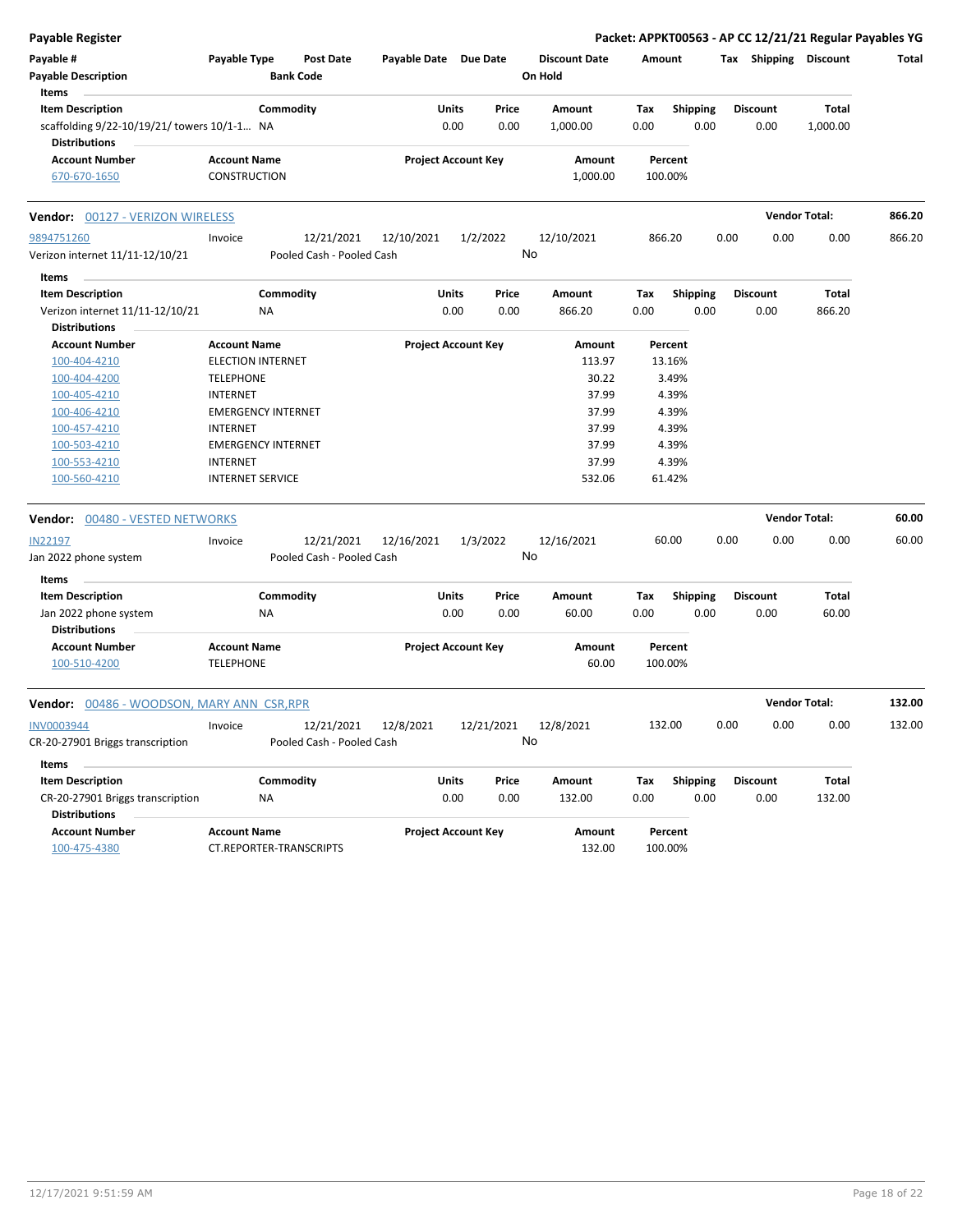# Payable Summary

| Type        | Count               | Gross       | Tax  | <b>Shipping</b> | <b>Discount</b> | Total       | <b>Manual Payment</b> | <b>Balance</b> |
|-------------|---------------------|-------------|------|-----------------|-----------------|-------------|-----------------------|----------------|
| Credit Memo |                     | $-4.451.17$ | 0.00 | 0.00            | 0.00            | $-4.451.17$ | 0.00                  | $-4,451.17$    |
| Invoice     | 91                  | 501.545.83  | 0.00 | 0.00            | 0.00            | 501,545.83  | 0.00                  | 501,545.83     |
|             | <b>Grand Total:</b> | 497.094.66  | 0.00 | 0.00            | 0.00            | 497.094.66  | 0.00                  | 497,094.66     |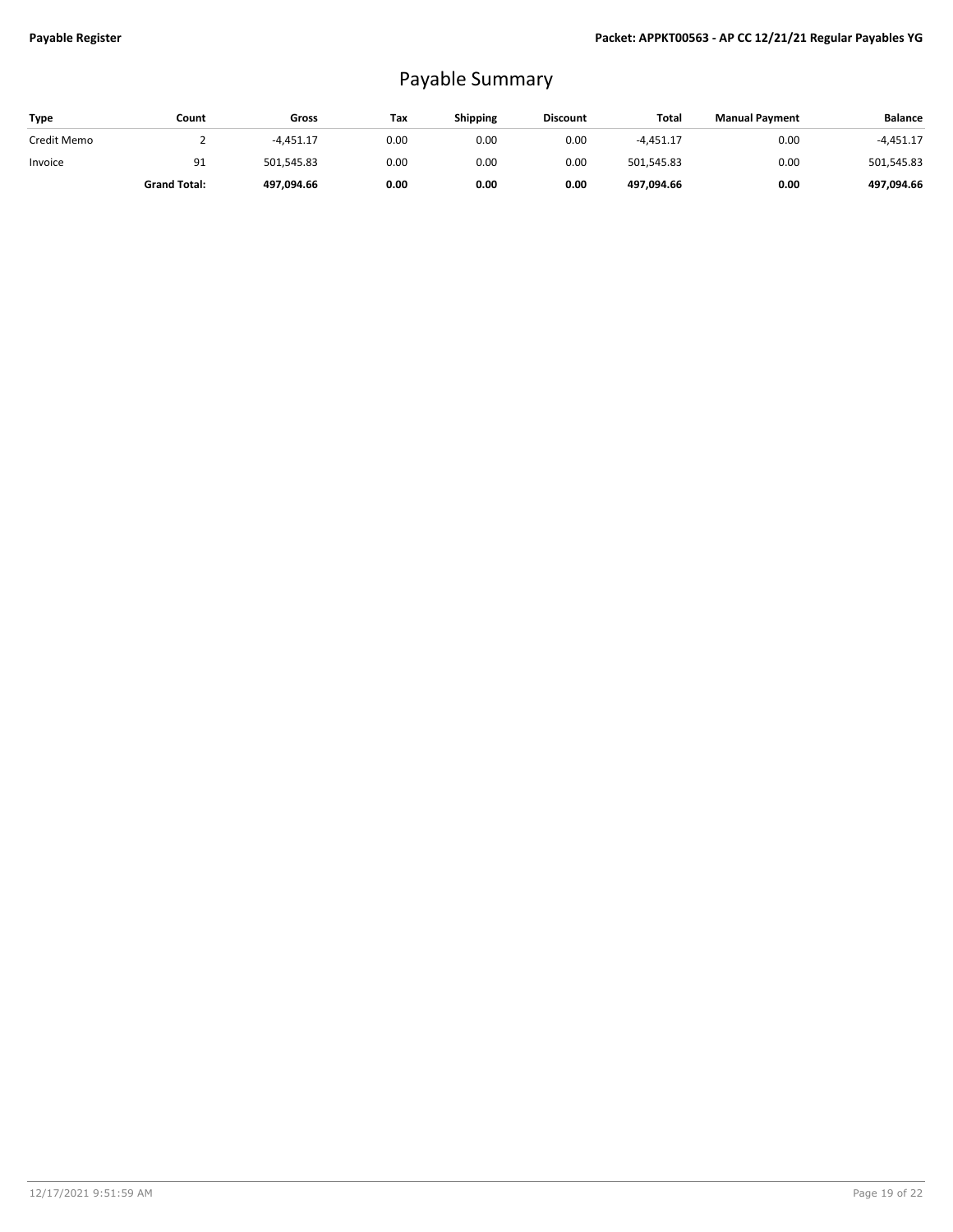# **Account Summary**

| Account                      | Name                                        | Amount          |
|------------------------------|---------------------------------------------|-----------------|
| 100-400-2040                 | <b>WORKERS' COMPENSATION</b>                | 140.24          |
| 100-400-4270                 | OUT OF COUNTY TRAVEL/TRAINING               | 50.00           |
| 100-403-2040                 | <b>WORKERS COMPENSATION</b>                 | 330.46          |
| 100-404-3110                 | <b>POSTAGE</b>                              | 40.00           |
| 100-404-4200                 | <b>TELEPHONE</b>                            | 30.22           |
| 100-404-4210                 | <b>ELECTION INTERNET</b>                    | 113.97          |
| 100-404-4270                 | ELECTION TRAVEL/TRAINING                    | 189.09          |
| 100-405-2040                 | <b>WORKERS' COMPENSATION</b>                | 54.23           |
| 100-405-4210                 | <b>INTERNET</b>                             | 37.99           |
| 100-406-2040                 | <b>WORKERS' COMPENSATION</b>                | 68.22           |
| 100-406-4210                 | <b>EMERGENCY INTERNET</b>                   | 37.99           |
| 100-409-2040                 | <b>WORKERS' COMPENSATION</b>                | 515.36          |
| 100-409-4810                 | <b>DUES</b>                                 | 285.00          |
| 100-409-4890                 | <b>COURT COSTS/ARREST FEES</b>              | 122.61          |
| 100-410-2040                 | <b>WORKERS COMPENSATION</b>                 | 409.79          |
| 100-425-4660                 | <b>AUTOPSIES</b>                            | 6,450.00        |
| 100-435-2040                 | <b>WORKERS COMPENSATION</b>                 | 234.24          |
| 100-435-3120                 | <b>DISTRICT JURY SUPPLIES</b>               | 55.99           |
| 100-435-4360                 | ATTORNEY FEES- CPS CASES                    | 1,887.00        |
| 100-435-4370                 | <b>ATTORNEY FEES</b>                        | 7,468.90        |
| 100-435-4390                 | <b>INVESTIGATOR EXPENSE</b>                 | 1,338.75        |
| 100-435-4391                 | PROFESSIONAL SERVICES                       | 1,298.25        |
| 100-450-2040                 | <b>WORKERS COMPENSATION</b>                 | 389.73          |
| 100-455-2040                 | <b>WORKERS' COMPENSATION</b>                | 155.04          |
| 100-456-2040<br>100-456-4810 | <b>WORKERS' COMPENSATION</b>                | 118.76<br>95.00 |
|                              | <b>DUES</b><br><b>WORKERS' COMPENSATION</b> | 101.88          |
| 100-457-2040<br>100-457-4210 | <b>INTERNET</b>                             | 37.99           |
| 100-457-4810                 | <b>DUES</b>                                 | 60.00           |
| 100-475-2040                 | <b>WORKERS' COMPENSATION</b>                | 1,127.09        |
| 100-475-3150                 | <b>COPIER EXPENSE</b>                       | 101.52          |
| 100-475-4270                 | OUT OF COUNTY TRAVEL/TRAINING               | 200.00          |
| 100-475-4380                 | CT.REPORTER-TRANSCRIPTS                     | 132.00          |
| 100-495-2040                 | <b>WORKERS COMPENSATION</b>                 | 304.70          |
| 100-496-2040                 | <b>WORKERS' COMPENSATION</b>                | 71.53           |
| 100-496-2251                 | <b>FACILITIES COORD TRAVEL</b>              | 90.94           |
| 100-497-2040                 | <b>WORKERS' COMPENSATION</b>                | 78.90           |
| 100-499-2040                 | <b>WORKERS COMPENSATION</b>                 | 273.28          |
| 100-499-3150                 | <b>COPIER EXPENSE</b>                       | 89.75           |
| 100-499-4270                 | OUT OF COUNTY TRAVEL/TRAINING               | 721.86          |
| 100-503-2040                 | <b>WORKERS COMPENSATION</b>                 | 61.77           |
| 100-503-4210                 | <b>EMERGENCY INTERNET</b>                   | 37.99           |
| 100-510-2040                 | <b>WORKERS' COMPENSATION</b>                | 942.51          |
| <u>100-510-3150</u>          | <b>COPIER RENTAL</b>                        | 314.27          |
| 100-510-4200                 | <b>TELEPHONE</b>                            | 3,576.75        |
| 100-510-4210                 | <b>INTERNET</b>                             | 1,237.54        |
| 100-512-4400                 | UTILITIES ELECTRICITY                       | 81.15           |
| 100-513-3150                 | <b>COPIER RENTAL</b>                        | 97.72           |
| 100-513-4210                 | <b>INTERNET</b>                             | 231.43          |
| 100-513-4400                 | UTILITIES ELECTRICITY                       | 390.76          |
| <u>100-514-4210</u>          | <b>INTERNET</b>                             | 82.69           |
| 100-516-4500                 | <b>R&amp;M BUILDING</b>                     | 234.50          |
| 100-518-4210                 | <b>INTERNET</b>                             | 1,046.18        |
| 100-518-4400                 | UTILITIES ELECTRICITY                       | 317.44          |
| 100-540-4170                 | <b>EMS SERVICE</b>                          | 63,516.67       |
| 100-540-4400                 | UTILITIES ELECTRICITY                       | 344.03          |
| 100-551-2040                 | <b>WORKERS' COMPENSATION</b>                | 408.38          |
| 100-552-2040                 | <b>WORKERS' COMPENSATION</b>                | 188.50          |
| 100-553-2040                 | <b>WORKERS' COMPENSATION</b>                | 194.64          |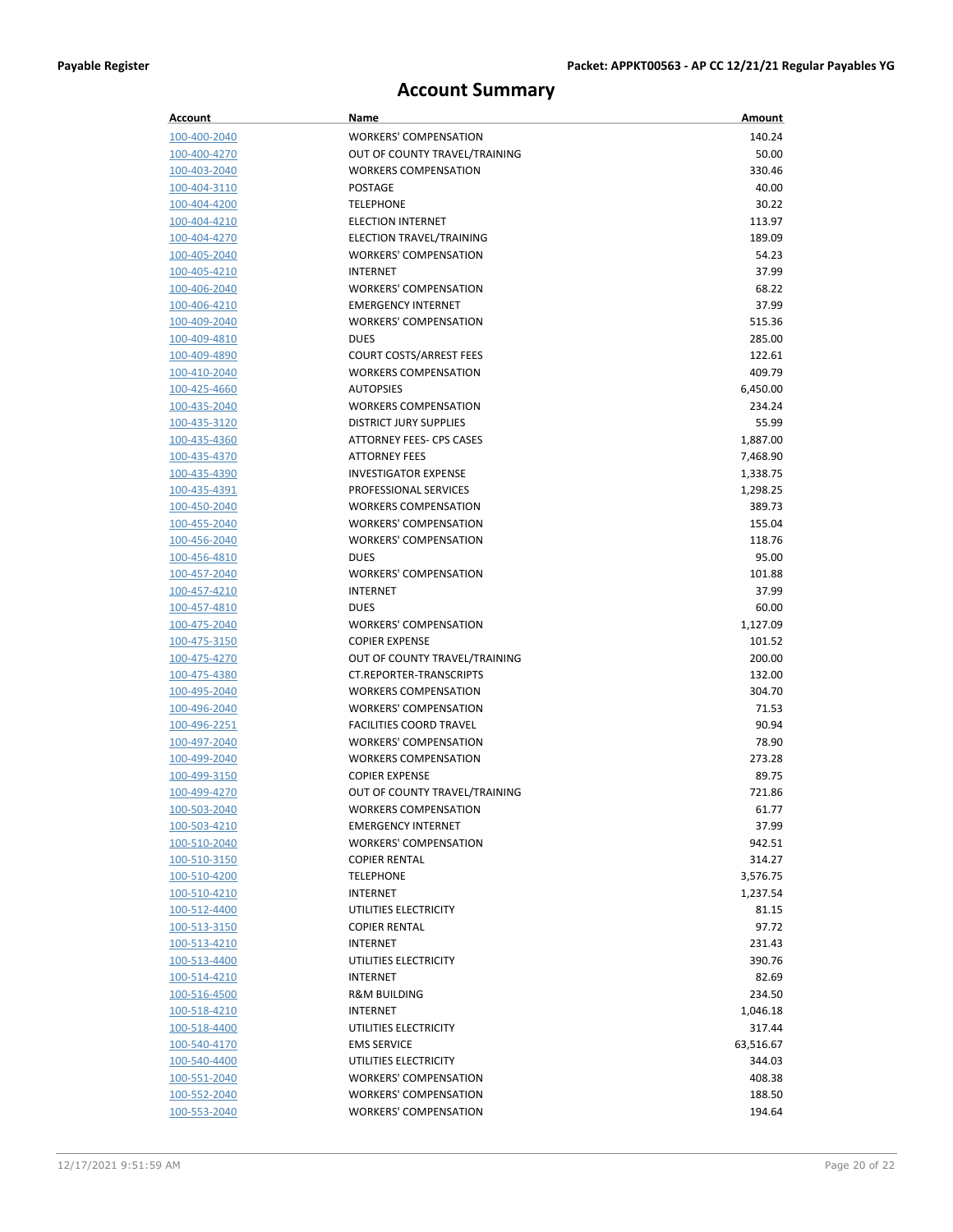# **Account Summary**

| Account             | Name                           |        | Amount     |
|---------------------|--------------------------------|--------|------------|
| 100-553-4210        | <b>INTERNET</b>                |        | 37.99      |
| 100-553-4810        | <b>DUES</b>                    |        | 60.00      |
| 100-560-2040        | <b>WORKERS' COMPENSATION</b>   |        | 11,389.77  |
| 100-560-3110        | <b>POSTAGE</b>                 |        | 8.16       |
| 100-560-4210        | <b>INTERNET SERVICE</b>        |        | 752.87     |
| 100-560-4540        | R & M AUTOMOBILES              |        | 179.45     |
| 100-565-3800        | PRISONER HOUSING               |        | 203,701.56 |
| 100-565-4000        | PRISONER TRANSPORT/GUARD       |        | 4,798.84   |
| 100-565-4050        | PRISONER MEDICAL               |        | 1,350.00   |
| 100-575-3150        | <b>COPIER RENTAL</b>           |        | 24.43      |
| 100-590-2040        | <b>WORKERS' COMPENSATION</b>   |        | 126.81     |
| 100-590-3150        | <b>COPIER RENTAL</b>           |        | 73.29      |
| 100-591-2040        | <b>WORKERS' COMPENSATION</b>   |        | 40.63      |
| 100-641-1020        | SALARY APPOINTED OFFICIAL      |        | 200.00     |
| 100-645-2040        | <b>WORKER'S COMP</b>           |        | 40.45      |
| 100-645-4210        | <b>INTERNET</b>                |        | 93.94      |
| 100-665-2040        | <b>WORKERS' COMPENSATION</b>   |        | 38.00      |
| 100-665-3150        | <b>COPIER RENTAL</b>           |        | 89.75      |
| 100-665-4210        | <b>INTERNET</b>                |        | 64.99      |
|                     |                                | Total: | 321,684.12 |
| Account             | Name                           |        | Amount     |
| 121-402-2040        | <b>WORKERS COMPENSATION</b>    |        | 34.58      |
|                     |                                | Total: | 34.58      |
|                     |                                |        |            |
| Account             | Name                           |        | Amount     |
| 160-452-3150        | <b>COPIER RENTAL</b>           |        | 97.72      |
|                     |                                | Total: | 97.72      |
| Account             | Name                           |        | Amount     |
| 200-449-2040        | <b>WORKERS COMPENSATION</b>    |        | 11.14      |
|                     |                                | Total: | 11.14      |
| <b>Account</b>      | Name                           |        | Amount     |
| 210-621-2040        | <b>WORKERS COMPENSATION</b>    |        | 2,486.37   |
| <u>210-621-4270</u> | OUT OF COUNTY TRAVEL/TRAINING  |        | 1,495.00   |
| 210-621-4400        | UTILITY ELECTRICITY            |        | 105.26     |
| 210-621-4580        | <b>R&amp;M MACHINERY PARTS</b> |        | 545.00     |
| 210-621-4590        | R&M MACH. TIRES & TUBES        |        | 25.00      |
| 210-621-4600        | EQUIPMENT RENTAL/LEASE         |        | 3,000.00   |
|                     |                                | Total: | 7,656.63   |
|                     |                                |        |            |
| <b>Account</b>      | Name                           |        | Amount     |
| 220-622-2040        | <b>WORKERS COMPENSATION</b>    |        | 2,789.44   |
| 220-622-3400        | <b>SHOP SUPPLIES</b>           |        | 9.50       |
| 220-622-4270        | OUT OF COUNTY TRAVEL/TRAINING  |        | 60.00      |
| 220-622-4400        | UTILITY ELECTRICITY            |        | 124.32     |
| 220-622-4570        | R&M MACHINERY GAS & OIL        |        | 164.30     |
| 220-622-4580        | <b>R&amp;M MACHINERY PARTS</b> |        | $-164.21$  |
| 220-622-4590        | R&M MACH. TIRES & TUBES        |        | 80.00      |
|                     |                                | Total: | 3,063.35   |